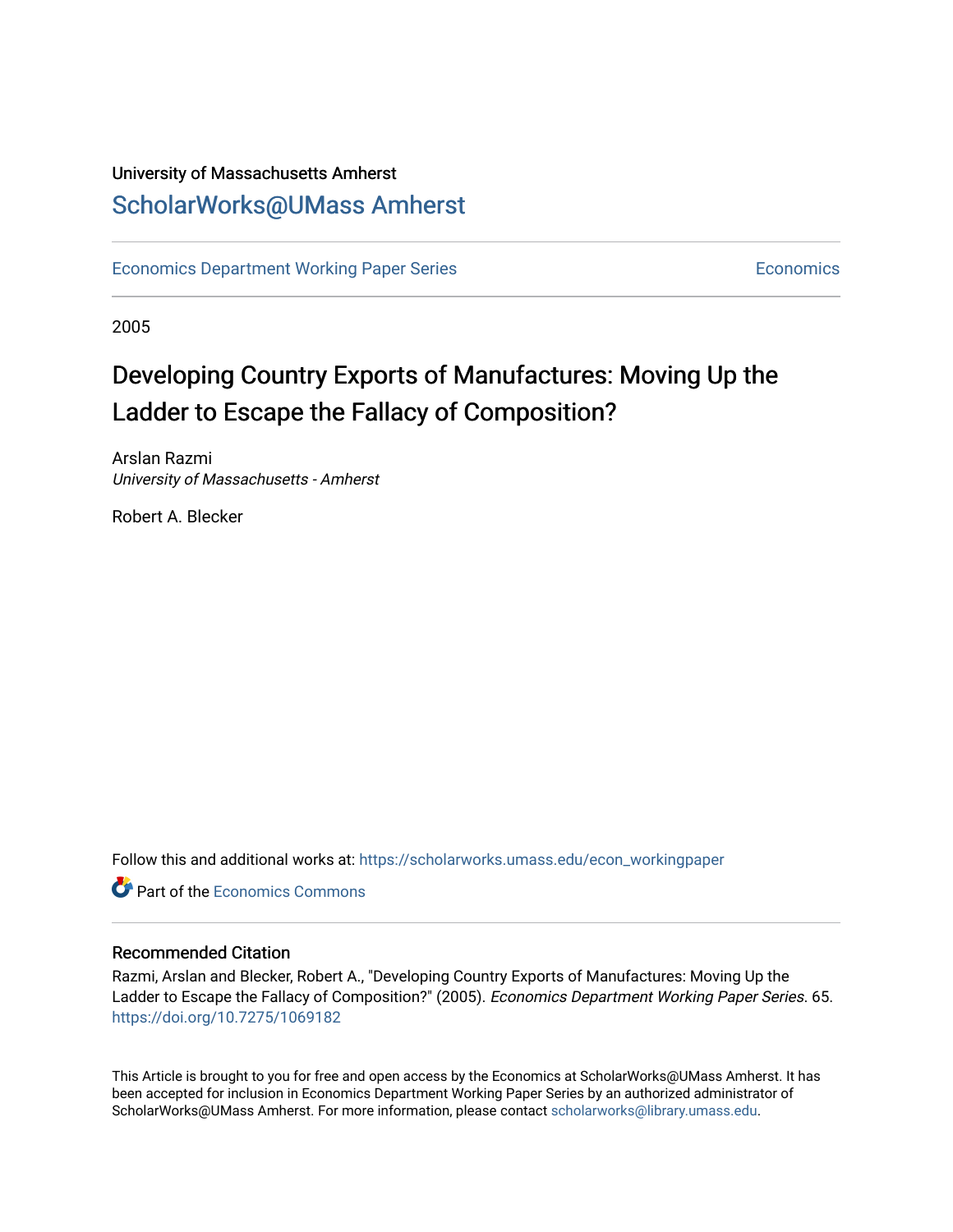# **DEPARTMENT OF ECONOMICS**

# **Working Paper**

**Developing Country Exports of Manufactures: Moving Up the Ladder to Escape the Fallacy of Composition?**

by

Arslan Razmi and Robert A. Blecker

Working Paper 2005-02 Revised version, May 2006



# **UNIVERSITY OF MASSACHUSETTS AMHERST**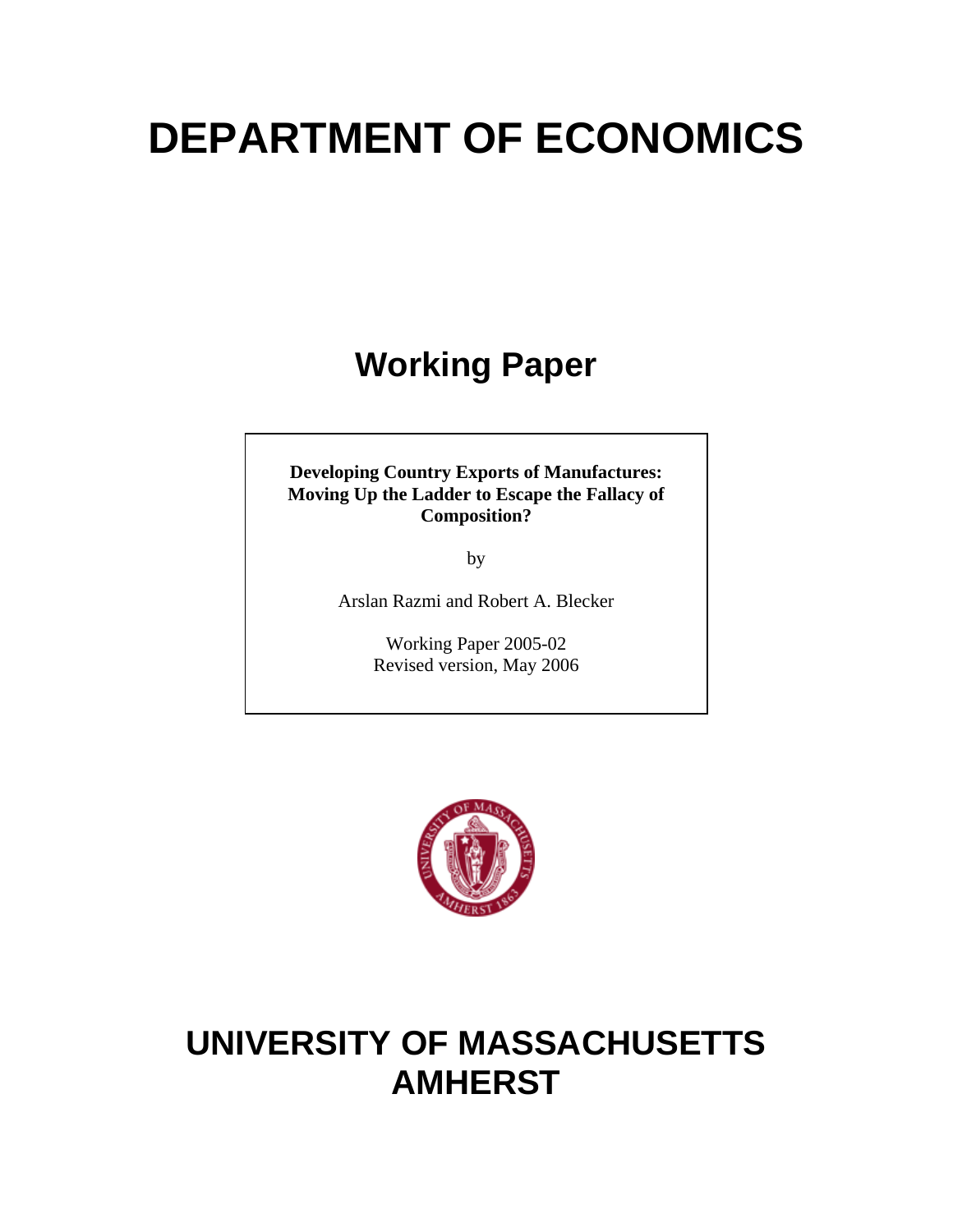### **Developing Country Exports of Manufactures: Moving Up the Ladder to Escape the Fallacy of Composition?**

By

### ARSLAN RAZMI\* & ROBERT A. BLECKER\*\* Revised, April 2006

#### ABSTRACT

*This paper tests for a 'fallacy of composition' by analysing the demand for exports of the 18 developing countries that are most specialised in manufactures in the markets of the 10 largest industrial countries. Estimated export equations (both time-series and panel data) suggest that most developing countries compete with other developing country exporters rather than with industrialised country producers. A smaller number of countries that export more high-technology products compete with industrialised country producers and also have higher expenditure elasticities for their exports. Thus, the fallacy of composition applies mainly to the larger group of countries exporting mostly low-technology products.* 

**JEL Codes:** O19, O14, F14.

**Keywords:** Developing country exports of manufactures, intra-developing country competition, fallacy of composition, real exchange rates, technological ladder, adding-up constraint.

\*University of Massachusetts, Amherst, MA, USA, \*\*American University, Washington, DC, USA

*Correspondence Address*: Arslan Razmi, Department of Economics, University of Massachusetts, Amherst, MA 01003, USA. Tel. 413-577-0785; Fax 413-545-2921; Email: arazmi@econs.umass.edu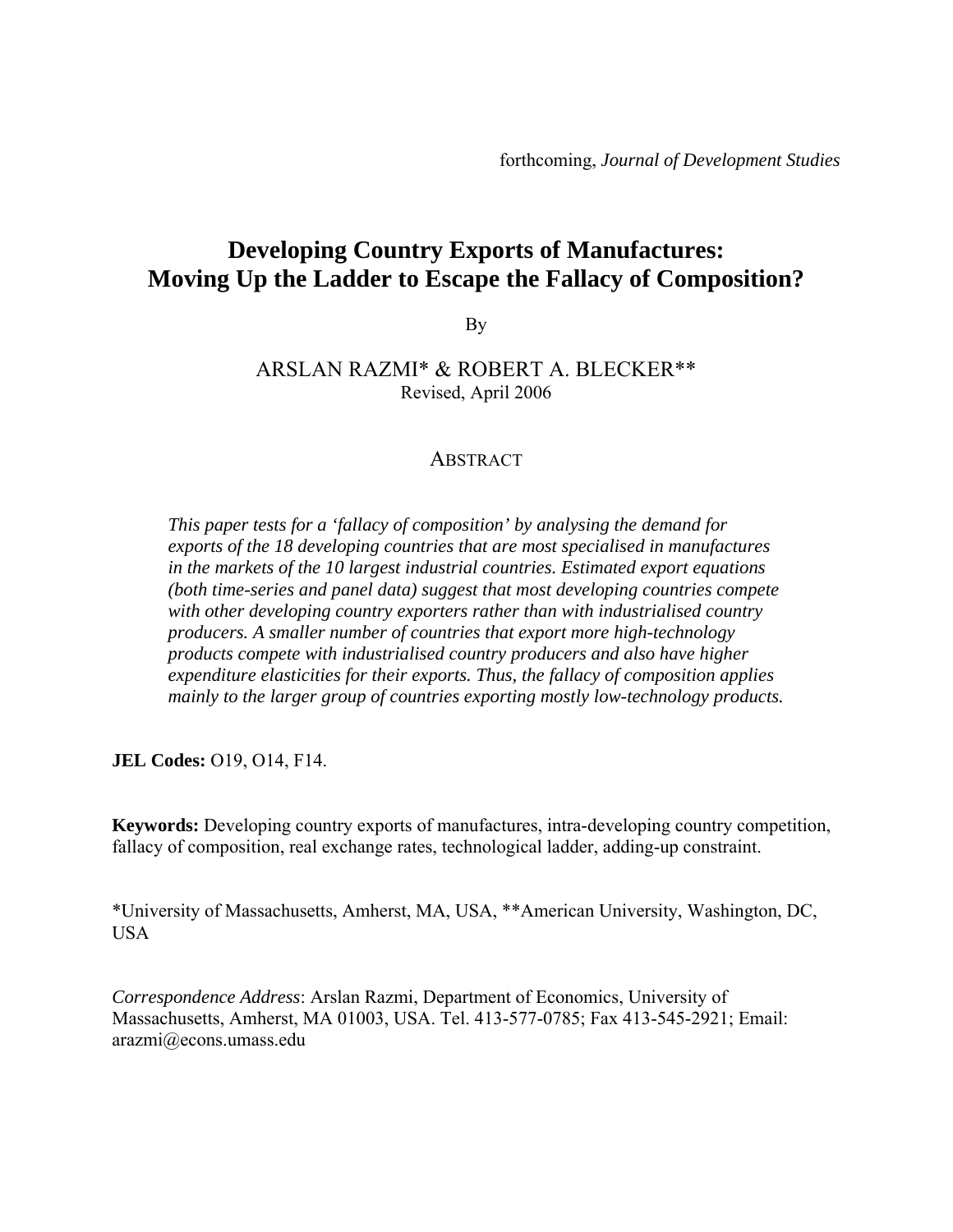#### **I. Introduction**

The proportion of manufactures in the total merchandise exports of low- and middle-income developing countries to high-income industrialised countries increased to almost 75 per cent in 2003, representing an almost four-fold increase since 1980 (see figure 1). One important motivation for this dramatic shift is the perception that these products offer better prospects for export expansion without inducing the negative or destabilising effects on prices that have been observed in global markets for primary commodities. In this optimistic view, less developed countries can move up the development 'ladder' by initially specialising in and exporting lowtechnology, unskilled-labour-intensive manufactures. As these countries graduate to the rank of middle- or higher-income countries by exporting more technologically sophisticated, skillintensive products, they allegedly expand export opportunities for other developing countries further down the development ladder in what is sometimes called the 'flying geese formation'.<sup>1</sup>

 Support for trade liberalisation and export promotion policies is also grounded in the classical economists' vision of raising productivity through increasing specialisation and division of labour. Crucial to this vision is the assumption that the growth of reciprocal demand between trading economies creates ever-expanding markets for all countries' exports, so that no country need fear a demand-side constraint on its export growth. In contrast, critics of an export-led growth strategy focused on manufactures have suggested the hypothesis of a 'fallacy of composition', that is, if a number of developing countries simultaneously try to increase their exports in a range of similar products, many of them could end up losing from insufficient foreign demand and possibly depressed international prices (see, for example, Kaplinsky, 1993, 1999; Blecker, 2002; Mayer, 2003). In this view, the classical liberal vision does not apply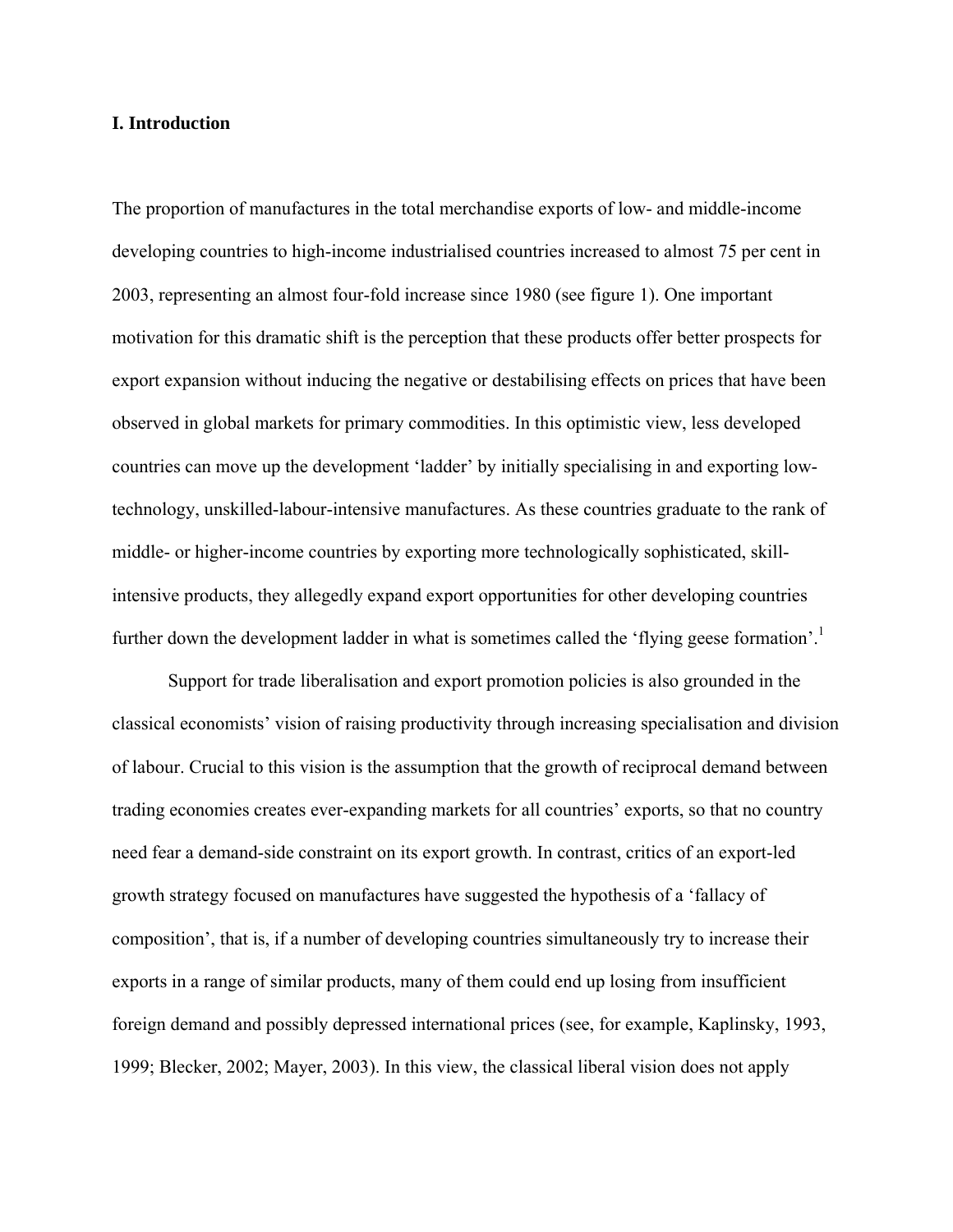because the developing countries sell most of their exports in industrialised country markets, in which case the former countries do not provide the assumed reciprocal demand for each other's exports.<sup>2</sup> Of course, access to the markets of the industrialised countries can be viewed as providing an additional or 'external' source of demand for individual developing countries, but the fallacy-of-composition argument holds that this external demand does not generally grow fast enough to accommodate the desired or targeted rates of export expansion of all developing country exporters in the aggregate. $3$ 

 If the industrialised countries' markets do not grow fast enough to accommodate the developing countries' targets for the growth of their exports of manufactures, as a result of either trade barriers or macroeconomic policies, then—unless South-South trade among the developing countries expands fast enough—the latter countries as a group will not all be able to achieve their respective export objectives. Put differently, if the total desired export growth of the developing nations exceeds the absorptive capacity of the industrialised country markets, then the success of some developing countries in export promotion must come at the expense of failure for others. Excess supplies in global markets can lead to falling terms of trade for developing country exports of manufactures, similar to what has happened historically for exports of primary commodities (Grilli and Yang, 1988; Ocampo, and Parra, 2003). In such a competitive environment, developing country exporters may feel pressured to hold down their export prices through currency depreciation or wage repression, thus foregoing some of the potential income gains from increased exports (and, effectively, transferring part of the productivity gains to importers in the industrialised countries). Thus, developing country exporters of manufactures are alleged to face an 'adding up constraint', which limits the potential gains from this development strategy. Although many economists (for example, Riedel, 1988; Balassa, 1989)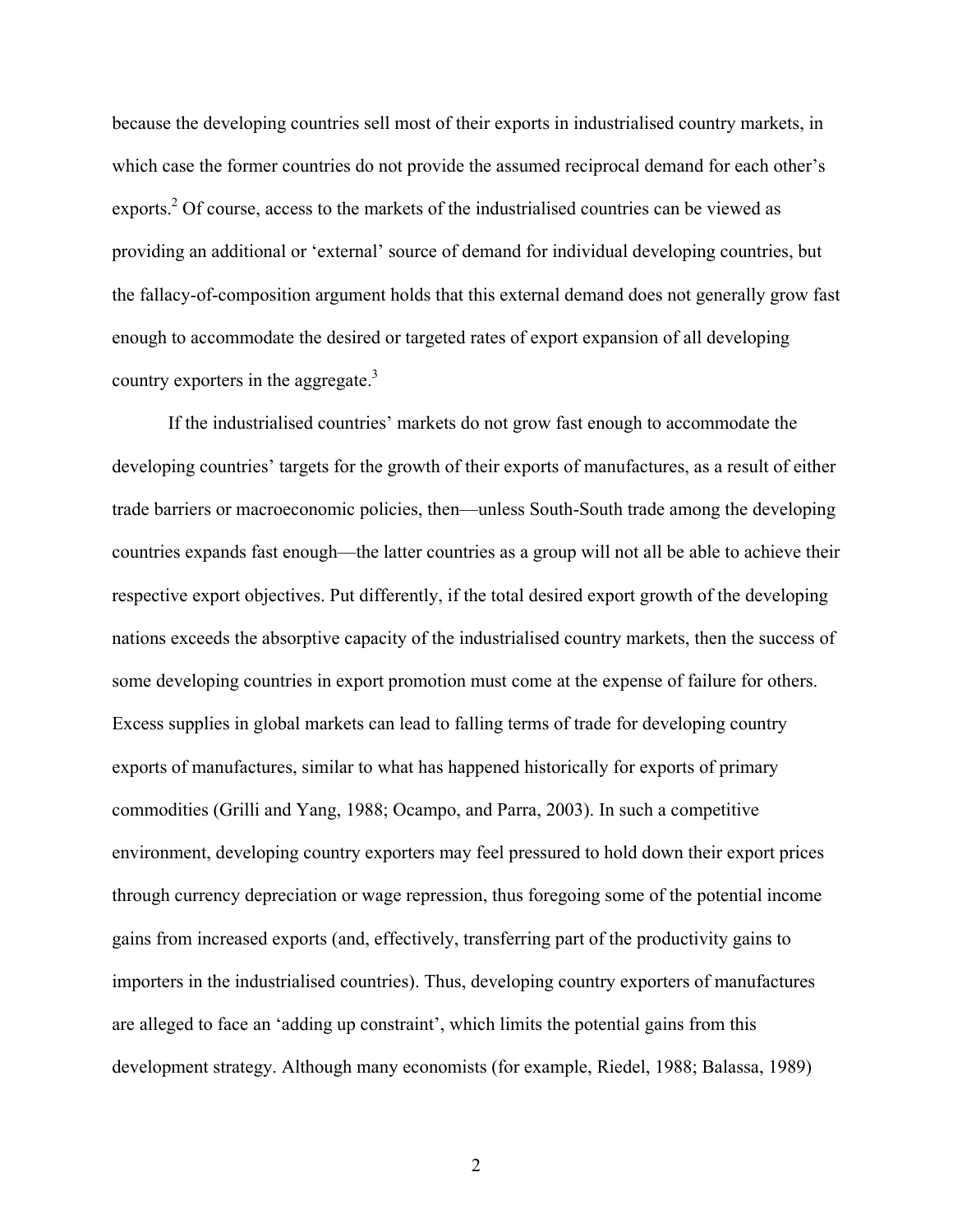have dismissed such concerns in the past, the emergence of China as a major global exporter and the growing number of developing countries seeking to expand manufactured exports (for example, through preferential and multilateral trade agreements) have revived interest in this topic among both economists (for example, Lall, 2004; Kaplinsky, 2005) and policy makers.

 There have been several empirical approaches to testing for fallacy-of-composition effects, as discussed in more depth in the next section. This paper follows the small number of studies (beginning with Faini *et al.*, 1992; Muscatelli *et al.*, 1994) which have focused on testing for intra-developing country price competition in industrialised country markets for manufactured exports as a means for investigating whether developing countries face significant adding-up constraints in their export-promotion efforts. More specifically, this paper estimates demand functions for manufactured exports for a sample of 18 developing countries that have above-average proportions of manufactures in their merchandise exports. (The econometric reasons for believing that the estimated export equations are capturing demand rather than supply relationships are discussed in sections III and IV, below.) Similar to a few previous studies, we first estimate export demand equations for the individual countries in the sample, although using more up-to-date data and other innovations described below. However, none of the previous studies of this type has tested econometrically whether the determinants of export demand differ systematically between countries that export products on different rungs of the technological ladder, as suggested by Lall (1998, 2000). To address this issue, this paper divides the sample into two panels of countries that are specialised in traditional and non-traditional ('low technology' and 'high technology') exports, in order to determine whether the countries that have moved 'up the ladder' to more advanced types of exports have escaped from the intense price competition faced by the countries that are concentrated mainly in traditional exports, such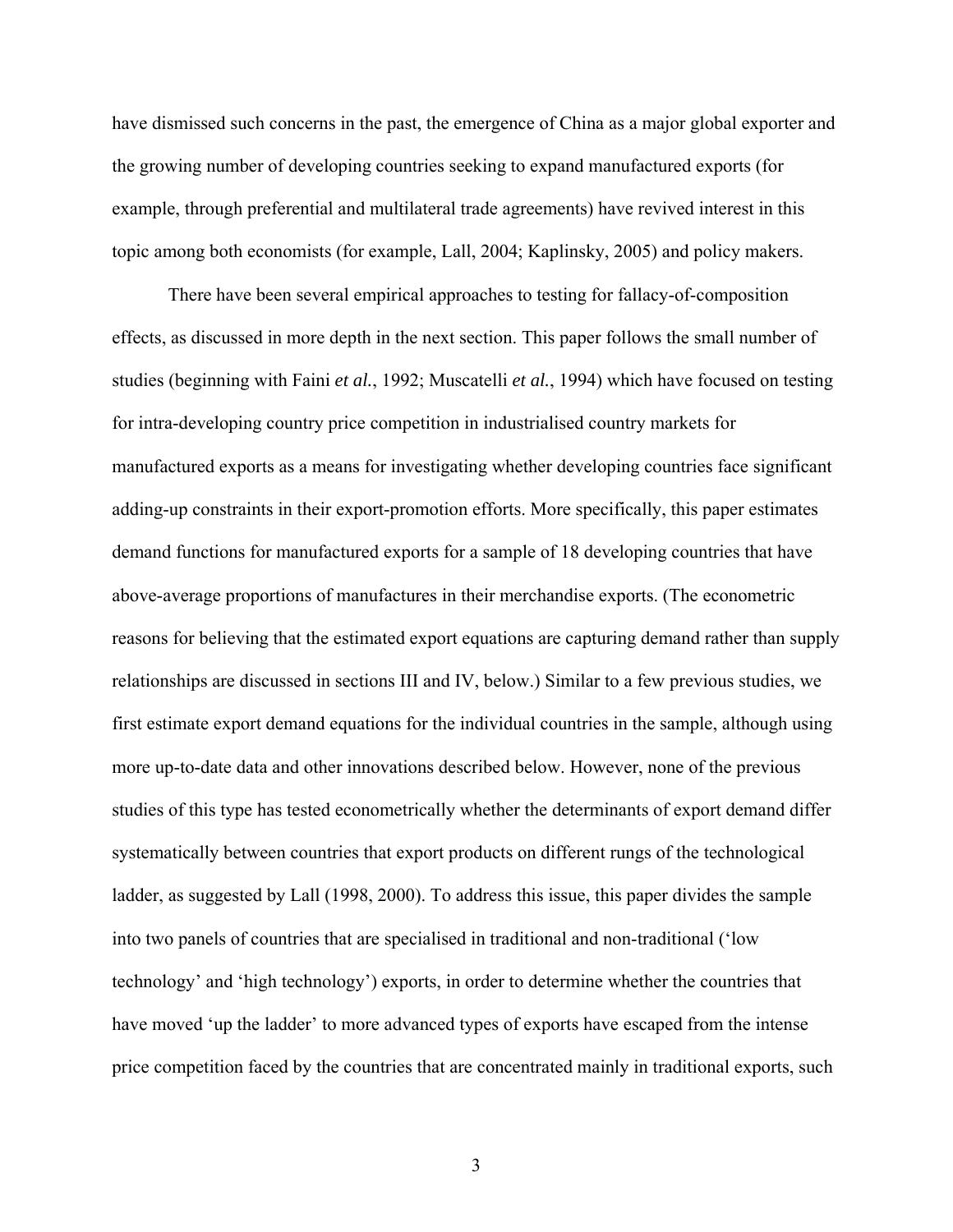as textile and apparel products.<sup>4</sup>

 To test for whether the developing countries in the sample compete mainly with each other or with domestic producers in the industrialised countries in markets for manufactures, this paper constructs carefully designed, country-specific price indices using dual weighting schemes that better reflect the relative importance of particular industrialised country markets and developing country competitors for each developing country, as compared with simple bilateral trade shares. One set of dual weights is used for the index of the industrialised countries' domestic prices and a different set is used for the index of other developing countries' export prices. These weights are time-varying, not fixed, in order to reflect the changing country composition of developing country manufactured exports over time. We then calculate the ratios of each of the two (country-specific) dual-weighted price indices to each country's own export price index; in other words, we construct relative prices of domestic products in the industrialised countries and exports of rival developing countries with respect to each developing country's own exports.

 These two relative prices are entered separately in the export demand functions, along with the total (trade-weighted) industrialised country expenditures on imports of manufactures (from the 18 developing countries in the sample) as a scale variable.<sup>5</sup> A significant positive coefficient (elasticity) on the relative price of other developing countries' exports is taken as evidence for price competition between developing countries for export sales in the industrialised country markets (and hence supports the existence of an adding-up constraint or fallacy of composition), while a significant positive coefficient on the relative price of the industrialised countries' goods is taken as evidence for price competition with domestic producers in the latter countries (and hence does not support an adding-up constraint). Although the primary focus here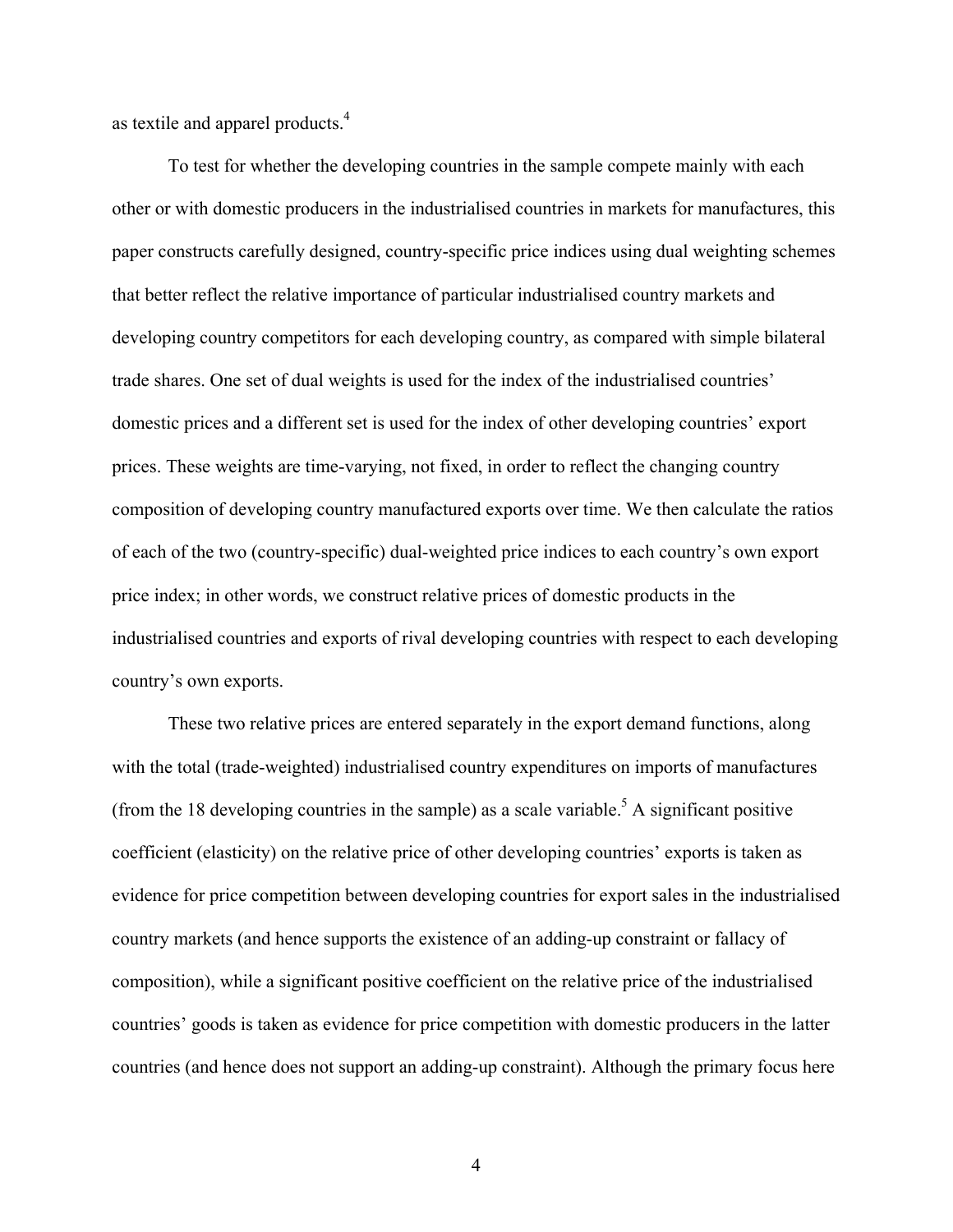is on these estimated price elasticities, the results also suggest interesting findings regarding differences in the expenditure elasticities of the industrialised countries' demand for the exports of developing countries with different export profiles.

 In addition to the use of panel data for high- and low-technology exporters and the construction of dual trade-weighted price indices, this paper makes a number of other contributions. First, unlike some recent studies, the present paper uses econometric estimation techniques instead of simulation methods based on assumed parameter values. Second, compared with the few earlier econometric studies, this paper uses more recent data including the period following the establishment of the World Trade Organisation (WTO) in 1995, the Asian crisis of 1997-1998, and the emergence of China as a large exporter throughout the 1990s. Third, the econometric analysis in this paper includes a reparameterisation of an autoregressive distributed lag model originally suggested by Bewley (1979), which allows for the parsimonious estimation of long-run equilibrium relationships in the presence of possibly nonstationary data. Fourth, unlike some previous analyses, this paper does not confine itself to a small number of east and southeast Asian countries, but rather includes all developing countries for which the share of manufactures in total goods exports is above the average for all developing countries. One limitation, however, is that this study considers developing country exports of manufactures only to the major industrialised countries. A more complete analysis that would also incorporate South-South trade in manufactures will have to be the subject of future research.

#### **II. Literature Review**

The Prebisch-Singer hypothesis in its traditional form has been interpreted to predict falling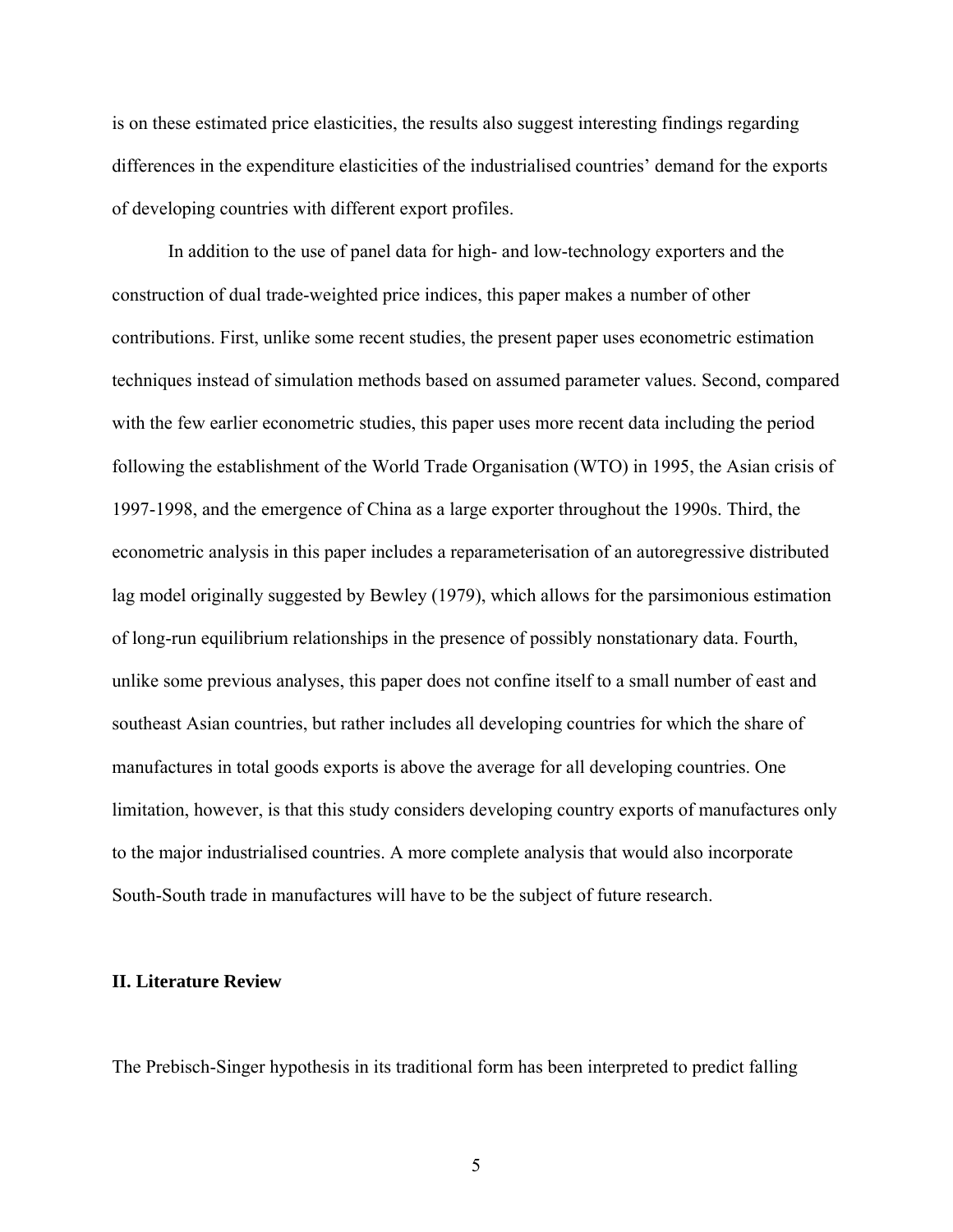terms of trade for primary commodities versus manufactured products. However, Singer (1975) emphasised differences between industrialised and developing *countries*, as opposed to primary versus manufactured *commodities*. More recently, Sapsford and Singer (1998) explicitly mentioned the possibility of a 'fallacy of composition' in the pursuit of manufactured exports (or at least the low-technology, labour-intensive ones) in the context of the structural adjustment policies promoted by the World Bank and International Monetary Fund (IMF).

 The literature that empirically tests the fallacy-of-composition hypothesis is relatively small (see the survey in Mayer, 2003). Two of the earliest empirical studies of adding-up constraints were by Cline (1982), who concluded that the rapid export-led growth of the east Asian 'four tigers' (South Korea, Taiwan, Hong Kong, and Singapore) in the 1970s could not plausibly be generalised to a larger set of developing countries without provoking protectionist responses by the industrialised countries. More recently, several studies have used simulations of computable general equilibrium models to investigate the adding-up problem. An early example was Evans *et al*. (1992), which focused only on agricultural products. Two more recent examples are Walmsley and Hertel (2000) and Eichengreen *et al*. (2004), both of which modeled on the effects of China's entry into the global economy. These two studies both found negative effects of Chinese export growth on developing countries that export competing types of manufactures (mainly, labour-intensive consumer goods), although they also showed gains for other countries (for example, exporters of primary commodities and capital goods). Some economists have focused more specifically on competition over shares of the US import market. For example, Blecker (2002) and Palley (2003) both found that more rapid growth of US imports from new entrants (such as Mexico and China) was correlated or associated with slower growth of US imports from previously dominant exporters (such as Japan and the four tigers).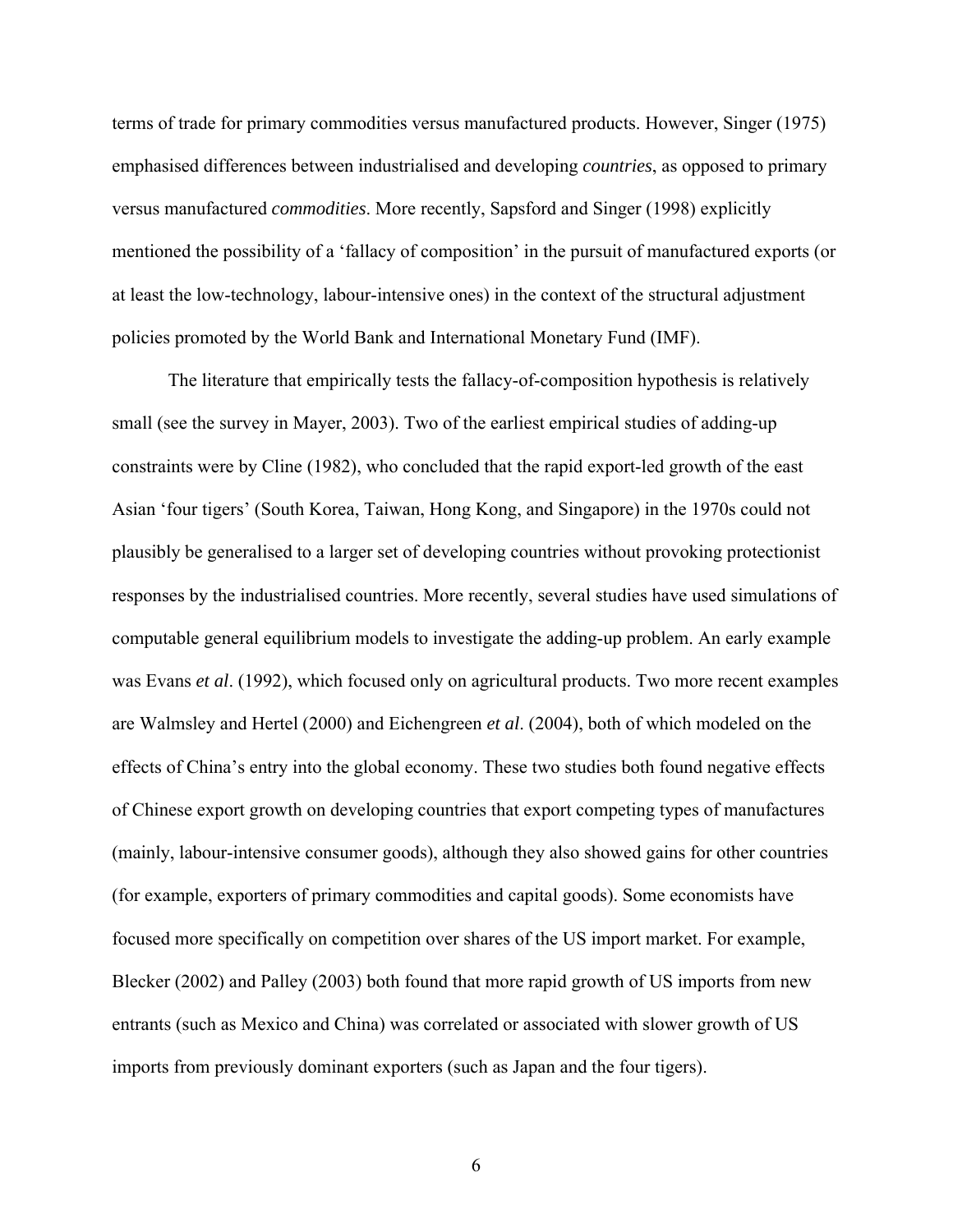Only a few studies have tested econometrically for intra-developing country price competition in manufactured exports. Faini *et al*. (1992) estimated export demand functions for 23 developing countries for the period 1967-1983. Their results showed that, for most of the countries in the sample, price competition was more significant with other developing countries than with industrialised countries, as inferred from the higher price elasticities of individual countries with respect to other developing countries compared with the industrialised countries. However, Faini *et al.* included a number of countries that were not heavily specialised in manufactured exports; for some, manufactures constituted less than one-third of total exports. Muscatelli *et al.* (1994) conducted econometric tests for price competition among a sample of five newly industrialising economies (NIEs) in east and southeast Asia. They tested for intra-Asian price competition by including a price index for each country's competing NIEs (within the sample) along with the price indices for domestic and rest-of-world prices in export demand equations. The results generally supported those of Faini *et al.* in that intra-developing country competition was found to be strong among these countries. However, these results were based on a limited sample of five countries in a single region. Neither Faini *et al.* nor Muscatelli *et al.* applied the dual-weighting procedures used here to construct price indices, nor did they utilise pooling techniques to create panels of countries based on the technological level of their exports.

 More recently, Duttagupta and Spilimbergo (2004) found econometric evidence for competitive devaluations as a major factor underlying the slow recovery of export volumes following the Asian crisis of 1997-1998. Specifically, the authors found that the elasticity of substitution between goods from individual east Asian countries was much higher than that between east Asian goods and those produced in other countries. However, Duttagupta and Spilimbergo's sample was limited to six east and southeast Asian countries, not including China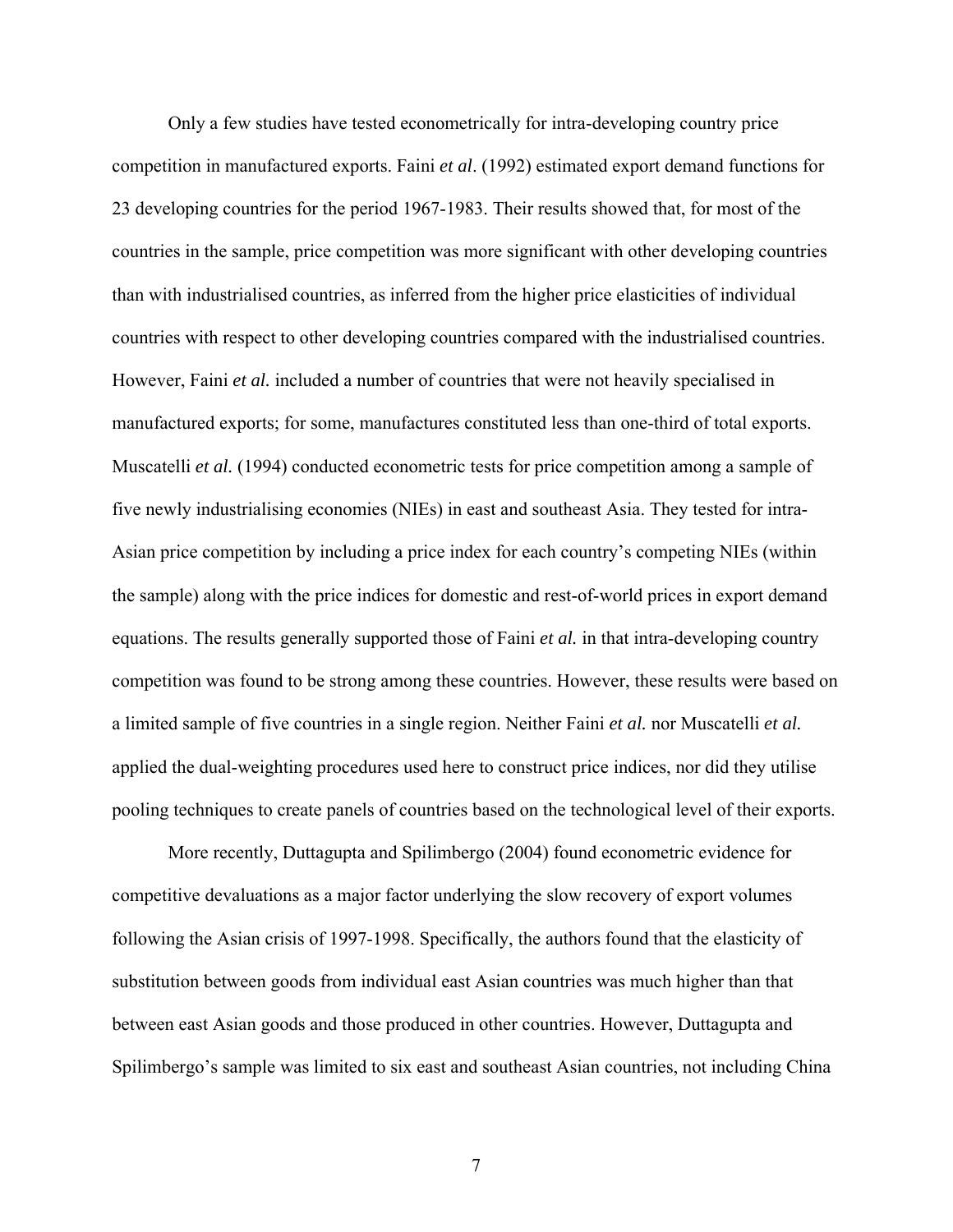or Taiwan. Taking a more historical/evolutionary approach, a few studies have argued that there has been a process of 'commoditisation' of labour-intensive manufactures, in the sense that countries exporting these products are subject to the same problems of declining terms of trade and pressures for competitive devaluations or wage cuts that have been found historically among primary commodity exporters (see, for example, Kaplinsky, 1993; UNCTAD, 2004). This has been taken to imply the desirability of individual countries striving to move up the technological ladder, in order to avoid competing through lower prices. However, to the present authors' knowledge, no previous study has formally tested for differences in export behaviour between developing countries that are specialised in exports at different levels on the technological ladder.

#### **III. Empirical Framework and Econometric Methodology**

#### *Data Set and Measurement Issues*

 Disaggregated data on industrialised country imports from developing countries by country and industry were taken from the Organisation for Economic Co-operation and Development (OECD) trade database in current dollar terms; the sum of Standard International Trade Classification (SITC) categories 5 through 8 was used to represent exports of manufactures. Converting these current dollar series into real (volume) terms as well as constructing the relative price variables requires the use of appropriate price indices. Unfortunately, disaggregated price indices for manufactured exports for these countries were not available.<sup>6</sup> Instead, we used aggregate export unit values (measured in US dollars) for the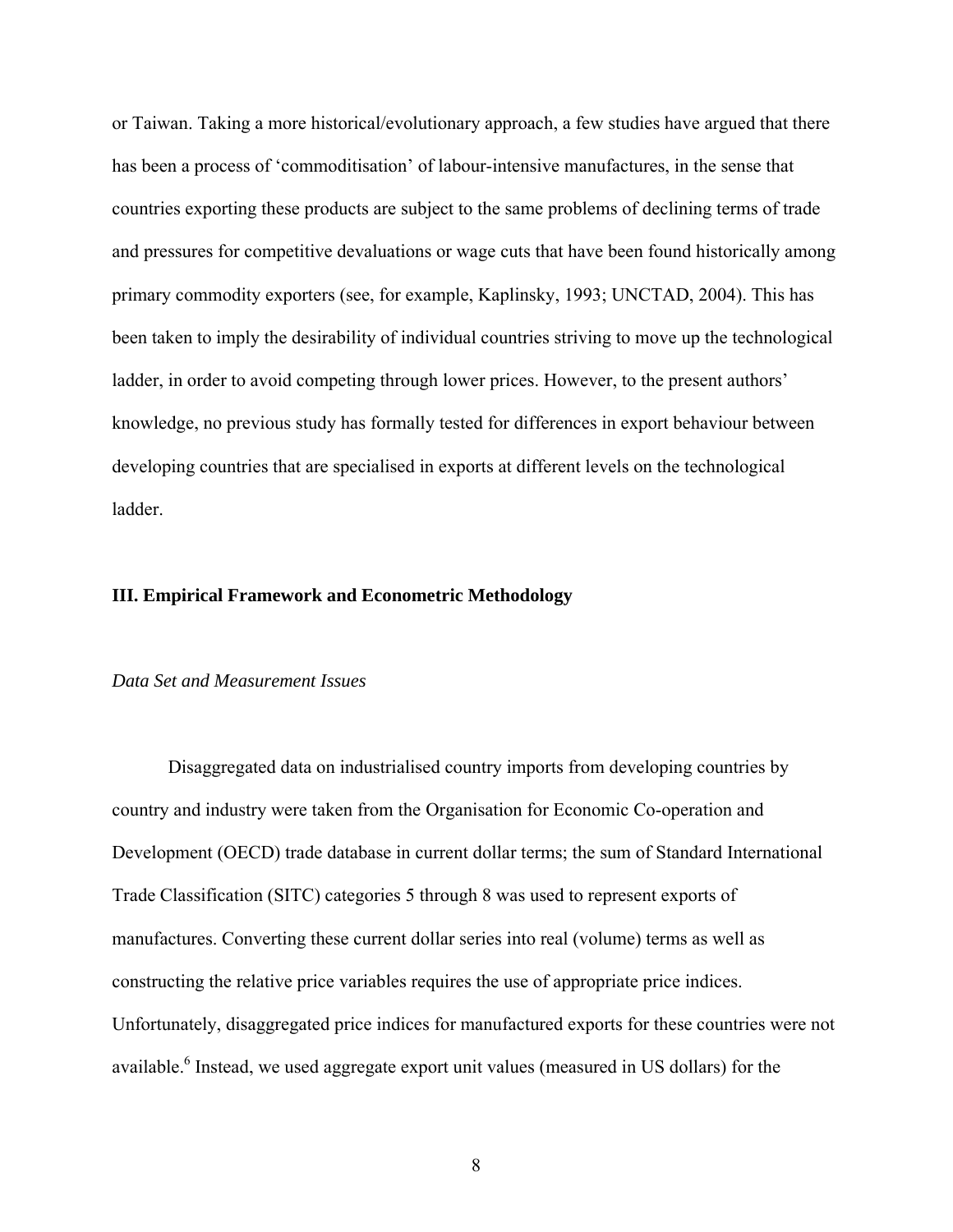developing countries included in the sample to deflate the nominal export series (see the appendix for details on all variable definitions and sources).

 In order to restrict the sample to countries for which manufactures would have a preponderant influence on the aggregate export price indices, we limited the sample to countries for which manufactured products constituted at least 70 per cent of their exports in at least one of the two years, 1990 and 2001. This percentage corresponds to the average of 68 per cent over 1999-2003 reported by UNCTAD (2005), rounded up. The 18 developing countries that fit this criterion were: Bangladesh, China, the Dominican Republic, Hong Kong, India, Jamaica, South Korea, Malaysia, Mauritius, Mexico, Pakistan, the Philippines, Singapore, Sri Lanka, Taiwan, Thailand, Tunisia, and Turkey (Nepal also met this criterion, but was excluded because of its tiny size). This list of countries goes well beyond the original four east Asian tigers, and includes a variety of newer exporters in other regions. The sample period consists of annual data for 1983- 2001 for most countries, except Bangladesh and Mauritius for which the first available year was 1985, and the Dominican Republic and Tunisia for which the last available years were 1998 and 1999, respectively. The average share of manufactures in total exports from these 18 countries was 83 per cent as of 2001.

 The sample of industrialised countries consists of the 10 largest importers of manufactured products from developing countries as of 1990, which were: Belgium, Canada, France, Germany, Italy, Japan, Netherlands, Switzerland, the UK, and USA. Using data for these individual countries, rather than a total for all industrialised countries, allows for the construction of the country-by-country trade weights (which match individual developing country exporters with individual industrialised country markets) described below. Little is lost by restricting the industrialised countries group to these ten nations, because they accounted for almost 93 per cent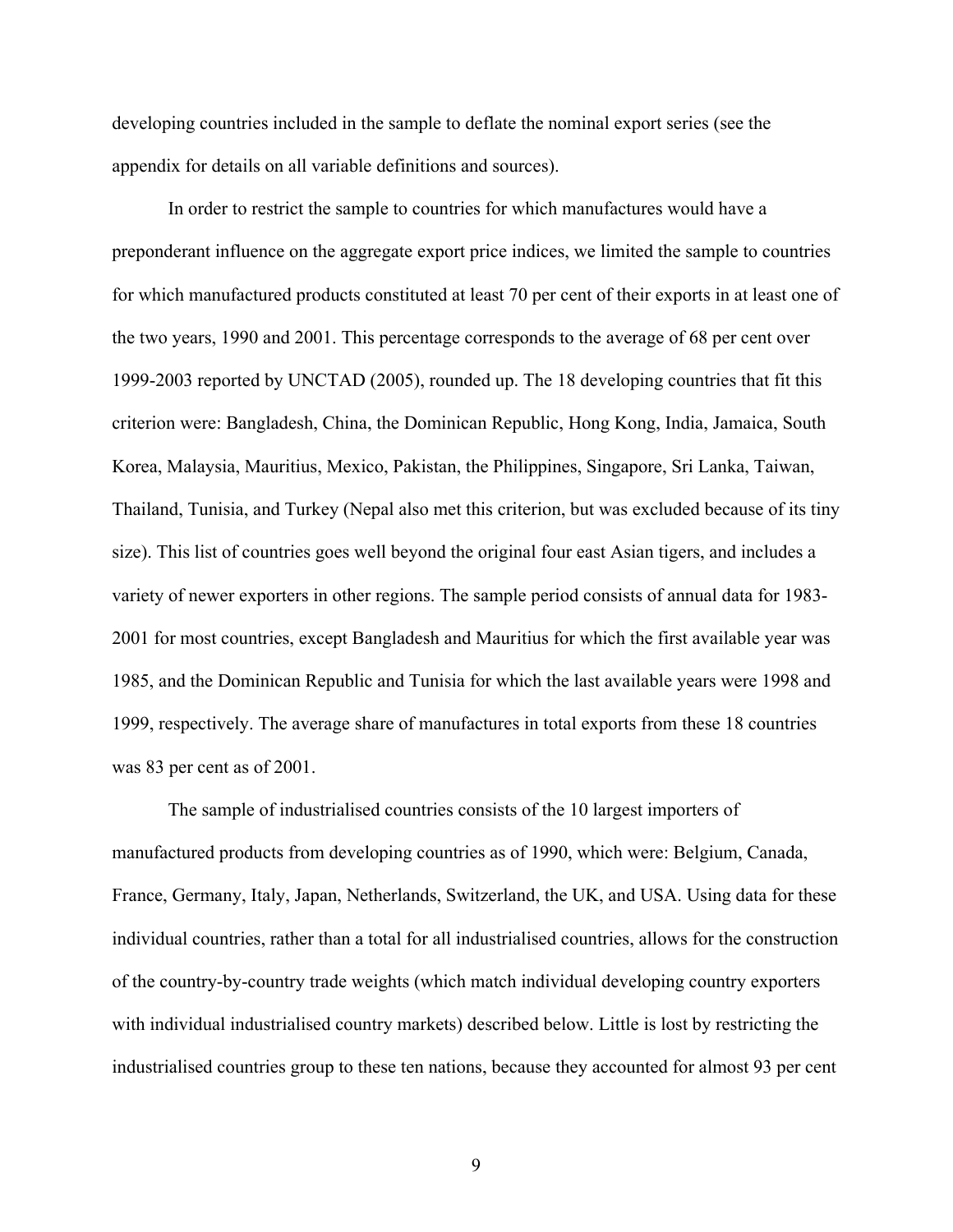of total industrialised country imports of manufactures from 17 of the 18 developing countries in our sample (excluding Taiwan) as of 2000.<sup>7</sup> Also, exports to these ten countries represented almost 60 per cent of the *total* manufactured exports of the developing countries in our sample (again, excluding Taiwan).

 As noted earlier, some previous studies have used simple bilateral trade weights to compute both price indices and a scale variable (such as total industrialised country import expenditures). However, each exporting country competes not only with domestic producers in the importing country, but also with other developing countries that export similar products to the same market. This intra-developing country competition complicates the construction of appropriately weighted price indices. This distinction, which becomes particularly important when there are variable movements in exchange rates across countries, suggests the use of dual weights for the prices of both the industrialised countries' manufactures and competing developing nations' exports.

 The desirability of dual-weighted price indices is best explained by some examples. Suppose that certain countries such as Mexico and China sell higher shares of their manufactured exports to the US market than other developing countries, such as India or Turkey, which sell relatively more of their exports to European nations. If one simply uses bilateral trade weights reflecting the actual US share of each country's exports in weighting US prices, however, one ignores the fact that the large US market remains an important target for manufacturing exporters from all developing nations, including those that do not yet have large exports to the US. Therefore, US prices should have a greater weight for countries such as India and Turkey than their current export shares to the US market would suggest, because they may be able to increase their exports to the US if their prices fall relative to US prices. As a benchmark, we use each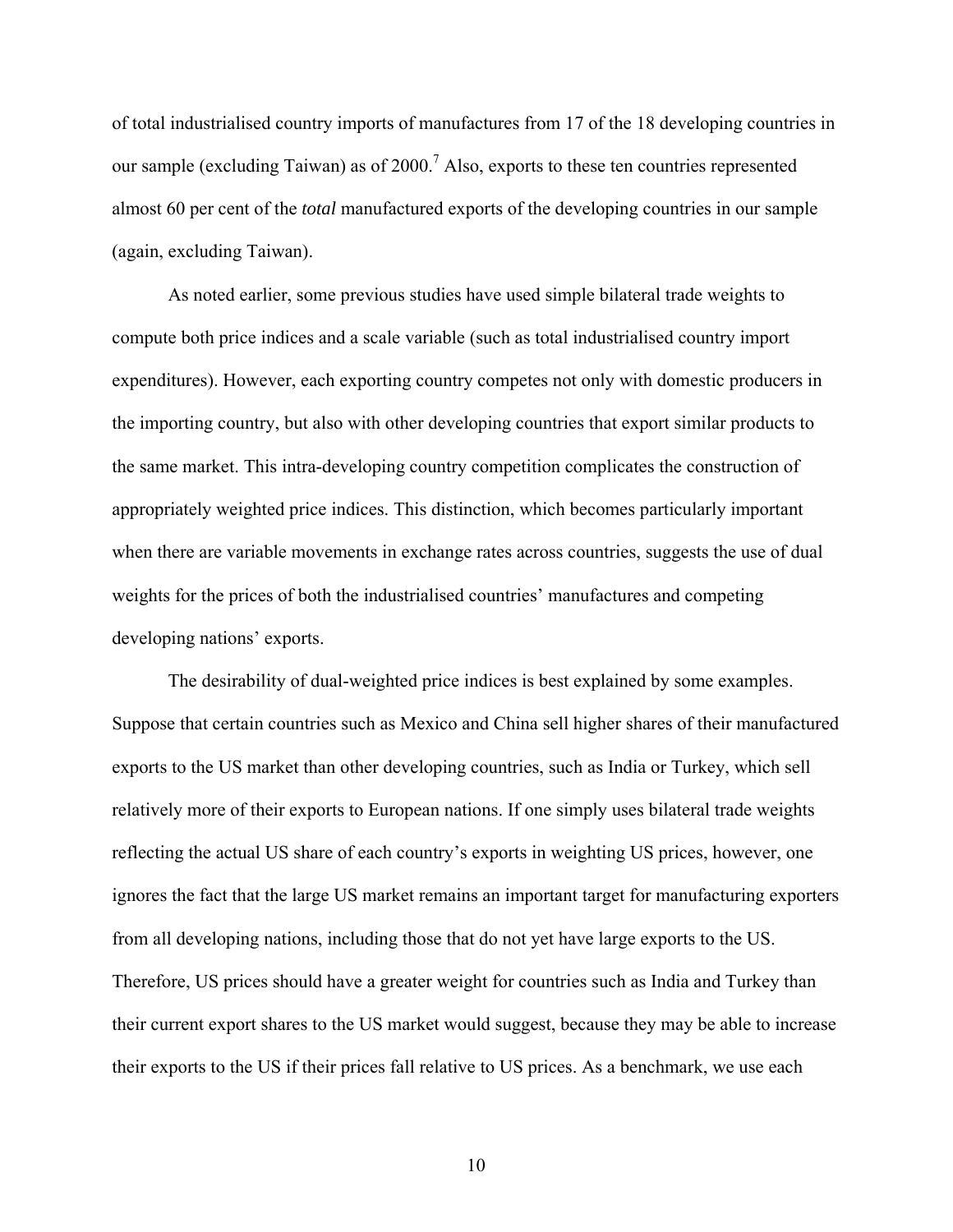industrialised country's share of total industrialised country imports of manufactures from all the developing countries in the sample as an indicator of the overall importance of that country's market for the latter countries, and we interact that share with the bilateral share for each pair of countries (developing exporter and industrialised importer) to construct the dual weight for the index of industrialised country prices.

 Similarly, in evaluating the prices of the competing developing countries, it is necessary to take into account both the share of each developing country's exports going to a certain industrialised country market and the shares of other developing countries' competing exports going to that same market. For example, although the US may not be a very large export market for, say, Turkey, to the extent that Turkish exports are sold in the US market they compete more with Mexican and Chinese products rather than with Indian products, and hence the index of Turkey's competitors' export prices should reflect both the relative importance of the US market for Turkey and the relative importance of the other developing countries in that market. Details on the construction of these price indices (and the scale variable) are presented in the appendix.

#### *Econometric Specification of Export Demand*

The focus of this study is on the long-run determinants of the industrialised countries' demand for developing countries' exports of manufactures. In theory, export prices and quantities are simultaneously determined by a system of two equations for supply and demand (see Goldstein and Khan, 1985). This implies that each country's export price may be endogenously determined, and thus correlated with the error term, which would create a simultaneity bias in estimating a demand function by itself. However, estimation of the export supply function is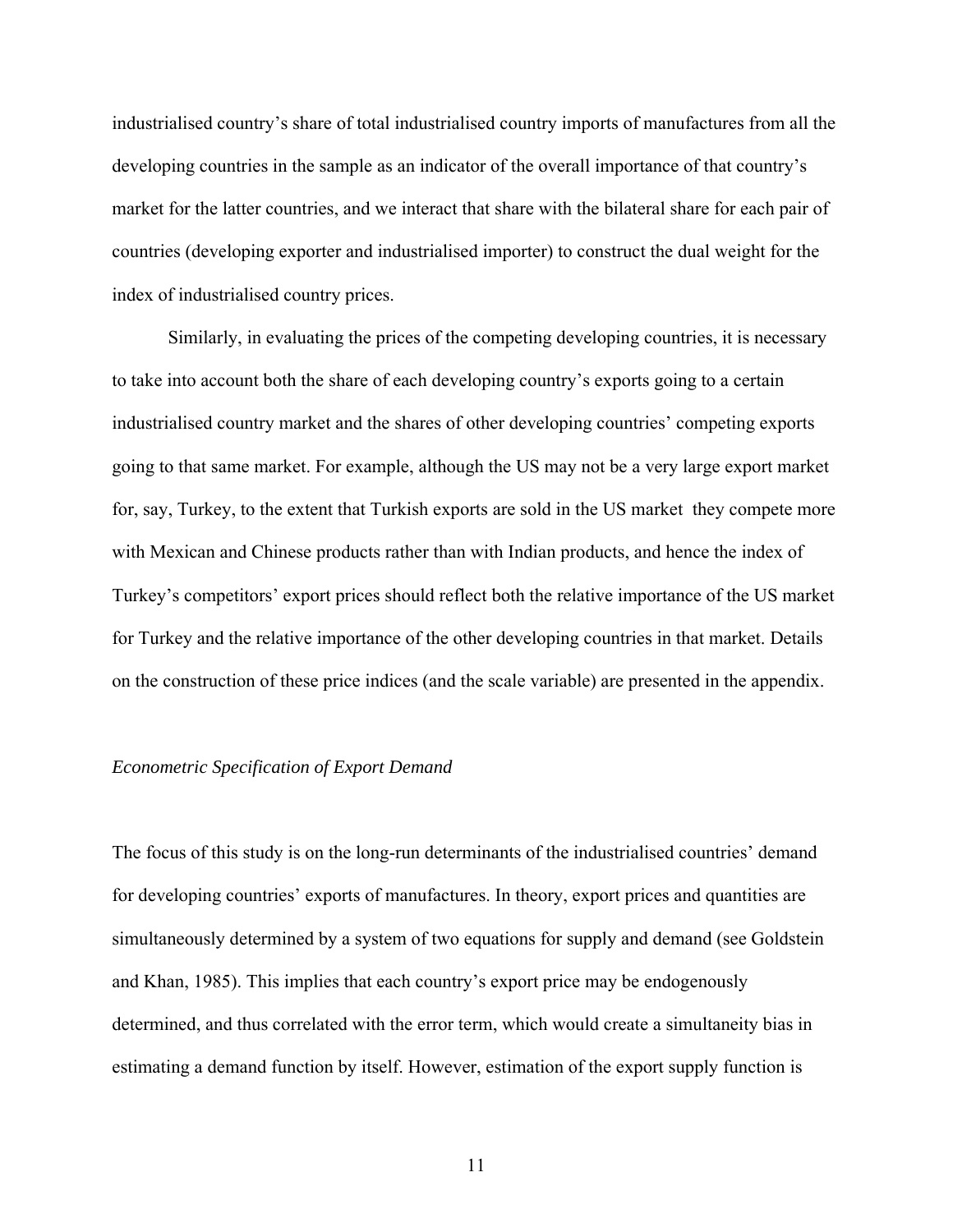seriously hindered by the scarcity of consistently available data on variables such as labour costs and capacity utilisation for developing countries. As Spilimbergo and Vamvakidis (2003: 342) point out, 'there is a trade-off between estimating the demand equation with potential simultaneity bias, and estimating a system of two equations with potential misspecification of the supply curve'. Faini *et al.* (1992) note that, given uncertainty about the correct specification of export supply, estimating supply and demand equations simultaneously may make the estimated demand functions subject to significant misspecification bias.

 Also, estimating the demand function only does not raise simultaneity-related concerns if the supply curve is perfectly price-elastic so that the price can be treated as exogenous. Therefore, we used a version of Hausman's specification error test (see Gujarati, 1995) to check our treatment of each country's export price as a predetermined or 'weakly exogenous' variable. As shown in table 1, the Hausman tests show that none of the countries (with the exception of Sri Lanka) exhibited a simultaneity problem at the 5 per cent significance level.<sup>8</sup> For Sri Lanka, therefore, we used lagged export prices as an instrument for contemporaneous prices. In addition, our specification of export demand will take *lagged* supply-side effects into account through the inclusion of a lagged dependent variable. Potential supply-side effects (for example, quality enhancements) are likely to come into effect over a relatively longer period of time than demandside effects, and hence should be reflected in lagged exports. We therefore proceed by treating the export price as exogenous and estimating demand equations only.

 The basic export demand function we wish to estimate for each country *i* is an autoregressive distributed lag (ARDL) model of the following form

$$
X_{i,t} = \beta_{i0} + \beta_{i1}Z_{i,t}^{N} + \beta_{i2}PP_{i,t}^{N} + \beta_{i3}PX_{i,t}^{L} + \beta_{i4}PX_{i,t} + \beta_{i5}Z_{i,t-1}^{N}
$$
  
+  $\beta_{i6}P_{i,t-1}^{N} + \beta_{i7}PX_{i,t-1}^{L} + \beta_{i8}PX_{i,t-1} + \gamma_{i}X_{i,t-1} + \nu_{i,t}$  (1)

where  $X_{i,t}$  is the volume of exports of manufactured goods from developing country *i* at time *t*,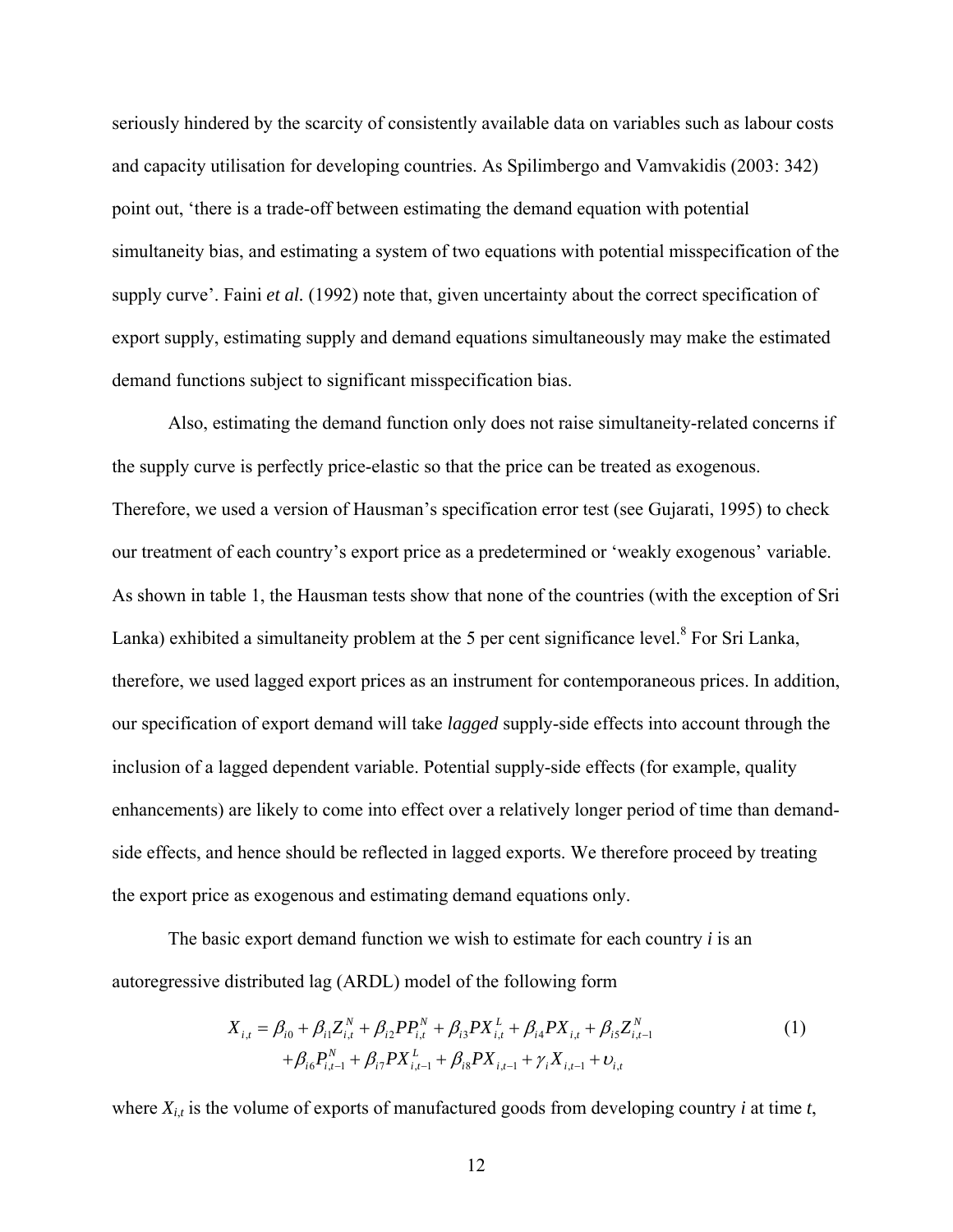$Z_{i,t}^{N}$  is the scale variable (the weighted index of industrialised country total expenditures on imports of manufactures from all the developing countries in the sample for each country *i*),  $PP_{i,t}^{N}$  is the dual-weighted producer price index in the industrialised country markets (for each developing country *i*),  $PX_{i,t}^L$  is the dual-weighted price index for exports from other developing countries (also for each country *i*), and *PXi*,*t* is country *i*'s own export price index (details on the construction of these indices are given in the appendix), and  $v_{i,t}$  is the error term. Only one lag is used for both the independent and dependent variables due to limited degrees of freedom with relatively short annual time-series. All variables are measured in natural logarithms so that the coefficients can be interpreted as elasticities. This equation is thus a log-linear Cobb-Douglas demand function, which assumes that exports from each developing country and domestic products in the industrialised countries are all 'imperfect substitutes' for each other. The lagged dependent variable is included because the quantity exported at one point in time is likely to be partially dependent on previous export performance (for example, because of learning about product quality), as well as on possibly persistent effects of previous shocks.

Assuming homogeneity of degree zero in prices, $9$  we can use the two relative prices (expressed as log differences)  $RPX_i^N = PP_i^N - PX_i$  $RPX_i^N = PP_i^N - PX_i$  for industrialised country (*N*) manufactured goods and  $RPX_i^L = PX_i^L -PX_i$  $RPX_i^L = PX_i^L -PX_i$  for competing developing country (*L*) exports, each relative to country *i*'s exports, in place of the three separate price indices in equation (1). Note that the two *RPX* variables can be thought of as real exchange rates for exports. Under this assumption, (1) becomes:

$$
X_{i,t} = \beta_{i0} + \beta_{i1}Z_{i,t}^{N} + \beta_{i2}RPX_{i,t}^{N} + \beta_{i3}RPX_{i,t}^{L} + \beta_{i5}Z_{i,t-1}^{N}
$$
  
+  $\beta_{i6}RPX_{i,t-1}^{N} + \beta_{i7}RPX_{i,t-1}^{L} + \gamma_{i}X_{i,t-1} + \nu_{i,t}$  (2)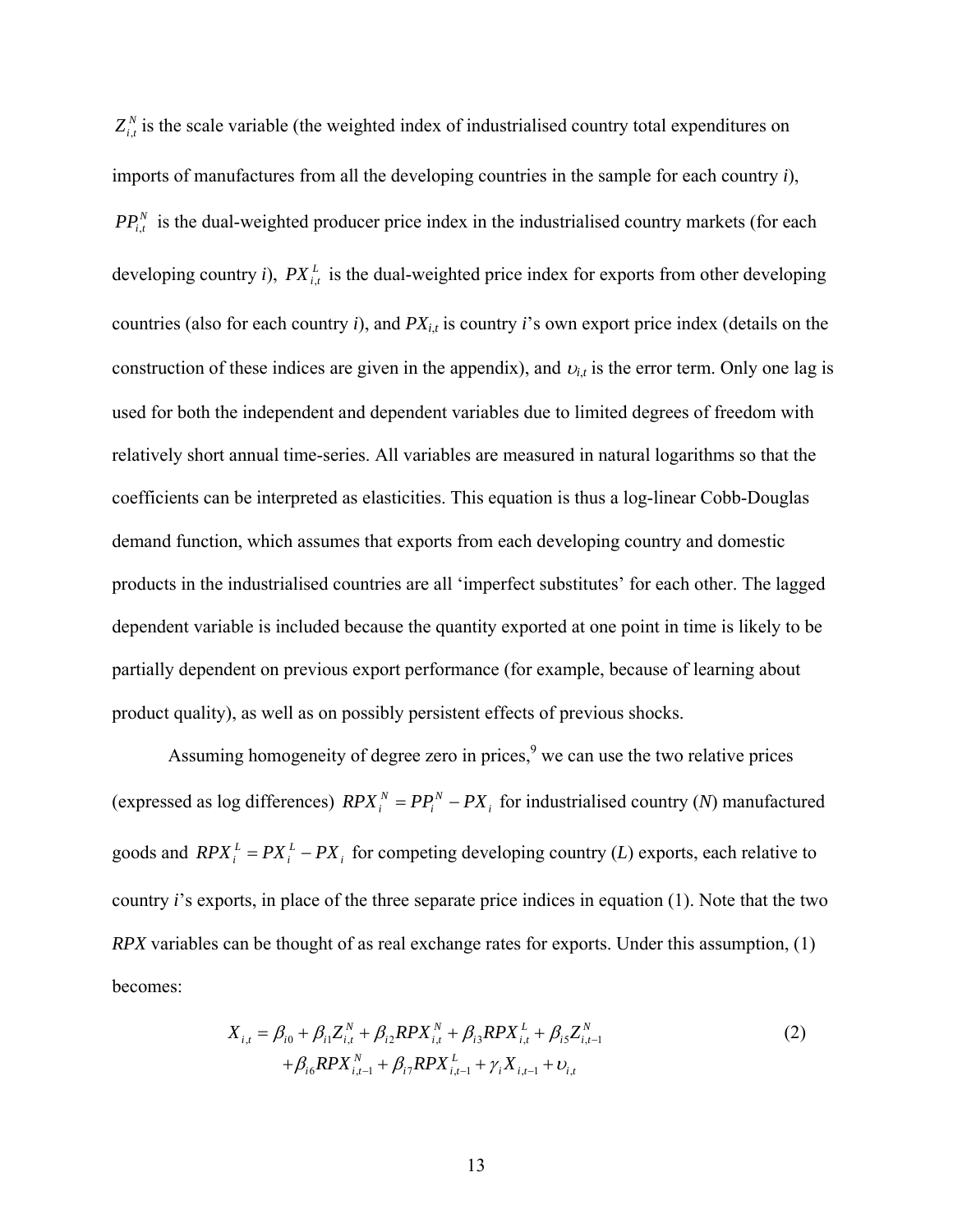Analysis of the time-series properties of our data shows that most of the variables are nonstationary (that is, have unit roots), both for the individual country series and in the panel data (see appendix). For this reason, we base our econometric specification on the Bewley (1979) transformation, which is a reparameterisation of an ARDL model that is robust to the inclusion of variables with unit roots (see the appendix and Patterson, 2000), and which controls for shortrun dynamics in order to get consistent estimates of the long-run parameters of interest. Applying the Bewley transformation to equation (2), the dependent variable is regressed on both the levels and first differences of each independent variable and the contemporaneous differenced dependent variable:

$$
X_{i,t} = \alpha_0 + B_{i1}Z_{i,t}^N + B_{i2}RPX_{i,t}^N + B_{i3}RPX_{i,t}^L - B_{i4}\Delta Z_{i,t}^N
$$
  
-  $B_{i5}\Delta RPX_{i,t}^N - B_{i6}\Delta RPX_{i,t}^L - \Gamma \Delta X_{i,t} + \varepsilon_{i,t}$  (3)

where the coefficients and error term in (3) are transformations of the coefficients and error term in (2) (see appendix for details). In this transformed equation, the coefficients on the variables in (log) levels  $(B_1, B_2, \text{ and } B_3)$  can be interpreted as long-run coefficients (elasticities), while the coefficients on the differenced variables ( $B_4$ ,  $B_5$ ,  $B_6$ , and Γ) capture short-run adjustment dynamics. A priori, we expect all the long-run coefficients in equation (3) to be positive, assuming that domestic exports are substitutes for both types of foreign goods (*N* and *L*).

Because the  $\Delta X_{i,t}$  variable on the right-hand side is endogenous, equation (3) must be estimated using instrumental variables. Following typical practice with the Bewley procedure, the lagged dependent variable *Xi,t*−1 along with the other exogenous variables on the right-hand side are used as instruments (see Wickens and Breusch, 1988). Two different instrumental variables methods are used to estimate equation (3) for the individual countries. First, the twostage least squares (2SLS) method is applied to the individual country equations separately.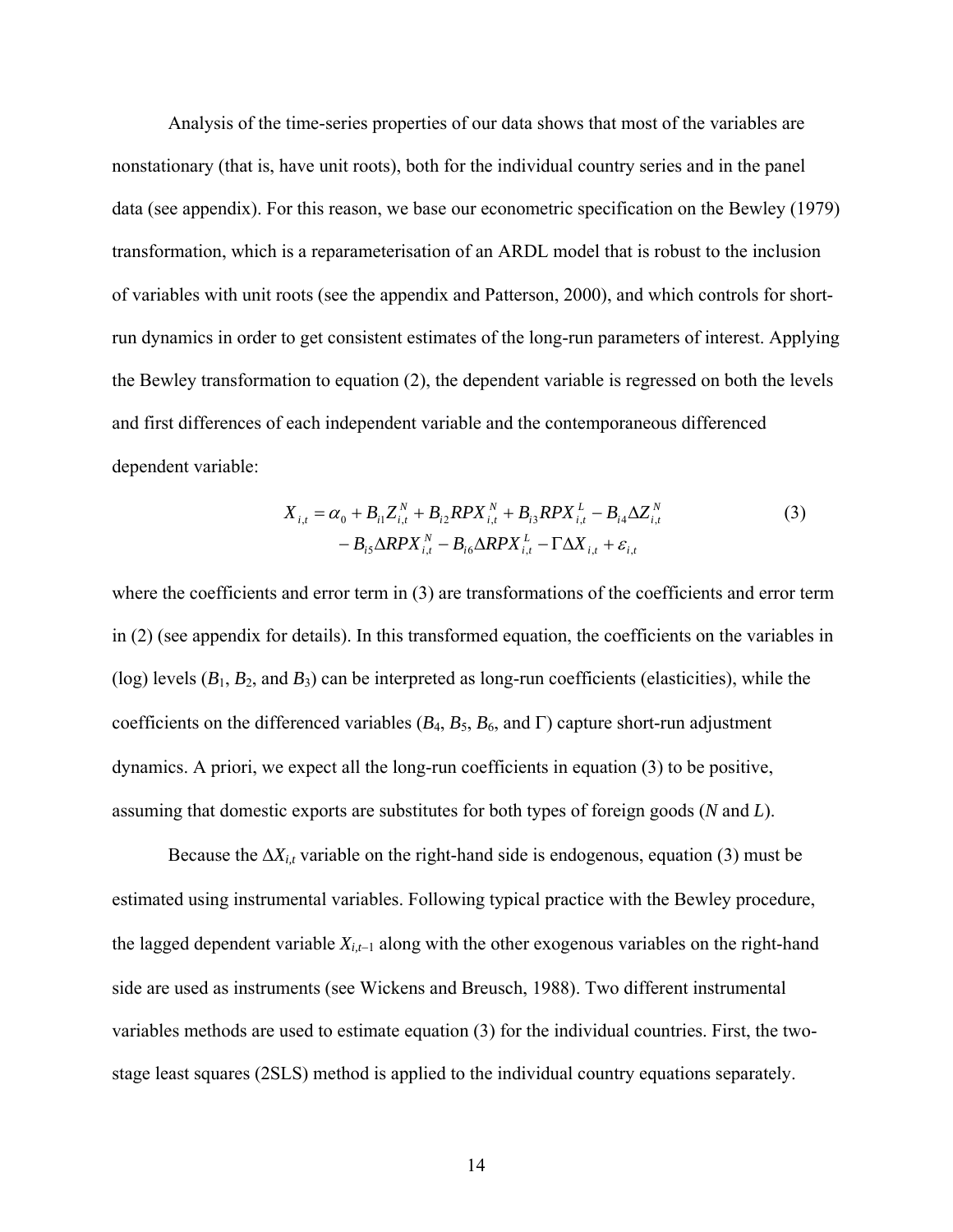However, as noted by Muscatelli *et al.* (1994), possible similarities in the evolutionary patterns of exports from the developing countries in the sample and their exposure to similar shocks suggest that the residuals from the 2SLS equations may be correlated. After tests for such correlations show them to be significant, we re-estimate equation (3) as a system of simultaneous equations for all 18 countries using three-stage least squares (3SLS), which essentially combines 2SLS with 'seemingly unrelated regression' (SUR) to control for cross-equation correlation of the residuals.

#### **IV. Econometric Results**

This section presents the 2SLS and 3SLS estimates of the transformed export demand equation (3) for all the developing countries in our sample individually, as well as the 2SLS estimates for various groups of these countries using panel data. As noted earlier, the data set consists of annual observations for 1983-2001 for all but four countries, but the sample periods used in the regressions start one year later due to differencing. The estimation strategy employed is the general-to-specific (GTS) modeling approach (see, for example, Cuthbertson *et al.*, 1992; Charemza and Deadman, 1997). Starting from a dynamic specification of the joint properties of the data in the general model expressed by equation (3), the estimates were subsequently tested and reduced to more specific forms by eliminating insignificant or redundant variables for each country. Each restriction was based on the significance levels of the reported estimates, and the reparameterisation was subjected to Wald tests for both the omission of individual variables and the joint omission of two or more variables. A significance level of 10 per cent was consistently used throughout.<sup>10</sup> The final 'preferred' model in each case was subjected to a battery of tests in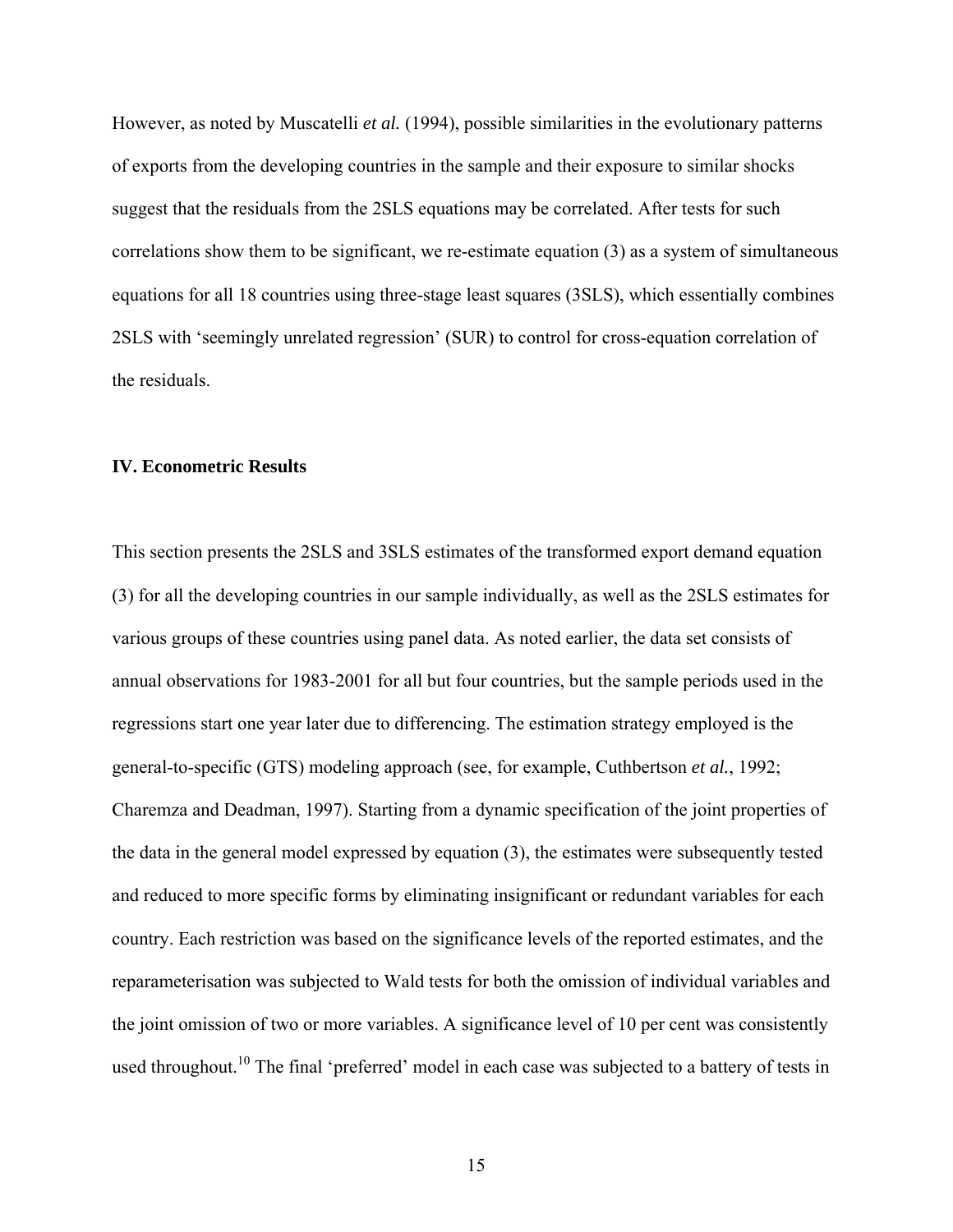order to gauge the validity of the functional form chosen and the stability of the results obtained.

#### *Two-Stage Least Squares Estimates*

The results of the 2SLS estimates of the export demand equation (2) for individual developing countries are reported in table 2. The corresponding diagnostic test statistics, including the adjusted  $R^2$ s, standard errors of the regressions (SE), and the *p*-values of the Wald test, Jarque-Bera statistics, Breusch-Godfrey tests, autoregressive conditional heteroskedasticity (ARCH) tests, Chow forecast error tests, and RESET tests, are reported in table 3 (see notes to table 3 for explanations of these tests). The last column in table 2 (containing the estimated parameter values for the differenced dependent variable) indicates that the equations for Sri Lanka, Malaysia and Tunisia do not yield stable estimates (the negative estimated coefficients indicate that the long-run multiplier is either greater than one or negative). These countries are, therefore, excluded from our discussion in the remainder of this section. All the long-run parameter estimates in these equations are within expected ranges of magnitude (although a few estimates have 'incorrect' signs, as discussed below, and are excluded in calculating average coefficients).

Except for Hong Kong, Mauritius, and Pakistan, the expenditure  $(Z<sup>N</sup>)$  elasticities are all about 0.9 or higher, and range up to 2.51 for China. Moreover, all the long-run expenditure elasticity estimates have a positive sign and are statistically significant. The average expenditure elasticity is 1.17 (1.31 if the two lowest cases, Hong Kong and Mauritius, are excluded). Comparing regions, the average expenditure elasticity is the highest for the east and southeast Asian countries (1.32 including Hong Kong, and 1.51 excluding it) and the lowest (0.59) for the two African countries (Mauritius and Tunisia), with the south Asian and western hemisphere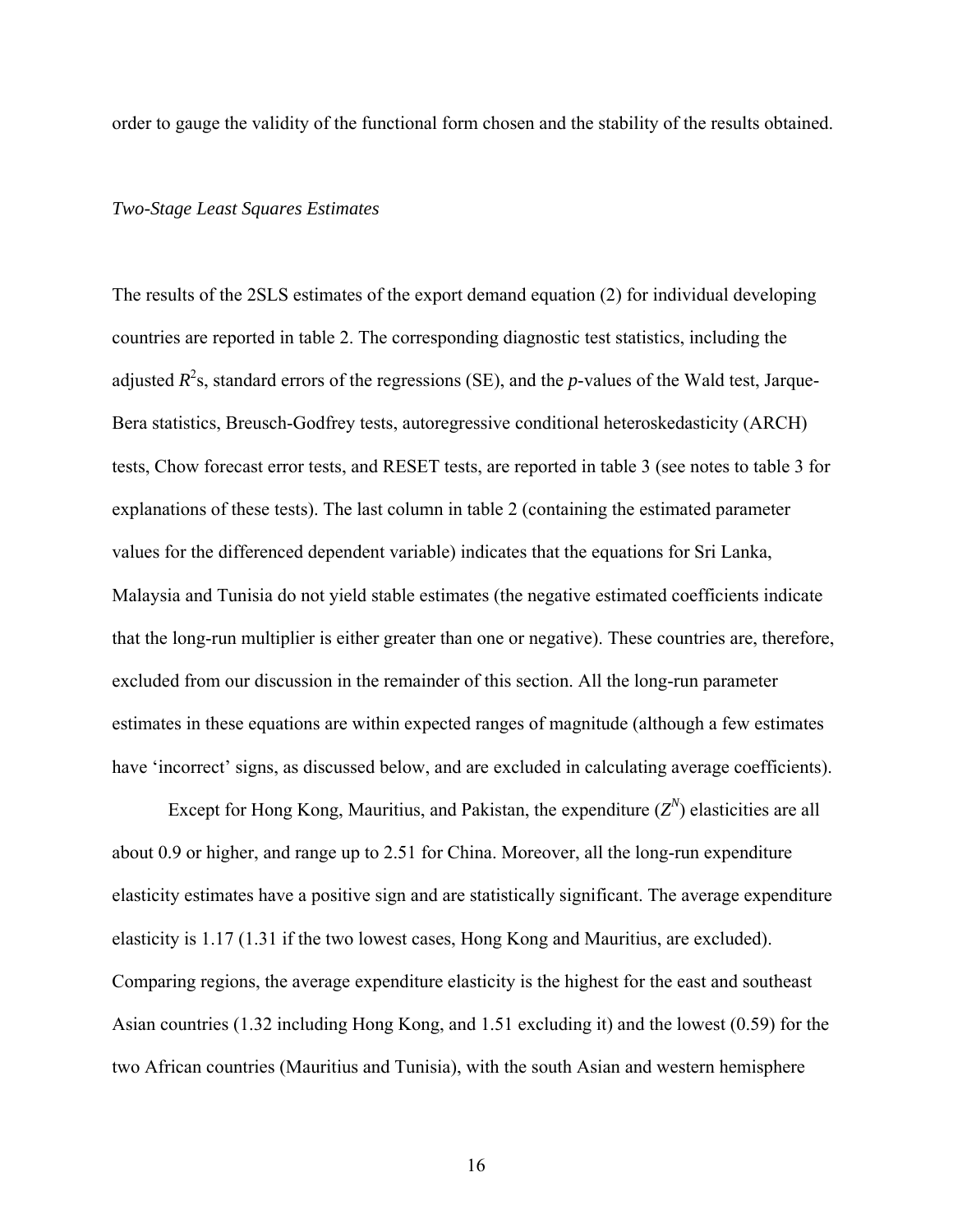countries falling in between. This broad pattern is consistent with previous studies regarding the dynamic nature of the east Asian countries' exports in terms of non-price competitive effects.

 Turning to the relative price effects, in none of the cases are *both* of the *RPX* elasticities significant at the 10 per cent level *and* positively signed. In four countries (India, South Korea, Singapore, and Taiwan), both relative price variables are significant but have opposite signs, which could be a result of collinearity between those variables for those countries. In another four cases (Hong Kong, Mauritius, the Philippines, and Thailand), neither of the price elasticities is significant at the 10 per cent level. Out of the remaining 11 countries that yield stable estimates, eight including Bangladesh, China, the Dominican Republic, India, Jamaica, Pakistan, Singapore, and Turkey have positive, and statistically significant coefficients on  $RPX<sup>L</sup>$ ; the magnitude of this parameter (elasticity) varies between 1.13 for Bangladesh and 4.42 for Jamaica, with an average of 2.26. Only three countries, South Korea, Mexico, and Taiwan, have significant and positively signed coefficients on  $RPX^N$ , with an average coefficient of 1.38.<sup>11</sup> Thus, price competition with other developing countries seems to be more widespread than that with industrialised countries. Moreover, the degree of substitutability between developing country products seems to be higher on average, suggesting more intense competition.

 The diagnostic statistics in table 3 reveal a few scattered problems. None of the Wald test statistics are significant, indicating that all the exclusion restrictions are valid. The model fits the data quite well, with the sole exception of Hong Kong (which also reports extremely low parameter estimates, possibly due to data reporting problems in a small entrepôt country). The Breusch-Godfrey (BG) tests generally do not indicate significant serial correlation, except for Bangladesh, Sri Lanka, Thailand, and Turkey at the 5 per cent level (but not at 1%). The ARCH statistics do not reveal any problems except for Turkey, again at the 5 per cent level (but not at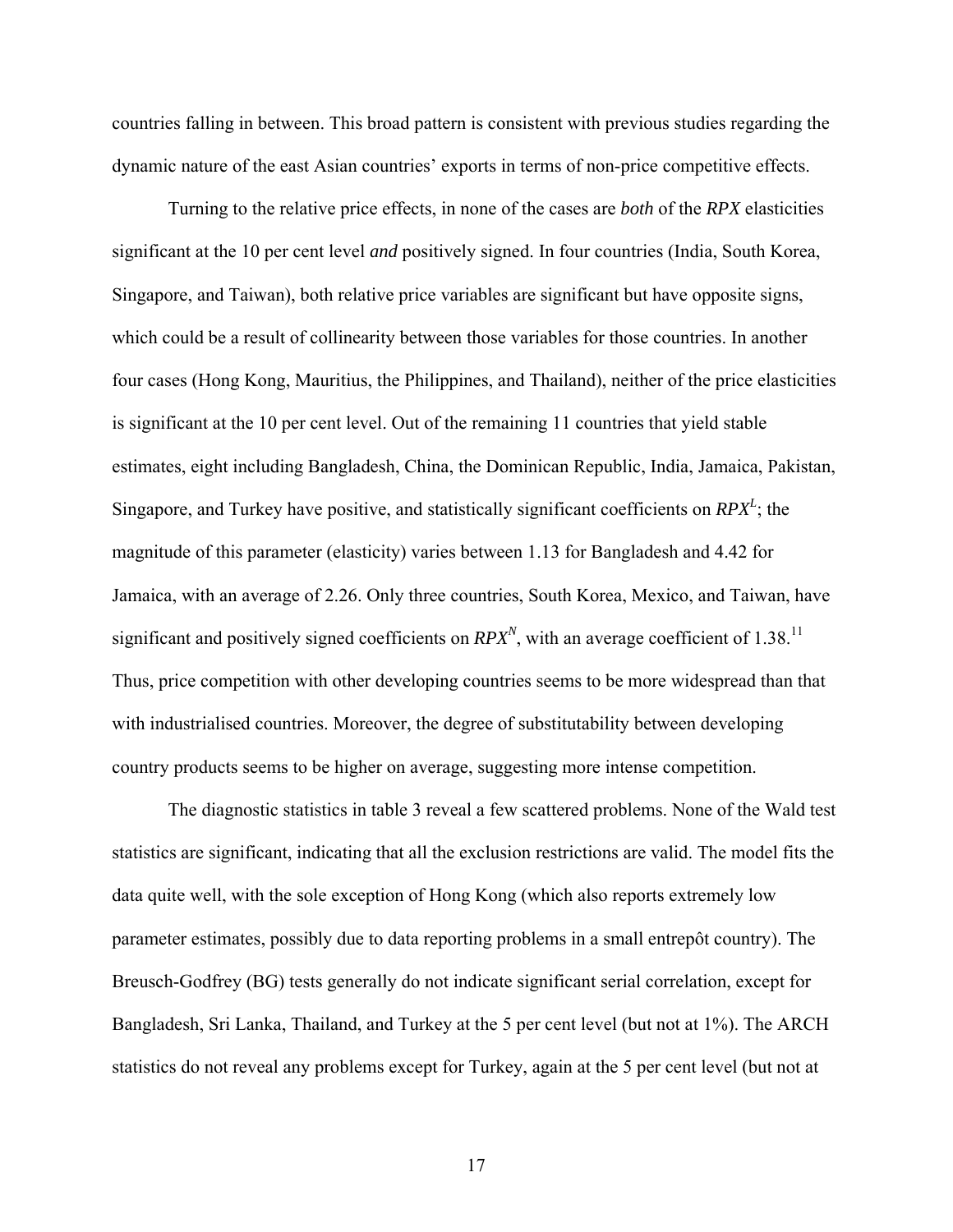1%). The RESET test does not raise any misspecification concerns at the 1 per cent level, except for Sri Lanka and Mexico. None of the Chow forecast test statistics reject the null hypothesis of no structural change in the export demand function at conventional levels of significance. Following the logic developed in Hendry (1988), this finding provides further support for the weak exogeneity assumption regarding export prices.

#### *Three-Stage Least Squares Estimates*

As discussed earlier, the developing countries in our sample are likely to have had some similarity in the patterns of evolution of their manufactured exports, and may be affected similarly by international shocks. Confirming this hypothesis, the correlation matrix of the residuals from the 2SLS estimates for all 18 developing countries indicates that many of those residuals are highly correlated.12 More formally, the null hypothesis of a diagonal residual correlation matrix (indicating no correlation) can be tested using the LM statistic

$$
\lambda = T \sum_{i=2}^{M} \sum_{j=1}^{i-1} r_{ij}^2 ,
$$

where *T* is the sample size, *M* is the number of equations, the  $r_{ij}$  are the elements of the residual correlation matrix, and under the null hypothesis  $\lambda$  has an asymptotic  $\chi^2[0.5M(M-1)]$ distribution (Breusch and Pagan, 1980). Calculating  $\lambda$  for the residuals from the 2SLS estimates reported above, the null hypothesis can be rejected at the 12.2 per cent significance level.

 Given this evidence for significant correlations between the residuals of the 2SLS regressions, we next estimate the export equations as a system using 3SLS (see table 4). The lower standard errors obtained for most individual coefficients, when compared to the 2SLS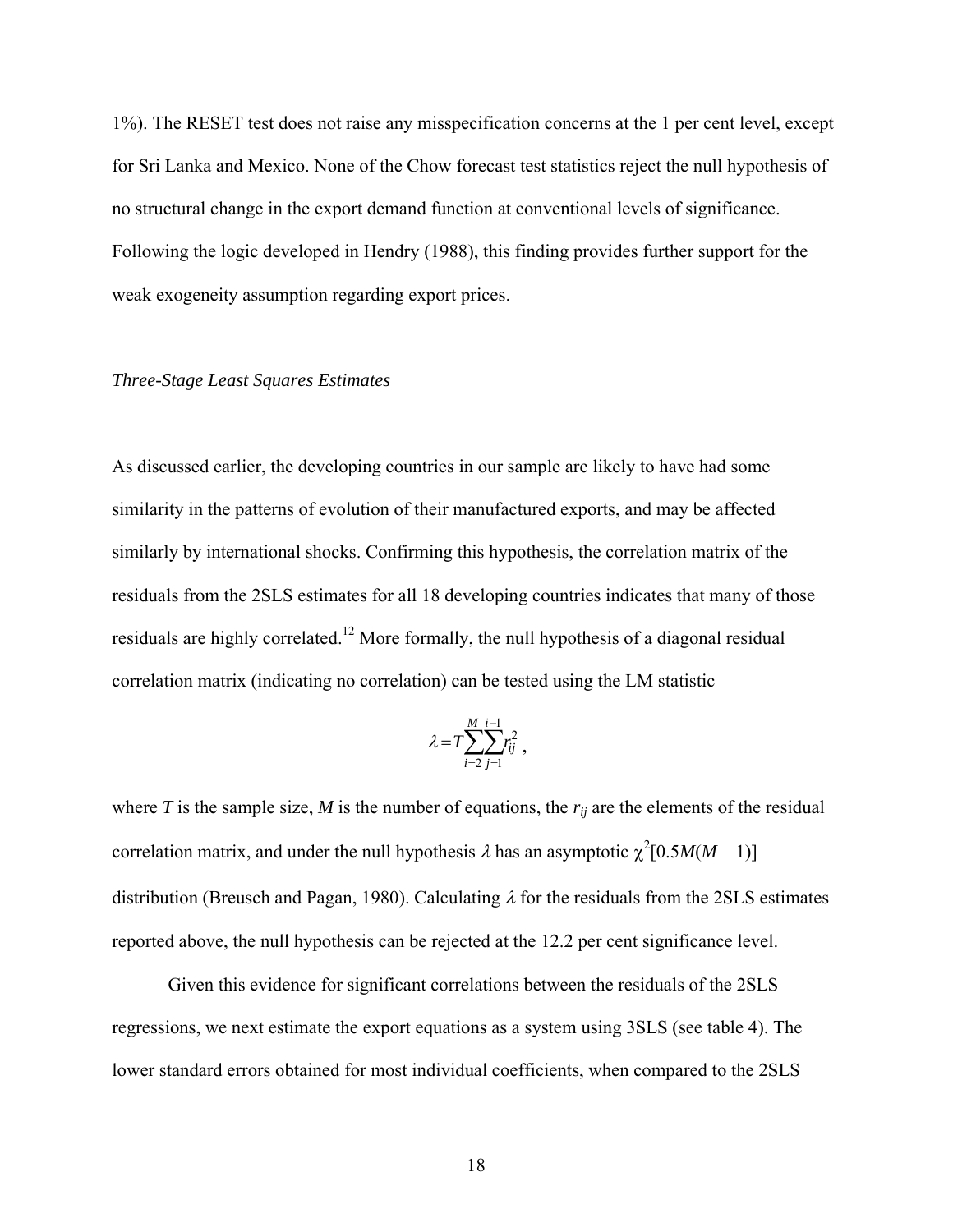ones, indicate efficiency gains from taking into account cross-equation correlations between residuals and provide further justification for the resort to 3SLS. The estimates for the same three countries (Sri Lanka, Malaysia, and Tunisia) yield invalid results, and are therefore again excluded from the remainder of this discussion. The equations fit well with the exception of the one for Hong Kong, which has a low  $R^2$ . We focus on the contemporaneous variables in levels since their coefficients represent the long-run effects.

The long-run expenditure  $(Z^N)$  coefficient (elasticity) is statistically significant and has a positive sign for all countries in table 4. In terms of magnitudes, the average long-run expenditure elasticity varies from 0.22 for Hong Kong and Mauritius (recall the similarly low numbers for these countries in the 2SLS estimates) to 4.16 for China. The overall average expenditure elasticity is 1.33 including Hong Kong and Mauritius, and 1.50 excluding them. The average expenditure elasticity for the East and Southeast Asian countries is again the highest (1.64 including Hong Kong, 1.87 excluding it); the comparable averages for the south Asian and western hemisphere countries are 1.03 and 1.19, respectively.

 Turning to relative price effects in table 4, again in no case are both of the long-run *RPX* coefficients positive and statistically significant, suggesting possible collinearity problems between the two relative price variables. The long-run coefficient for  $RPX<sup>N</sup>$  is positive and statistically significant only for South Korea, Mexico, and Taiwan. In contrast, the long-run coefficient for *RPX<sup>L</sup>* is positive and statistically significant for nine countries (Bangladesh, China, the Dominican Republic, India, Jamaica, Pakistan, Singapore, Thailand and Turkey). Thus, in the 3SLS estimates, nine of the 12 countries that have at least one statistically significant and positively signed relative price coefficient show evidence of competition with other developing countries, while only three show evidence of competition with industrialised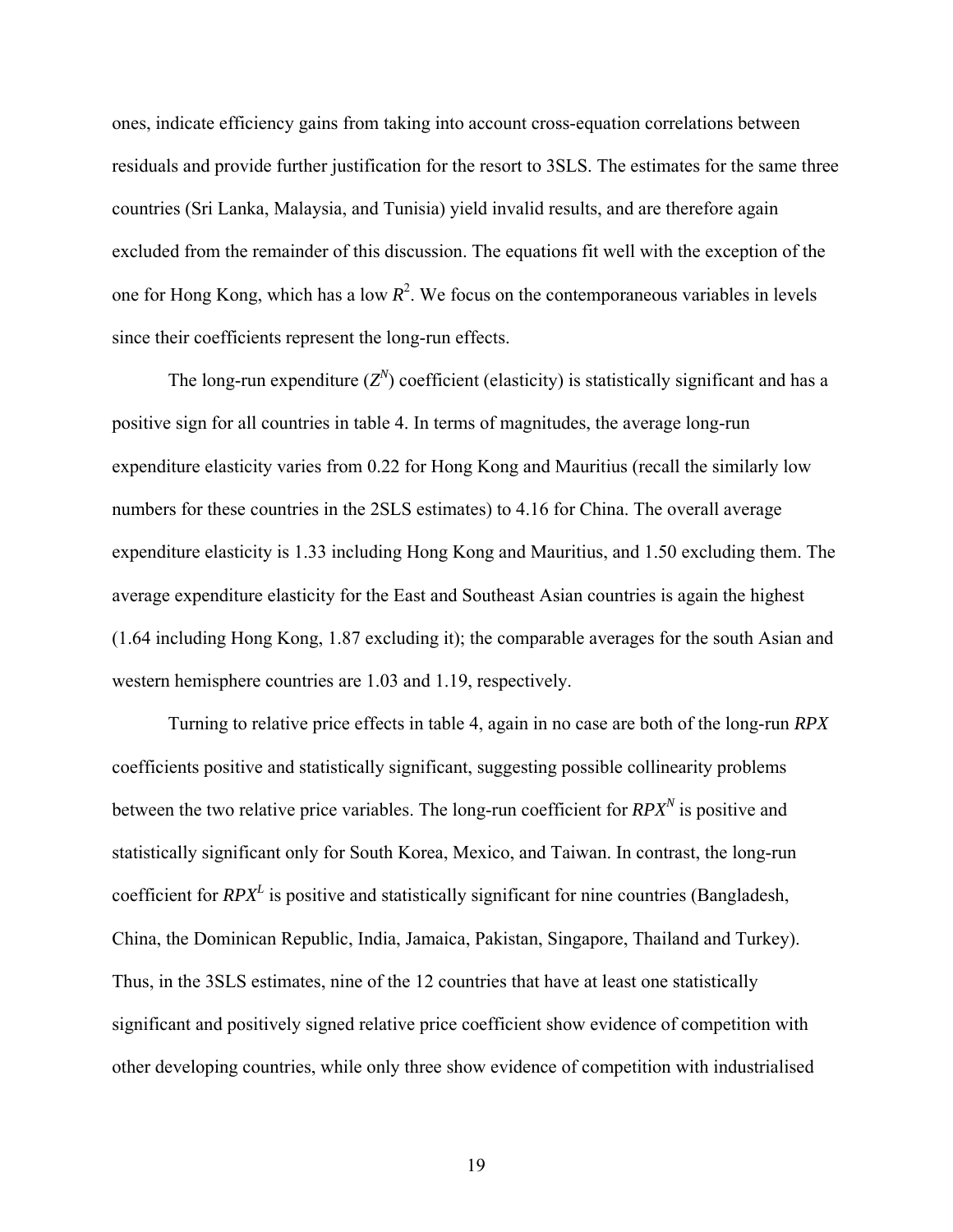country producers. The estimated coefficients on *RPX<sup>L</sup>* range from 1.04 for Bangladesh to 6.21 for China, with an average of 3.32. The estimated coefficients on  $RPX<sup>N</sup>$  range from 0.42 for Taiwan to 1.88 for South Korea, with an average of 1.22 (among the three countries that have positive long-run coefficients for this variable). Again, competition amongst rival developing country exporters seems to be more intense and widespread than that between developing country exporters and producers in the industrial countries, although the results have to be qualified with possible collinearity-related concerns. It is also not surprising that the three countries that show evidence of competition mainly with the industrialised countries are the two largest 'tigers' (South Korea and Taiwan) and a country that sells about 90 per cent of its exports to the US (Mexico).

 Comparing the long-run elasticities obtained by the two methods (2SLS and 3SLS), as shown in tables 2 and 4, respectively, the qualitative results from the two estimations are quite similar with a few exceptions. For example, comparing expenditure elasticities, there are noticeable differences between the two sets of estimates for Thailand and China (for both countries the 3SLS estimates were higher). Individual relative price elasticities are generally higher in the 3SLS estimates. For Thailand, which had no significant relative price effects in the 2SLS regression, there is a significant positive coefficient on  $RPX<sup>L</sup>$  in the 3SLS results.

#### *Panel Data Estimates of Export Demand Equations*

As suggested earlier, the estimated individual country export demand equations may suffer from collinearity between the relative price variables. This suggests that there are possible gains from pooling the data, which increases the available degrees of freedom and makes it more feasible to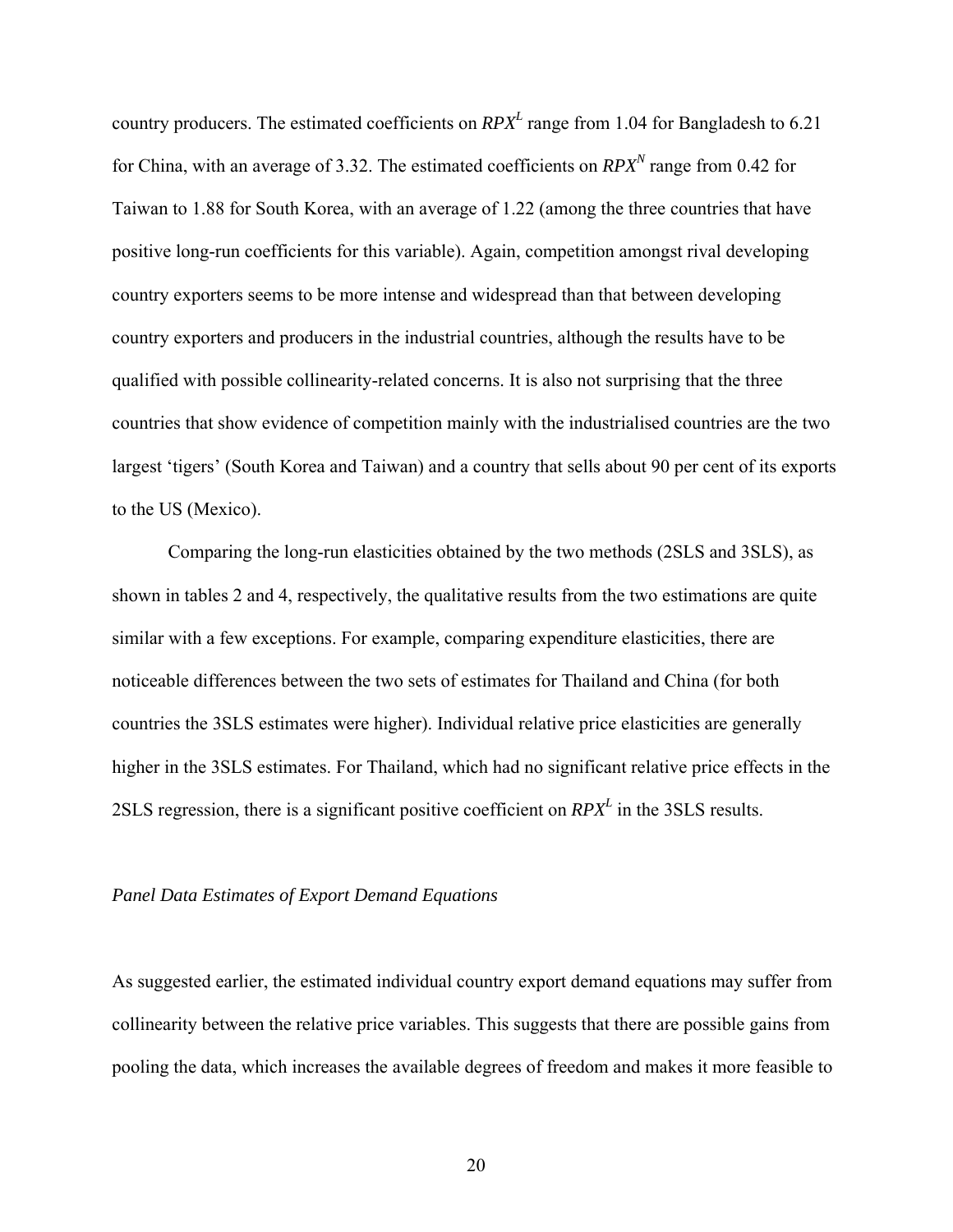test homogeneity restrictions. Moreover, apart from providing more reliable parameter estimates (Baltagi, 2001), pooling generally reduces collinearity among the regressors, thus increasing the efficiency of the estimates (Hsiao, 2003). The downside of pooled estimates, of course, is the imposition of the rather stringent restriction that the coefficients must be the same for all panel members.<sup>13</sup> Nevertheless, estimating the model as a panel offers an important check on the robustness of the overall results, and allows us to construct separate panels of countries grouped by level of technological sophistication of their exports.

 The first column in table 5 reports the results for the panel consisting of all 18 countries. We used a fixed effects model and applied the 2SLS method, again taking a GTS approach. The fixed effects model allows the intercept to be estimated separately for each country, while the slope coefficients are constrained to be the same across countries.<sup>14</sup> White cross-section standard errors were used to allow for general contemporaneous correlation between residuals. Wald tests could not reject the restriction of long-run homogeneity of degree zero in prices for any of the panel data estimates, and at any of the conventional levels of significance.

The long-run expenditure  $(Z^N)$  coefficient (elasticity) for all developing countries is positive and statistically significant, although its magnitude (0.69) is lower than that typically found for the individual countries earlier. This relatively low estimated elasticity is probably attributable to the assumption of identical parameter values across the panel. The coefficient on  $RPX<sup>L</sup>$  is positive and significant, a finding that tends to confirm the hypothesis of significant intra-developing country competition. This elasticity is estimated to be 0.99 for all countries, which is toward the low end of the individual country estimates, but which makes sense because this parameter was not significant in the results for several of the individual countries. The coefficient on  $RPX^N$ , however, is statistically insignificant (and was eliminated by the GTS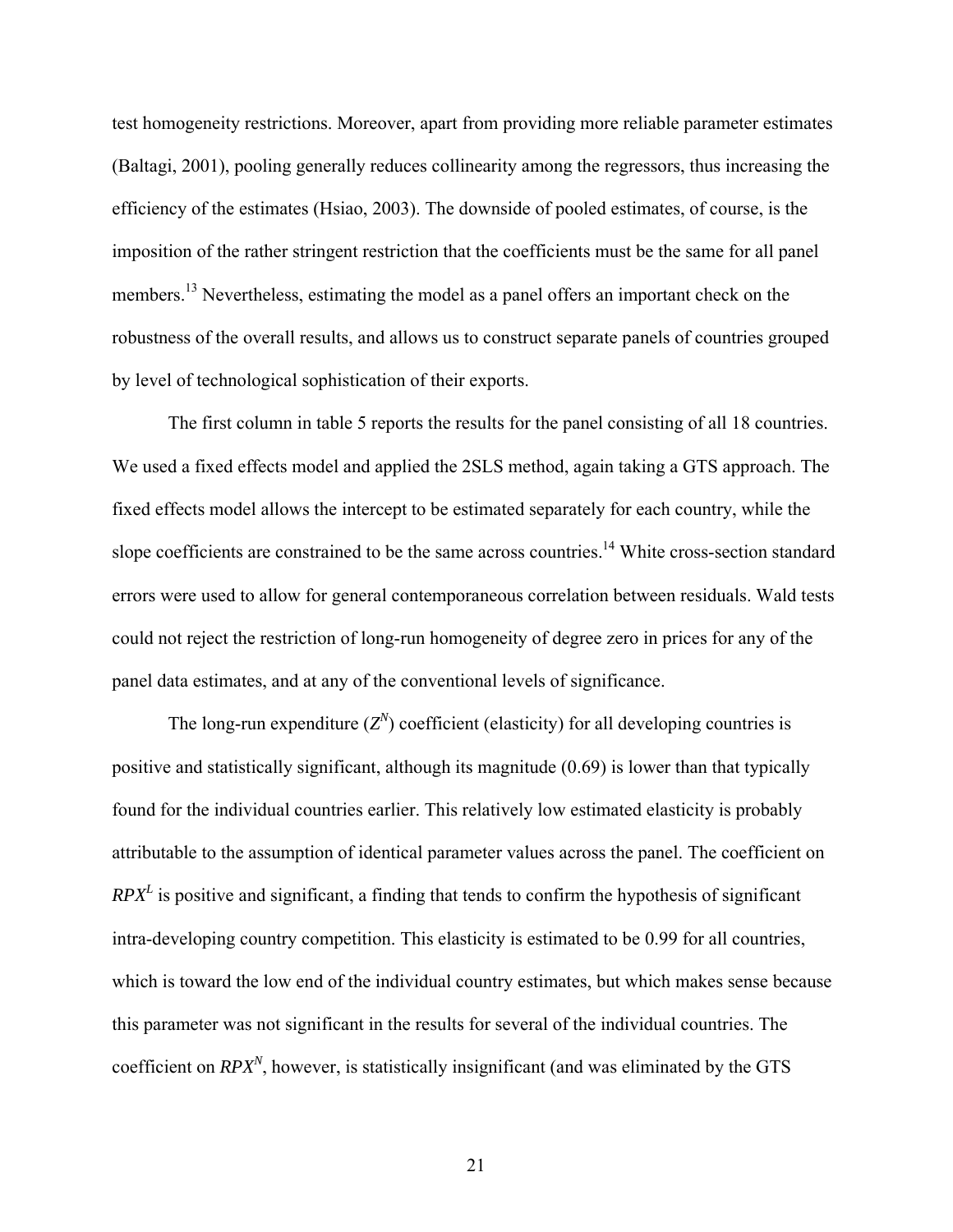procedure), suggesting the absence of significant competition between developing country exporters as a group and industrialised country manufacturers.

 Given the wide range of results for the individual countries and the heterogeneous nature of developing country exports of manufactures, and to investigate the effects of moving 'up the ladder' of technological sophistication, we split the sample into two groups of developing country exporters, which we call 'low technology' (LT) and 'high technology' (HT). The World Bank data in table 6 indicate that relatively high-technology products made up more than onethird of the export baskets of Korea, Malaysia, the Philippines, Singapore, and Thailand by 2000,<sup>15</sup> while the corresponding percentages for Bangladesh, the Dominican Republic, India, Jamaica, Mauritius, Pakistan, Sri Lanka, Tunisia, and Turkey are all in single digits. Although this appears to create a clear separation, there are three in-between countries: China, Hong Kong, and Mexico all have high-technology shares in the range of about 20 per cent by 2000, and for China and Mexico these shares are dramatically higher in 2000 relative to earlier years. Given their intermediate position on the World Bank's technological scale and the fact that their shares were rapidly rising during the sample period, these three countries are included in both the LT and HT categories on the assumption that they compete with producers in both groups of countries.<sup>16</sup> Thus, the two sub-panels are defined as follows:<sup>17</sup>

- Low-technology (LT): Bangladesh, China, the Dominican Republic, Hong Kong, India, Jamaica, Mauritius, Mexico, Pakistan, Sri Lanka, Tunisia, and Turkey.
- High-technology (HT): China, Hong Kong, S. Korea, Malaysia, Mexico, Philippines, Singapore, Thailand, and Taiwan.

 The last two columns in table 5 present the 2SLS estimates for these two panels. The homogeneity restriction for prices could not be not rejected for either group (panel). The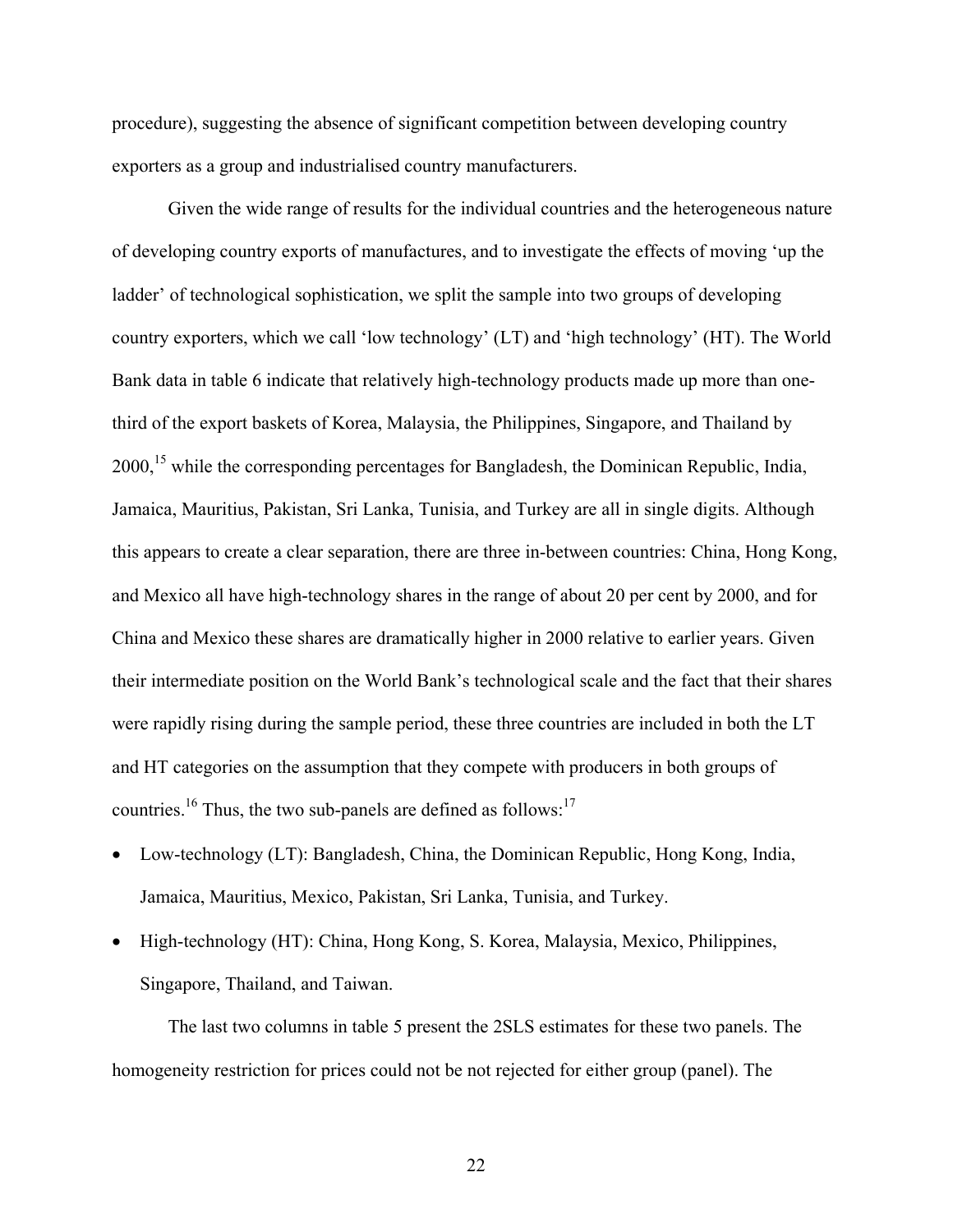expenditure elasticity (coefficient on  $Z^N$ ) is positively signed and statistically significant for the HT group, and positive but smaller and significant only at the 19 per cent level for the LT group.18 Moreover, the long-run expenditure elasticity is much greater for the HT group compared with LT (1.08 versus 0.34), although the coefficients for both groups are again smaller than those obtained for many individual countries. The long-run coefficient on  $RPX^N$  is positive and statistically significant only for the HT group, with an estimated value (elasticity) of 2.03. The long-run coefficient on  $RPX<sup>L</sup>$ , on the other hand, is statistically significant and positively signed only for the LT group (with an elasticity of 1.64), indicating competition with other developing countries. The long-run coefficient on  $RPX<sup>L</sup>$  for the HT group is negative and statistically significant, possibly supporting the view that other developing countries' exports act mainly as complements in production of HT exports (especially in east Asia, as suggested by Lall, 2004), or else indicating the continued presence of collinearity problems among the two relative prices for the HT group. Thus, only the LT exporters provide evidence of price competition with other developing countries, while the HT exporters show signs of significant price competition only with industrialised country manufacturers. Finally, the diagnostic statistics for the two sets of estimates indicate that the hypothesised determinants of export demand do a much better job of explaining variation in exports for the HT group than for the LT group, perhaps reflecting greater heterogeneity of economic structures within the LT group or the weak explanatory power of the  $Z^N$  variable for this panel.

 Comparing the panel data results (table 5) with the 3SLS regression results (table 4), the two sets appear to be broadly consistent. Out of the 11 LT countries that yielded valid results in the 3SLS regressions, seven (Bangladesh, China, the Dominican Republic, India, Jamaica, Pakistan, and Turkey) had positive and significant long-run coefficients on  $RPX<sup>L</sup>$ . Out of the HT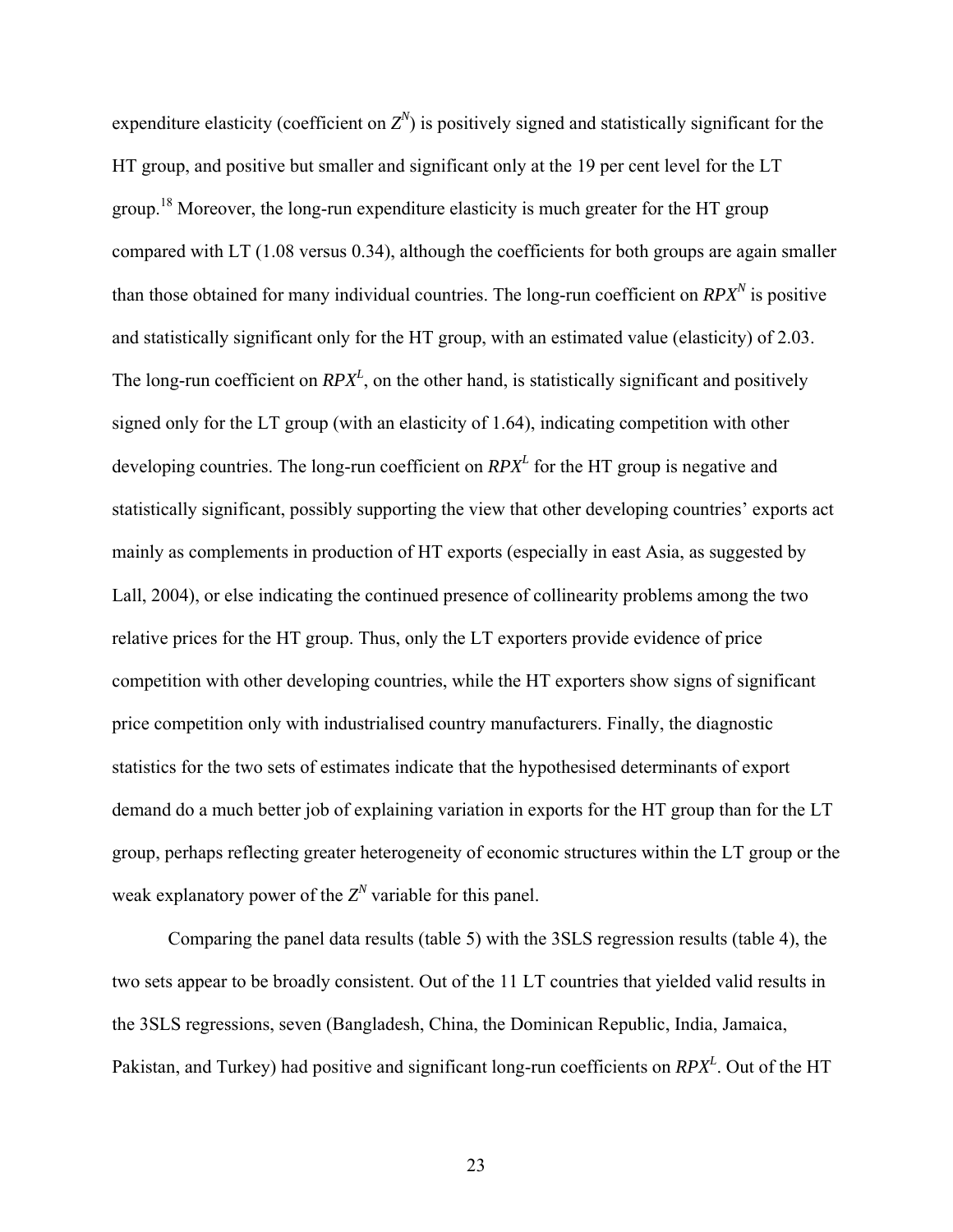group, only Korea, Taiwan, and Mexico had positive and statistically significant coefficients on  $RPX<sup>N</sup>$  in the 3SLS estimates, while China, Singapore, and Thailand had positive and statistically significant coefficients on *RPX<sup>L</sup>* .

#### **V. Conclusions**

The main conclusions of this paper can be summarised as follows. In the individual country export equations, estimated expenditure elasticities are statistically significant and positively signed for all countries, implying that industrial countries' total expenditures place significant limits on the growth of exports of manufactures from developing countries. The estimated coefficients on relative prices suggest that most developing countries in the sample for which valid estimates of price effects could be obtained compete mainly with other developing country exporters, rather than with producers of manufactures in the industrialised countries.<sup>19</sup> Notably, we found evidence that China—which was not included in the previous econometric studies of this topic from the 1990s—is significantly in competition with other developing countries. However, the individual country estimates suggest substantial variation between regions and countries. For example, most of the east and southeast Asian countries have higher expenditure elasticities than countries in other regions, while the results for Mexico, South Korea, and Taiwan show significant competition with industrialised country producers (not with other developing country exporters).

 Our findings differ from the results of Faini *et al.* (1992) for Korea and Muscatelli *et al.* (1994) for Korea and Taiwan, who found that these countries had significant competition with other developing countries using earlier data. Since our results are based on later data, they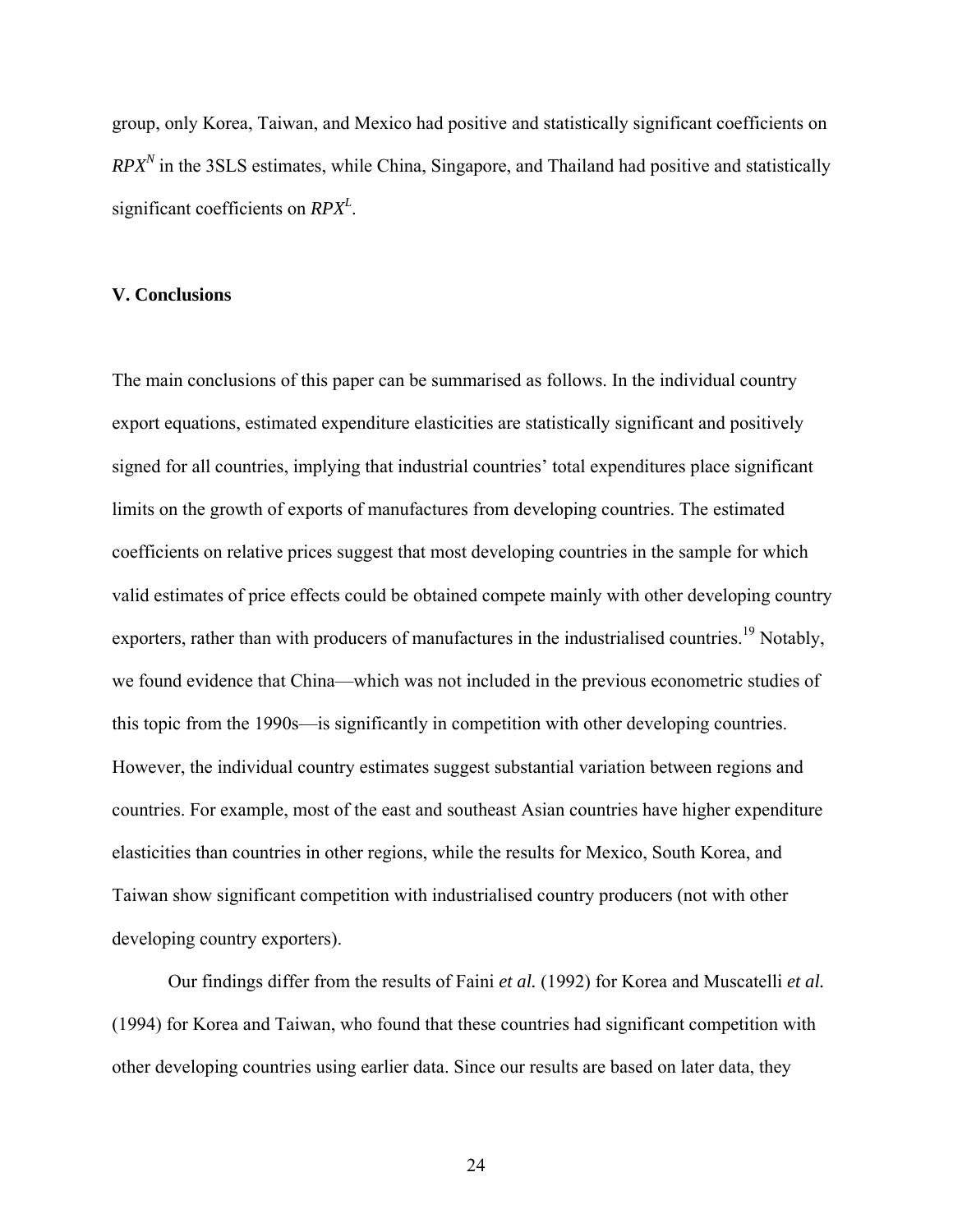support the view of a structural change in the technological level of Korea and Taiwan's exports since the mid-1980s. Our findings for Korea and Taiwan may be explained by evolution of these two countries into major industrial manufacturers with a substantial presence in the markets for technologically sophisticated goods (Lall, 2000). Our findings are also consistent with those of Landesmann *et al.* (2002), who concluded that the growth of imports from the South (mainly the Asian tigers) had an adverse effect on Northern employment in the 1980s but not in the 1990s, while other Southern countries (including China) penetrated Northern markets mainly during the 1990s (when the more industrialised Asian tigers were already well-ensconced in those markets). The results for Mexico may be due in part to its proximity to the US and the strong vertical integration of production between these two countries, as well as Mexico's entry into highertechnology export sectors such as automobiles and electronics (see Gereffi,  $2003$ ).<sup>20</sup>

 To explore further whether exporting more technologically advanced products relieves countries from the adding-up constraints implied by a fallacy of composition, we grouped the countries into two panels of low-technology (LT) and high-technology (HT) exporters and compared the results for these two separate panels as well as a panel consisting of all 18 developing countries. The results from the panel estimation show that the LT countries have significant price competition only with other developing countries, while the HT countries compete mainly with industrialised country producers. For the HT group, only the relative price of industrialised country goods has a significant positive effect on their exports, while the relative price of competing developing country exports has a significant negative effect, indicating either complementarity of their exports (possibly due to vertically integrated production) or else collinearity problems with the relative price variables. These results imply that the effects of currency devaluations are likely to vary according to the technological level of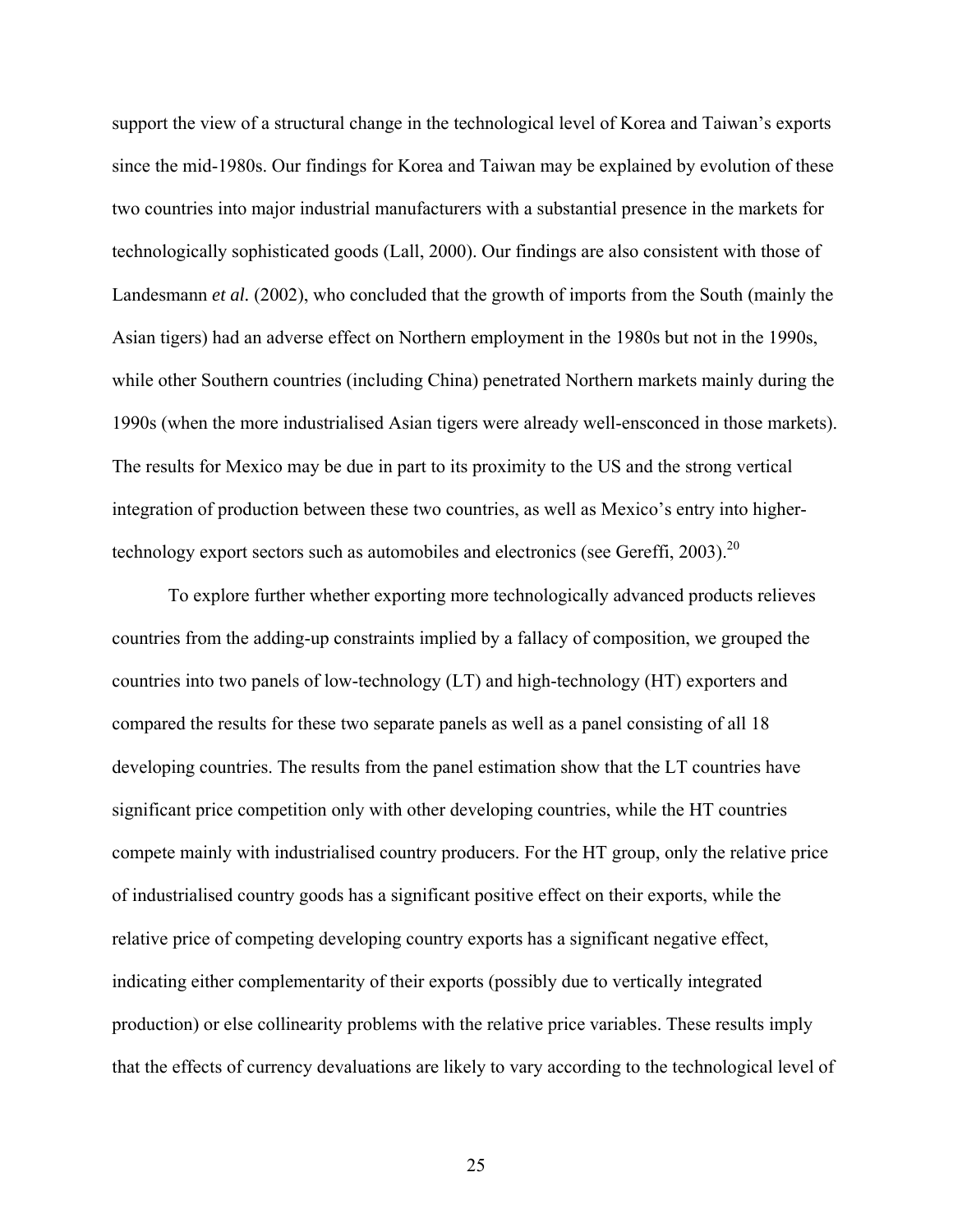a country's exports: the HT countries can boost their exports by devaluing relative to the industrialised countries, while the LT countries can only boost their exports if they devalue relative to other developing countries exporting LT goods (and only if offsetting competitive devaluations do not follow). Also, the HT countries have a much higher elasticity of their exports with respect to the industrialised countries' total expenditures on imports than the LT countries.

 However, the HT panel is a relatively small group of countries, and in the individual country regressions (as noted above) we found only three countries that individually competed mainly with the industrialised countries. These results thus suggest caution in evaluating the gains to be reaped from moving up the 'technological ladder' in the development process, as these gains appear to be limited so far to a narrow stratum of countries, and it is not clear if those gains would persist if many more countries were able to join them. The much larger group of countries that remains specialised in low-technology, labour-intensive manufactures (or assembly operations) shows significant evidence of price competition with other developing country exporters, which suggests that they suffer from a serious adding-up constraint on their exports. Moreover, their problems are likely to be exacerbated in the near future as more and more developing countries seek to expand exports of the same types of low-technology exports.

 In summary, our results indicate that the majority of developing countries typically face demand-side constraints on their export growth both in the sense that the growth of industrialised country expenditures on their products places constraints on their exports, and in the sense that at least the less technologically advanced of these countries produce highly substitutable manufactured products and are, therefore, in active price competition with each other. The implications are sobering. As an increasing number of developing countries attempt to export similar types of low-technology manufactures to the same industrialised countries in the early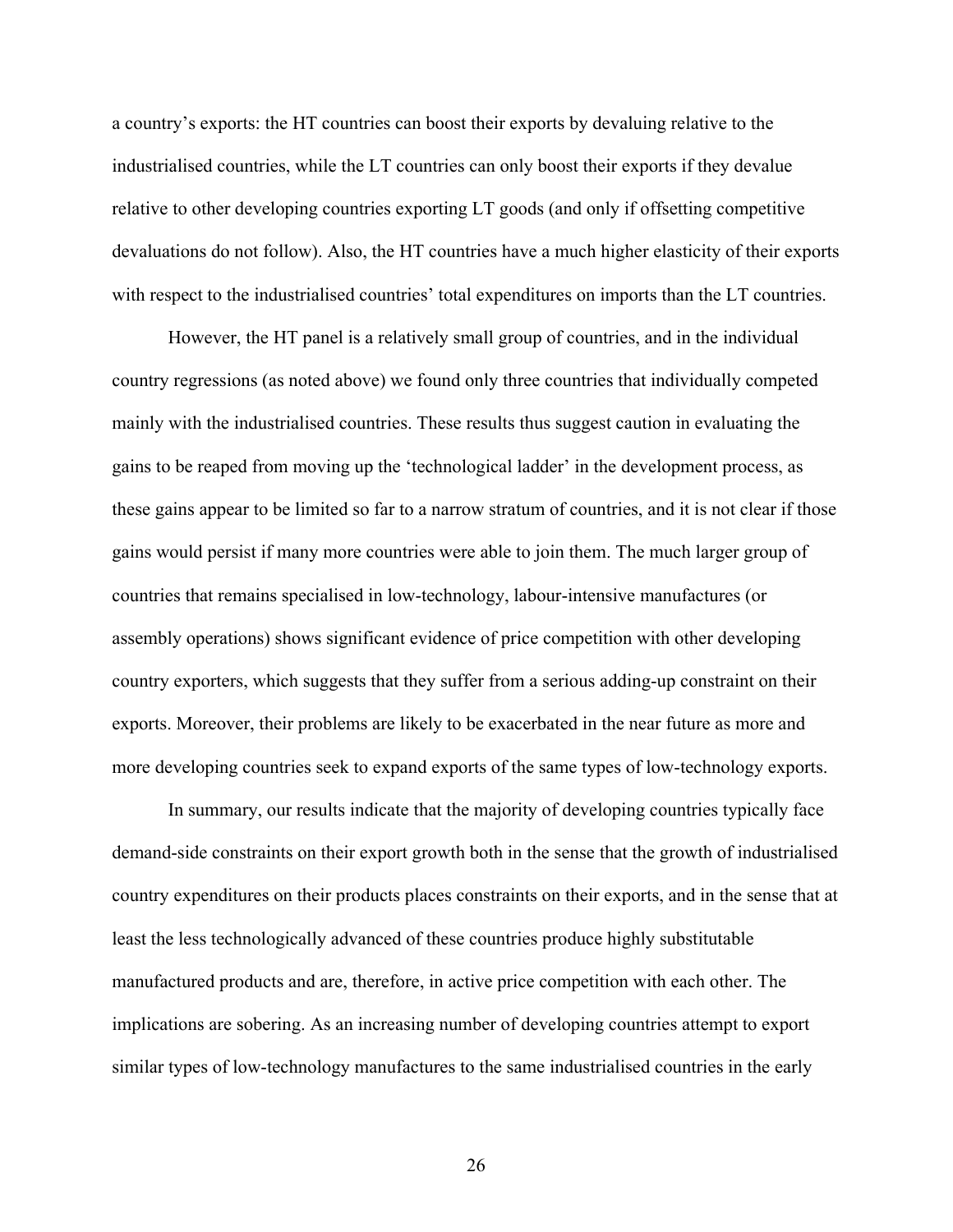twenty-first century, it is likely that demand-side constraints on export growth will only tighten.

 Any export-led growth strategy that does not take these factors into account may be open to failure for many countries, although others may still succeed. Indeed, the success of some countries may impede the success of others, and no developing countries gain from competitive devaluations and wage suppression when these are pursued simultaneously by too many competitor nations. At the same time, however, our results also indicate that there is some meaning to the idea of a technological 'ladder', and that the few countries that have succeeded in exporting more advanced types of products have thus far been able to relieve themselves from intense price competition with other developing countries, while also achieving higher expenditure elasticities for their exports. Whether more countries can join the HT group and what will be the consequences if they do is hard to predict.

 One limitation of this study, however, is that it does not take into account intradeveloping country trade in manufactures. An important counter-argument to the idea of demand-side constraints on developing country exports has come in the belief or hope that these countries will begin to provide more reciprocal demand for each other's exports through South-South trade, and such trade has indeed been growing in some regions, especially east Asia. An important future extension to the present study, therefore, would be to incorporate data for such trade in order to test for the extent to which it relaxes the adding-up constraints on Southern exports imposed by limited markets in the North. Another limitation of the present study is the use of aggregate data on manufactured exports and aggregate export prices indices. Therefore, another useful future extension of this research would be to estimate the degree of intradeveloping country competition using more disaggregated, industry-level data.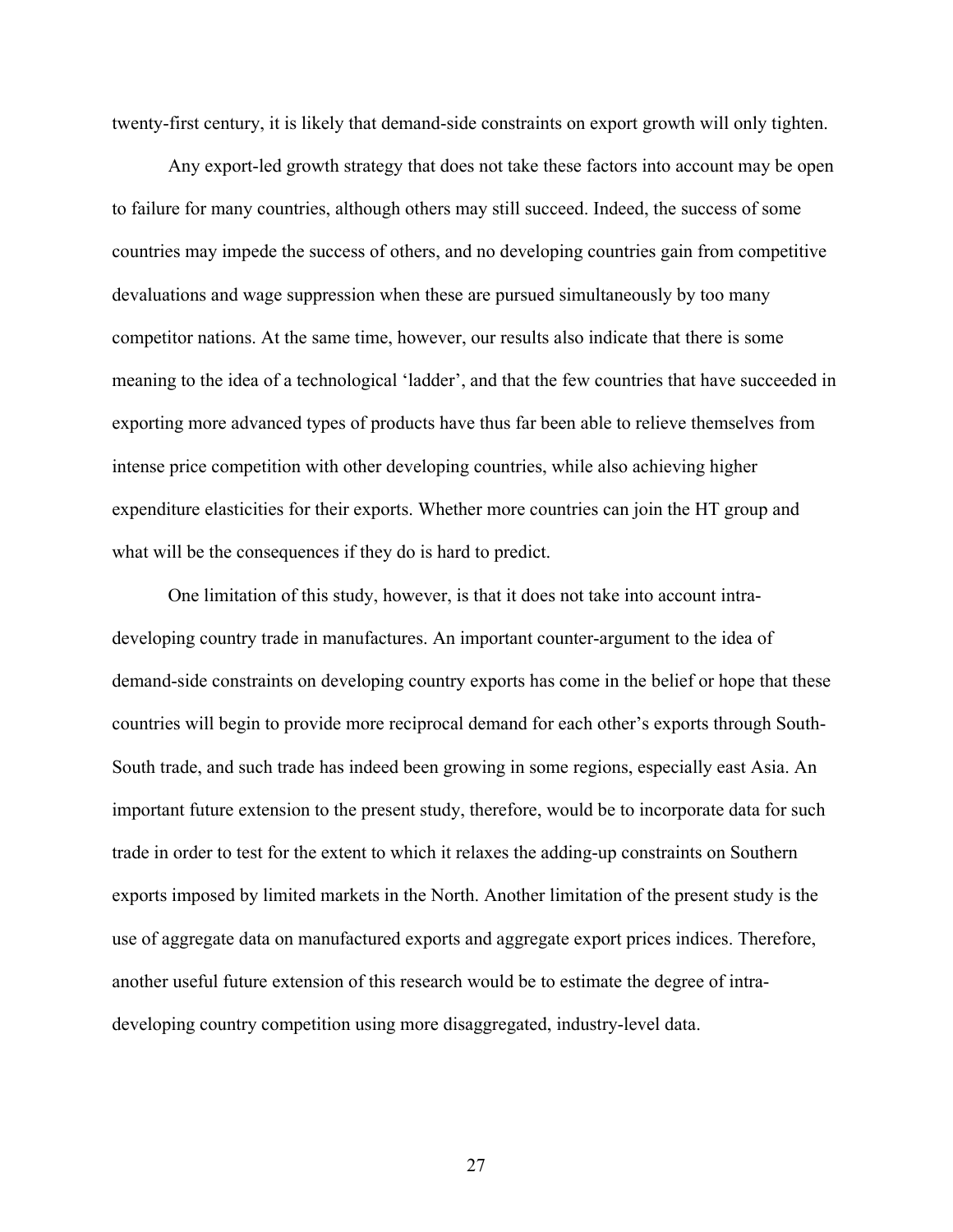#### **Appendix**

#### *Data Definitions and Sources*<sup>21</sup>

*Xi*: Annual exports of manufactured products (SITC categories 5-8) by each developing country *i* to the industrialised countries included in the sample. Nominal exports for each country were obtained from the OECD trade database and deflated by that country's export price index (*PXi*) to obtain real exports for the regression analysis.

*PX<sub>i</sub>*: Export price index (measured by the unit value of exports in US dollars) for each developing country *i*. Most of these were obtained from the IMF, *International Financial Statistics* (IFS) database, except the Chinese index was obtained from the World Bank, the Taiwanese index from the Taiwanese Directorate-General of Budget, Accounting, and Statistics, and the Mexican index was constructed using data from the Banco de México. See below for further discussion of the Mexican export price data.

*Ei*: Nominal exchange rate series for each country *i* (period average in domestic currency per US dollar), from the IFS. Used for converting currency units as needed in other calculations.

*PPi*: A dual-weighted index of industrialised country producer price indices (PPIs) converted to US dollars, specific to each developing country *i*, defined as:

$$
PP_{i,t}^{N} = \sum_{j} \frac{\pi_{ijt}^{1} \pi_{jt}^{2}}{\sum_{j} \pi_{ijt}^{1} \pi_{jt}^{2}} \left(\frac{PPI_{jt}}{E_{jt}}\right)
$$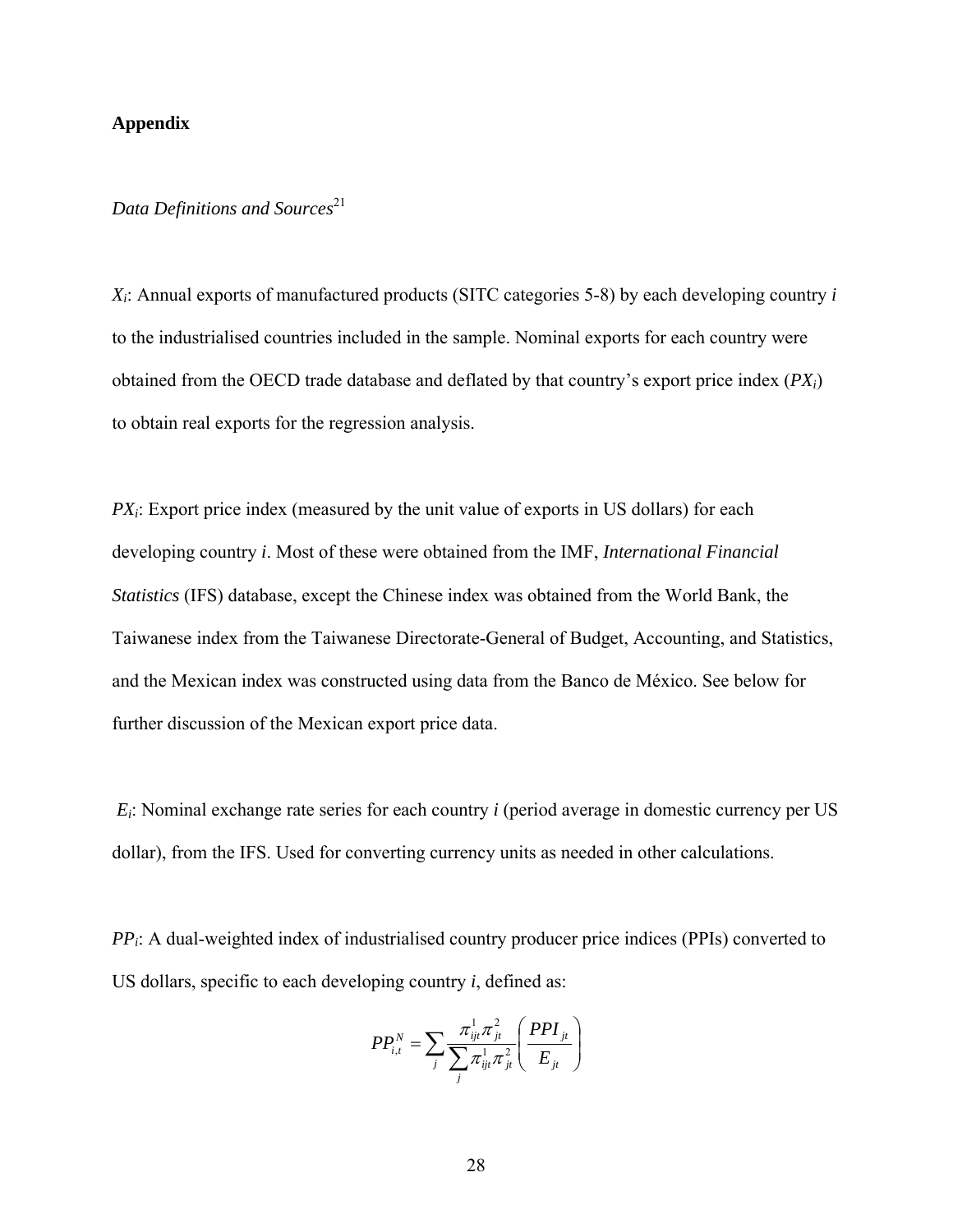where  $\pi_{ij}^1$  is the share of industrialised country *j* in developing country *i*'s exports,  $\pi_{ji}^2$  is the share of industrialised country *j* in total industrialised country imports from developing countries,  $PPI_{it}$  is the producer price index for industrialised country *j* in its own currency, and  $E_i$ is country *j*'s exchange rate in domestic currency per US dollar (all measured at at time *t*). PPIs (obtained from the IFS) were used instead of export price indices for the industrialised countries on the presumption that developing country exports sold in industrialised country markets compete mainly with domestically produced manufactures in the latter countries, rather than with the specialised exports of the industrialised countries.

 $PX_i^L$ : A dual-weighted index of competing developing country export prices in US dollars, specific to each developing country *i*, defined as:

$$
PX_{i,t}^L=\sum_{j}\pi_{ijt}^1\Bigg\lfloor\sum_{k\neq i}\pi_{kjt}^3PX_{kt}\Bigg\rfloor
$$

where  $\pi_{kj}^3$  is the share of industrialised country *j*'s imports originating in (*i*'s competitor) developing country *k* (where  $k \neq i$ ) at time *t*, and  $PX_{kt}$  is the export price index of developing country  $k$  ( $k \neq i$ ) at time *t* (with  $\pi^l$  and *PX* as defined above). Five countries (Bangladesh, the Dominican Republic, Jamaica, Mauritius, and Tunisia) were excluded in calculating this index due to the shorter export price series available for these countries and/or missing data.

Z<sup>*N*</sup>: A weighted index of real industrialised country expenditures on imports of manufactures (SITC categories 5-8) from the 18 developing countries in the sample. Each index is specific to a particular developing country *i*, and is defined as: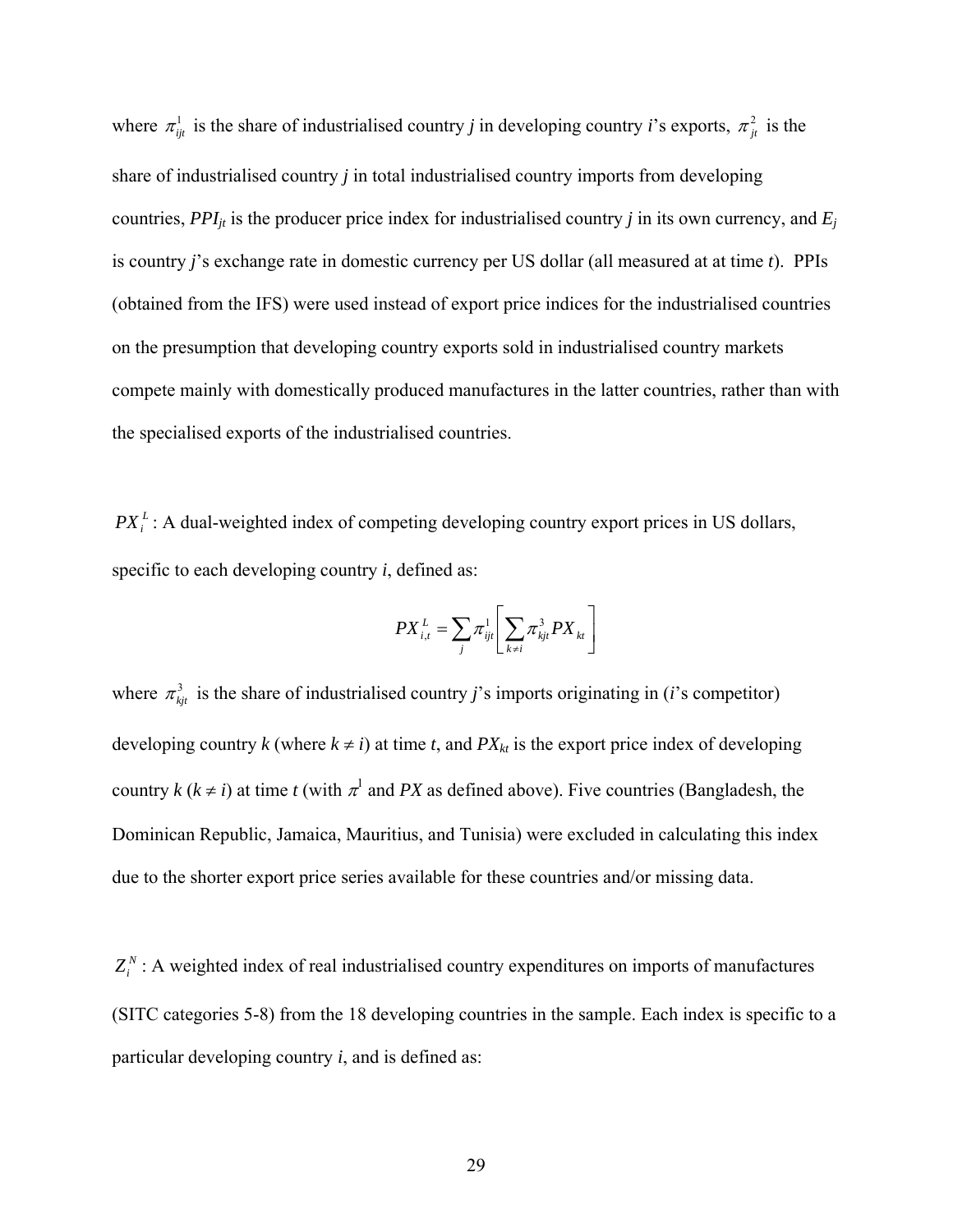$$
Z_{i,t}^N=\frac{\sum_j \pi_{ijt}^1 M_{\phantom{1}jt}}{PP_{i,t}^N}
$$

where  $M_{jt}$  is the nominal value (in US dollars) of imports of manufactured products by industrial country *j* from all the developing countries in the sample at time *t*. These imports are weighted by the share of developing country *i*'s exports sold in industrialised country *j* ( $\pi_{ii}^1$ ) to reflect each developing country's potential export volume.<sup>22</sup> Total weighted nominal import expenditures for each country *i* were then deflated by the corresponding price index for industrialised countries  $PP_{i,t}^N$ , as defined above, to obtain real expenditures.

#### *Problems with the Mexican export price index*

The Mexican export price index turned out to be especially problematic. The IFS does not report a unit value of exports series for Mexico, and although the Banco de México website (www.banxico.gob.mx) reports an export price index in US dollars, this index has several difficulties. First, Mexico was still predominantly an oil exporter in the early 1980s, which suggests that its export price index for the 1980s predominantly reflected changes in prices of oil rather than manufactures. Second, the Banco de México's export price index exhibits an anomalous increase between 1994 and 1995, in spite of the dramatic (roughly 40%) depreciation of the peso at that time. In contrast, the export price indices for most Asian countries show declines in 1997-1998, when many of that region's currencies depreciated during the Asian financial crisis. The anomalous behaviour of the Mexican index in 1994-95 could reflect the high proportion of imported inputs used in producing the country's manufactured exports, or it could result from those exports being priced in dollars or heavily influenced by transfer pricing policies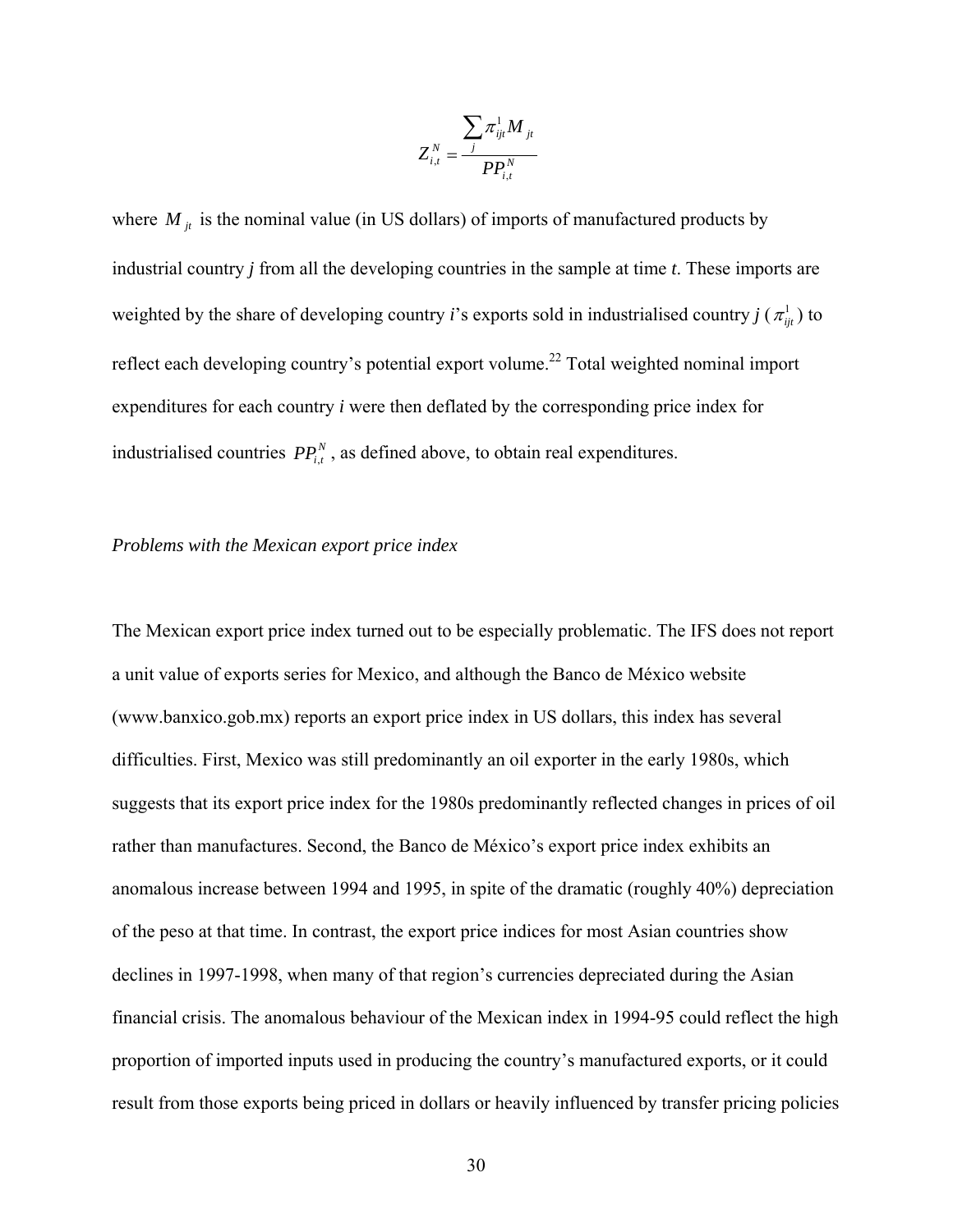of multinational firms. Of course, these problems with the Mexican export price index may apply to other developing countries' indices to some extent, but Mexico is likely to be a special case because of its close economic integration with the US.

 Because Mexico is one of the largest developing country exporters of manufactures to the US, and also because it is the only large Latin American country in our sample, it is an important country to include in our data set. Therefore, we constructed an alternative price index for Mexican manufactured exports by using the country's non-oil PPI (also taken from the Banco de México website) as a proxy for the price of Mexican manufactured goods in pesos, and converted it to US dollars using the period average peso-dollar exchange rate (*E*) from the IFS. This measure of Mexico's export price shows a large decline in 1995, unlike the officially reported export price index. As a sensitivity test, we used both measures of Mexican export prices (the PPI for non-oil products converted to dollars and the export price index reported by the Banco de México) in the regression analysis. The results obtained using the PPI series are reported in this paper, while the results obtained using the export price index are available from the authors on request. Although the overall results are qualitatively similar, the estimates using the PPI show that relatively more countries have significant price competition with other developing countries than the estimates using the official export price index.

#### *Time-Series Issues: Stationarity Tests and the Bewley Transformation*

To test for the stationarity of our time-series variables, we carried out Augmented Dickey-Fuller (ADF) unit root tests on all the variables for each individual country. Lag length selection was based on the Schwarz Information Criterion. The results (which are not reported here, but are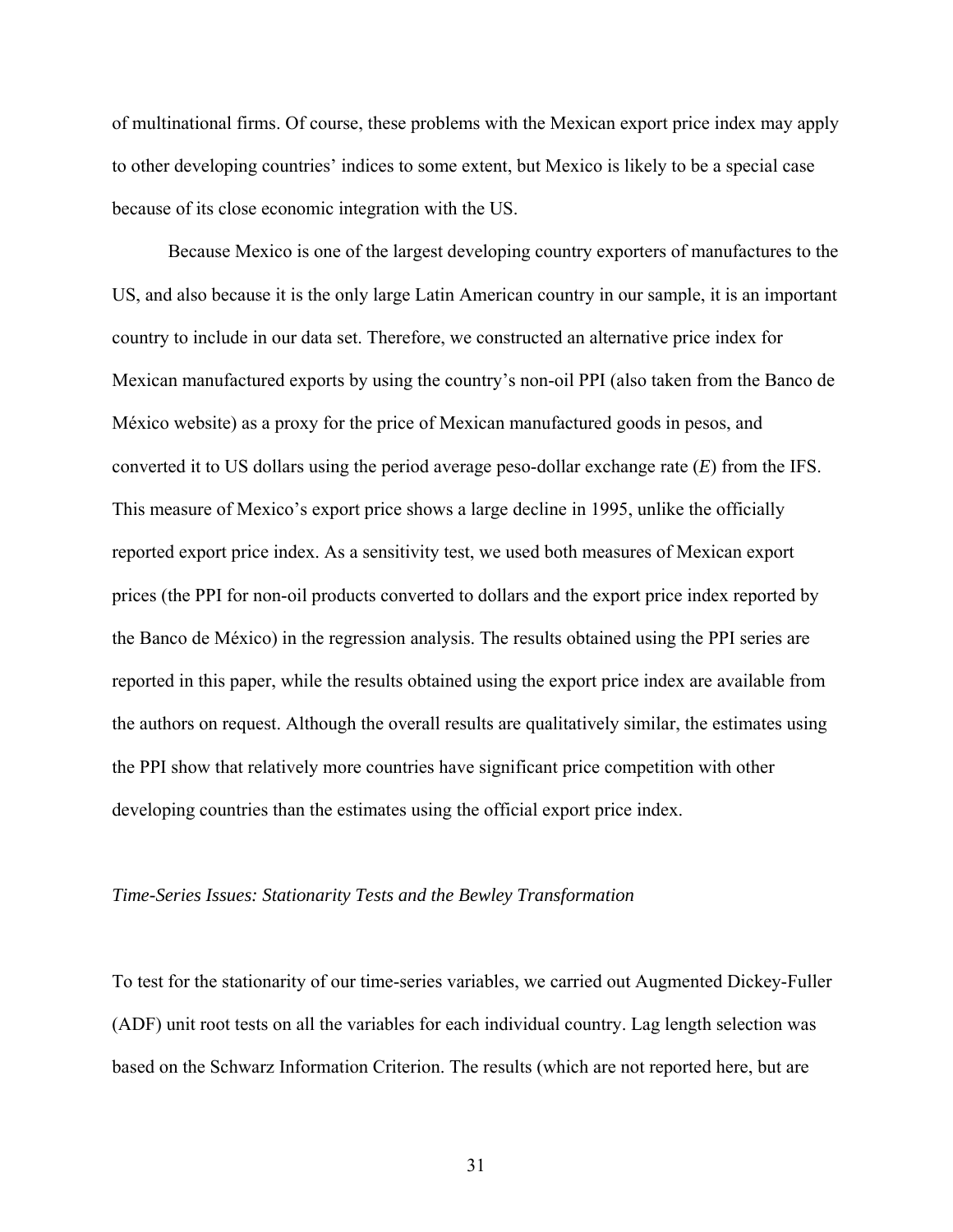available from the authors on request) indicated that an overwhelming number of individual country series were non-stationary, and integrated of order one, that is, *I*(1), at the traditional levels of statistical significance. In fact, only three country series—the export price indices for the Dominican Republic, Jamaica, and Mauritius—were found to be stationary. For the panel data, we conducted three alternative tests: the Im-Pesaran-Shin W-stat, the augmented Dickey-Fuller (ADF)-Fisher  $\chi^2$ , and the Phillips-Perron-Fisher  $\chi^2$ . All three tests indicated that all the (pooled) series were nonstationary and *I*(1) at traditional levels of statistical significance.

 To obtain valid estimates in the presence of nonstationary data, an ARDL model can be reparameterised to yield an error correction model (ECM). However, the particular form of the ECM yielded by such a reparameterisation is not convenient to estimate when the cointegrating parameters are unknown, given the non-linear estimation required (see Wickens and Breusch, 1988). In contrast, the Bewley (1979) transformation allows asymptotically valid inferences using the *t*-statistics on the long-run coefficients, and yields estimators with improved characteristics (Inder, 1993). More details on this method are given in an unpublished appendix, which is available on request.

Equation (2) in the text is an ARDL $(1,1)$  model, that is, it has one lag of both the independent and dependent variables. Therefore, the Bewley transformation can easily be performed by adding zeros to equation (2) in the forms

$$
0 = \beta_{i4} Z_{i,t}^N - \beta_{i4} Z_{i,t}^N = \beta_{i5} R P X_{i,t}^N - \beta_{i5} R P X_{i,t}^N = \beta_{i6} R P X_{i,t}^L - \beta_{i6} R P X_{i,t}^L = \gamma_i X_{i,t} - \gamma_i X_{i,t},
$$

and rearranging terms to obtain equation (3). The parameters (and error term) in the transformed equation (3) are related to the parameters (and error term) in equation (2) as follows:  $\alpha_{i0} = \beta_{i0}/(1-\gamma_i)$ ,  $B_{i1} = (\beta_{i1}+\beta_{i5})/(1-\gamma_i)$ ,  $B_{i2} = (\beta_{i2}+\beta_{i6})/(1-\gamma_i)$ ,  $B_{i3} = (\beta_{i3}+\beta_{i7})/(1-\gamma_i)$ ,  $B_{i4} = \beta_{i5}/(1-\gamma_i)$ ,  $B_{i5} = \beta_{i6}/(1-\gamma_i)$ ,  $B_{i6} = \beta_{i7}/(1-\gamma_i)$ ,  $\Gamma_i = \gamma_i/(1-\gamma_i)$ , and  $\varepsilon_{i,t} = \nu_{i,t}/(1-\gamma_i)$ .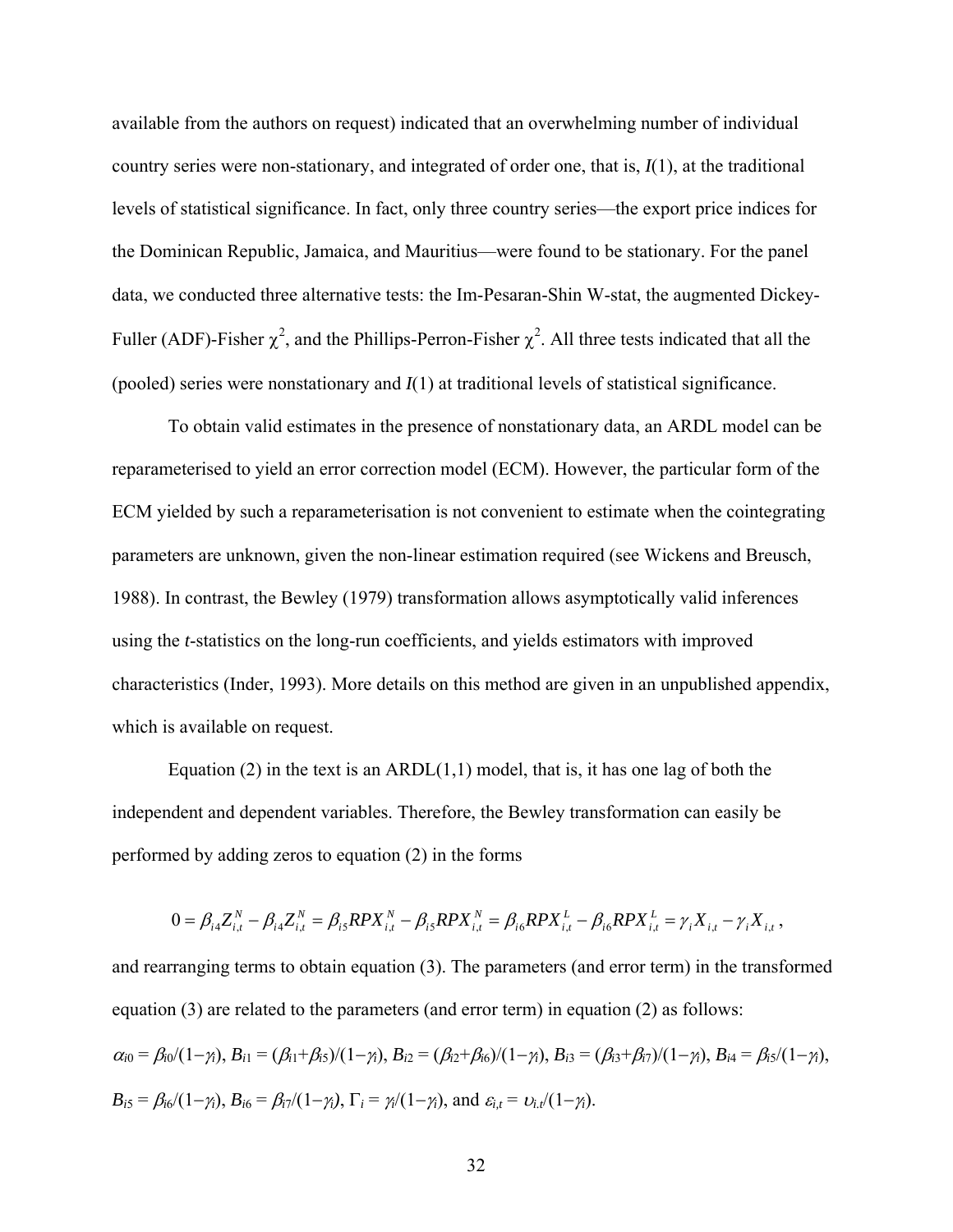#### **Acknowledgements**

The authors would like to acknowledge helpful comments on previous drafts from Duncan Foley, Tom Hertz, Juan Carlos Moreno-Brid, Peter Skott, Lance Taylor, participants seminars at the Schwartz Center for Economic Policy Analysis at The New School and the University of Massachusetts, Amherst, and two anonymous referees. The usual disclaimers apply.

#### **Notes**

<sup>1</sup>The flying geese concept traces back to Akamatsu (1935), who used it as a metaphor for the industrial catch-up of developing economies. This concept envisions a hierarchically structured formation in which a dominant economy (for example, Japan in east Asia) acts as the growth leader, followed sequentially by other economies at lower levels of development; the formation is widest at the lowest end of the technological/developmental spectrum. As the less developed countries increase their industrial sophistication, they move ahead into the more advanced tiers of the formation, while the smaller number of countries in the lead continue to move further ahead. See Erturk (2001-2002), Kasahara (2004), and Furuoka (2005) for critical discussions.

<sup>2</sup> According to UNCTAD (2005: 134), an average of only 37.9 per cent of developing country exports were destined for other developing countries over the entire period 1970-2003, and this percentage has shown only a gradual increase from 36.5 per cent in 1980-1990 to 41.9 per cent in 2000-2003.

 $3$ This external constraint on export-led growth in the developing nations can be relieved to some extent if the industrialised nations pursue more accommodating macroeconomic and monetary policies, as emphasised by Davidson (1992: 203-221). Lower trade barriers in the 'North' and increased 'South-South' trade amongst the developing nations can also relieve this constraint.

<sup>4</sup>As a baseline, a panel consisting of all countries in the sample is also estimated. The alternative method of using data disaggregated by commodity type was not used due to the lack of available price indices at such a disaggregated level. Instead, the approach adopted here is to distinguish *countries* by the percentage of high-technology products in their exports of manufactures.

<sup>5</sup> Since manufactured exports from developing countries have grown much faster than total world output over the last two decades, the expenditure elasticities estimated here are likely to be notably smaller than conventional income elasticities of demand for the same exports. Or, to put it another way, income elasticities calculated using a GDP-based scale variable would also incorporate the impact of shifts in the composition of the industrialised countries' demand towards tradable goods imports overall, in addition to how the demand for each developing country's exports responds to overall industrialised countries' total demand for similar types of traded goods.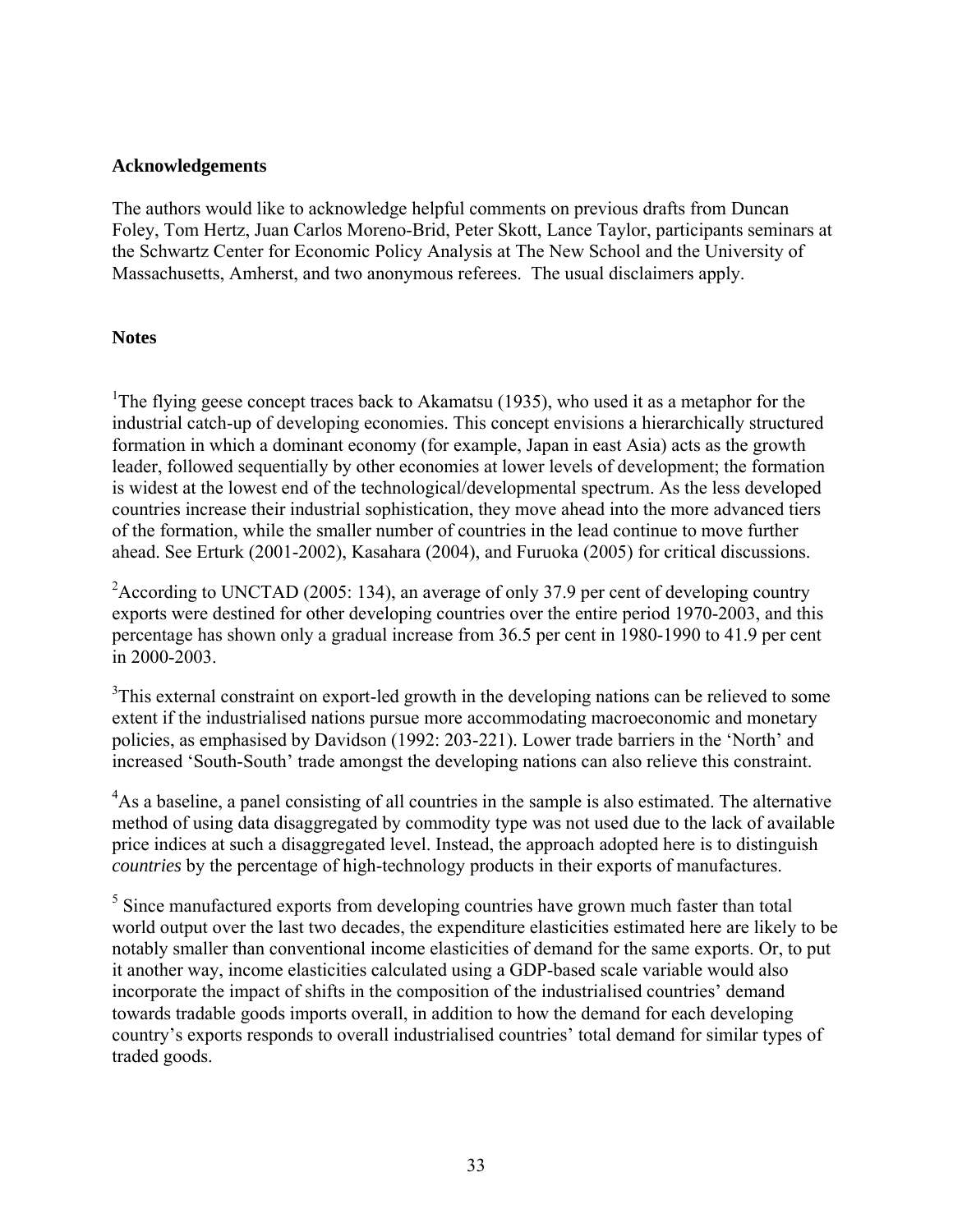<sup>6</sup>The UN reports manufacturing unit value indices for a small number of individual developing countries, but those indices do not cover enough countries for this study. The UN disaggregated indices used by Faini *et al*. (1992) for earlier years have been discontinued (e-mail correspondence from Riccardo Faini, 20 February 2005). The present authors checked a large number of sources that report disaggregated international trade data, but none of them had disaggregated price indices for enough countries and years to be useful for this paper.

 $7$ The statistics in this and the following sentence are based on the authors' calculations from the UN COMTRADE database.

8 This is similar to the earlier findings of Muscatelli *et al*. (1994) for a more limited range of countries. One possible explanation for the weak exogeneity of export prices for most countries could be that imperfectly competitive exporters set their prices as a mark-up over costs, possibly adjusting those mark-ups to lessen the impact of exchange rate changes (so-called 'partial passthrough'), but not allowing prices to fluctuate freely in response to demand changes. Other possible explanations include bad data, incorrect specification, or inadequate degrees of freedom.

<sup>9</sup> In the context of equation (1), zero homogeneity implies  $\beta_{i2} + \beta_{i3} + \beta_{i4} = 0$  and  $\beta_{i6} + \beta_{i7} + \beta_{i8} =$ 0. This restriction was tested for our panels and could not be rejected in each case; for the individual country time-series, we simply assumed homogeneity due to the small number of degrees of freedom.

 $10$  There are, of course, sound reasons to increase the significance level as the sample size increases. See Leamer (1978), for example.

 $11$ This was one of the main differences in the alternative estimates (sensitivity tests) using the official Mexican export price index (see appendix). In these alternative estimates, Mexico had a significant positive coefficient on  $RPX<sup>L</sup>$  instead of on  $RPX<sup>N</sup>$ . In contrast, the Dominican Republic, Jamaica, and Turkey switched in the opposite direction. More details on these alternative estimates are available from the authors on request.

<sup>12</sup>For example, the correlation coefficients for China's residuals with those of India, Singapore, Thailand, Mexico, Turkey, and Sri Lanka are all quite large. There are also high correlation coefficients among the residuals for the four east Asian tigers with each other and with those for Thailand, as well as for certain other bilateral pairs (for example, Mexico and Jamaica). The complete residual correlation matrix is available from the authors on request.

 $<sup>13</sup>A$  Chow test was used to investigate formally whether the panel data are 'poolable'. This test</sup> was applied separately to the entire sample of countries and to the low-technology (LT) and high-technology (HT) groups (see definitions below). The null hypothesis of poolability was rejected in all three cases. However, although pooled estimates may introduce some bias in this situation, this does not imply that pooling is less efficient. As Baltagi (2001) notes, if the objective is to derive more precise parameter estimates, one may prefer a biased estimator with low variance to an unbiased estimator with high variance. Sensitivity tests showed that eliminating some countries from the different panels (LT and HT) could make them poolable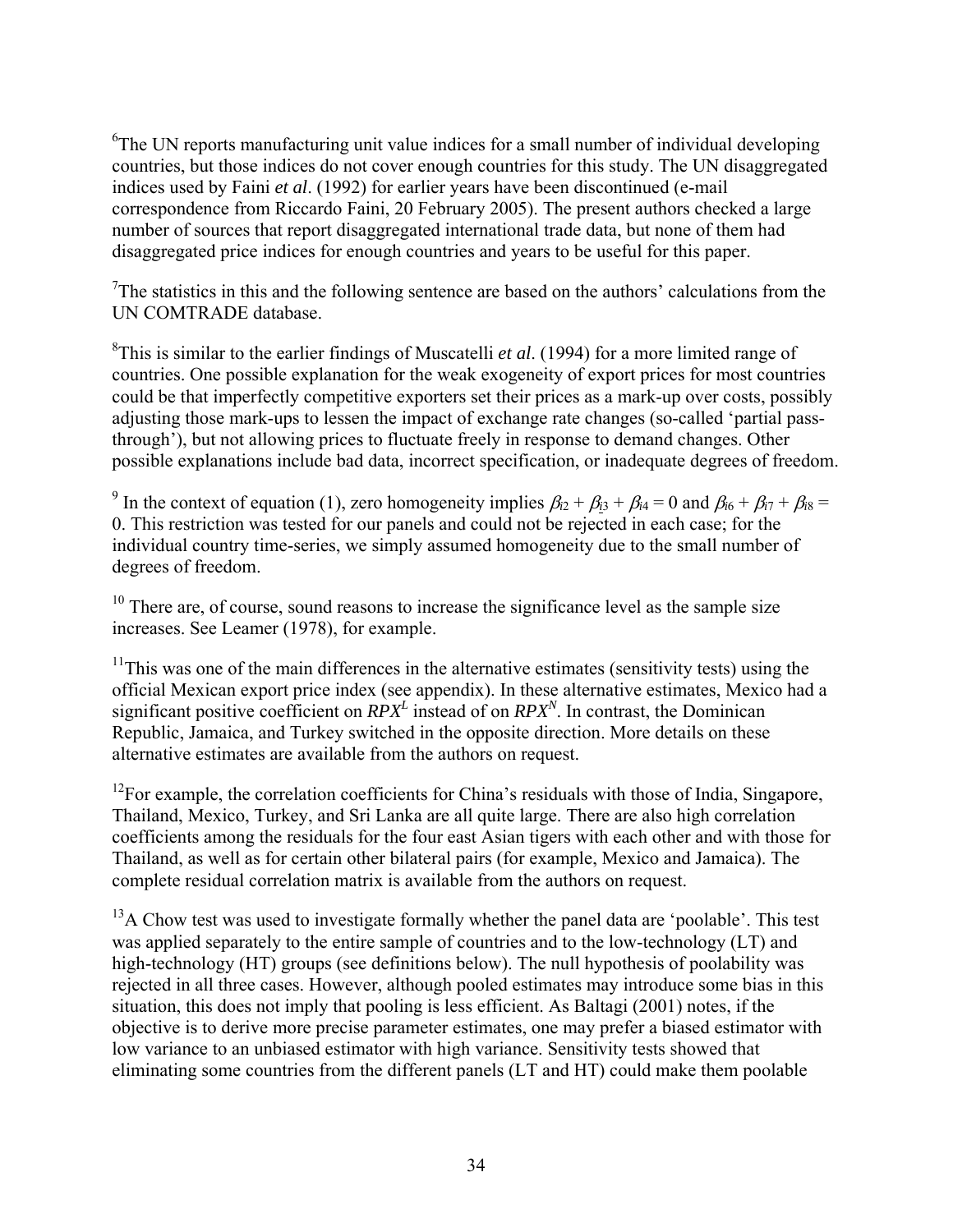without substantially changing any of the results. We therefore provide the results using the complete panels since they are based on the most information.

 $14A$  Hausman specification test rejected the null hypothesis that the individual effects are uncorrelated with the regressors at the 5 per cent level of significance, thus supporting the use of the fixed effects specification.

<sup>15</sup>Taiwan, for which the World Bank does not report data, presumably falls in the same group.

<sup>16</sup>Sensitivity tests (available from the authors on request) show similar results for the LT and HT panels if these three intermediate countries are omitted from each group. Therefore, none of the qualitative conclusions of this paper depend on the inclusion of those countries in both groups.

<sup>17</sup>The SITC-category specific trade data from OECD indicate that several east and southeast Asian countries are specialised in SITC category 7, which includes electrical and electronic equipment, while most other developing countries tend to export products in category 8, which includes apparel and footwear. Therefore, as another sensitivity test, we grouped the developing countries into those specialised largely in SITC 7 versus 8. The results, which are available on request, were qualitatively quite similar to those using the LT and HT panels.

<sup>18</sup>The estimated coefficient does become greater  $(0.68)$  once the 'incorrectly' signed but statistically significant differenced value of the import expenditures variable is eliminated. In this case, the coefficient of determination also increases to 0.83.

<sup>19</sup>It should be noted that the Multifibre Arrangement (MFA) was still in place during our sample period. Insofar as individual developing country exports of textile and apparel products to industrialised country markets were restricted by the MFA, our econometric estimates may therefore be likely to underestimate the degree of intra-developing country competition, especially among lower-technology exporters.

 $20$  For Mexico, however, this result is sensitive to the measurement of export prices, as discussed in the appendix and note 11 above.

<sup>21</sup>Scattered missing values were filled using geometric averaging.

<sup>22</sup> Dual weights are not used in constructing  $Z_i^N$  because the scale variable should only reflect the potential size of the market for each developing country, and the shares of other developing countries in that potential market are not directly relevant for that purpose. However,  $M_{it}$  already incorporates the degree to which each industrialised country *j* is open to overall imports of manufactures from developing countries.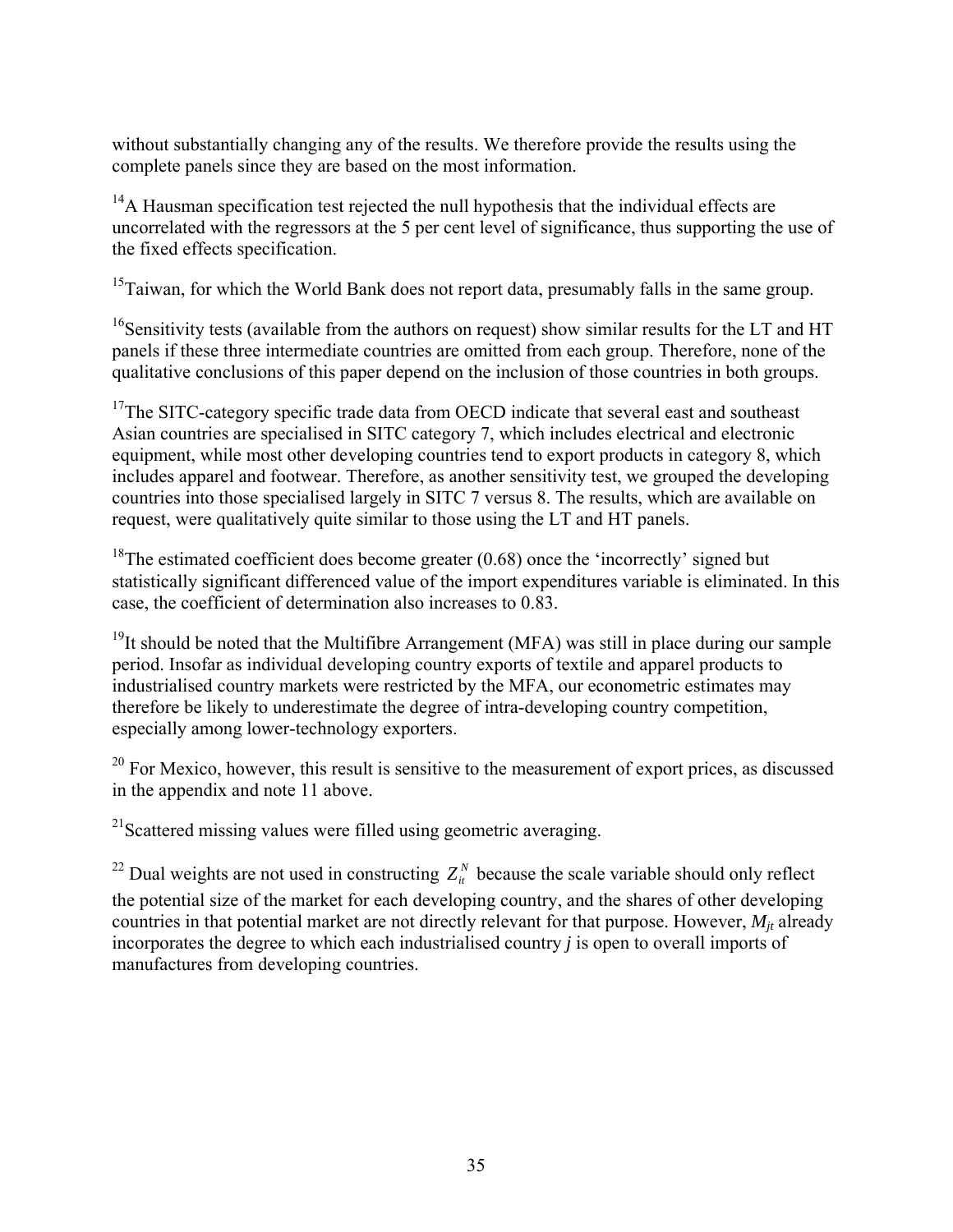#### **References**

- Akamatsu, K. (1935) Wagakuni yomo kogyohin no susei [trend of Japanese trade in woolen goods]. *Shogyo Keizai Ronso* [*Journal of Nagoya Higher Commercial School*], 13, pp. 129-212; cited in Furuoka (2005).
- Balassa, B. (1989) *New Directions in the World Economy* (New York: New York University Press).
- Baltagi, B. (2001) *Econometric Analysis of Panel Data* (New York: John Wiley).
- Bewley, R. A. (1979) The direct estimation of the equilibrium response in a linear model. *Economic Letters*, 3, pp. 357-361.
- Blecker, R. (2002) The balance-of-payments-constrained growth model and the limits to exportled growth, in: P. Davidson (ed.), *A Post Keynesian Perspective on Twenty-First Century Economic Problems* (Cheltenham: Edward Elgar).
- Breuch, T. and Pagan, A. (1980) The Lagrange multiplier test and its application to model specification in economics, *Review of Economic Studies*, 47(1), pp. 239-253.
- Charemza, W. and Deadman, D.F. (1997) *New Directions in Econometric Practice: General to Specific Modelling, Cointegration, and Vector Autoregression* (Lyme, N.H.: Edward Elgar).
- Cline, W.R. (1982) Can the east Asian model of development be generalized? *World Development*, 10(2), pp. 81-90.
- Cuthbertson, K., Hall, S.G., and Taylor, M.P. (1992) *Applied Econometric Techniques* (Ann Arbor: University of Michigan Press).
- Davidson, P. (1992) *International Money and the Real World* (New York: St. Martin's Press).
- Duttagupta, R. and Spilimbergo, A. (2004) What happened to Asian exports during the crisis. *International Monetary Fund Staff Papers*, 51(1), pp. 72-95.
- Eichengreen, B., Rhee, Y. and Tong, H. (2004) The impact of China on the exports of other Asian countries. Working paper no. 10768, National Bureau of Economic Research, Cambridge, Mass.
- Erturk, K. (2001-2002). Overcapacity and the east Asian crisis, *Journal of Post Keynesian Economics*, 24(2), Winter, pp. 253-275.
- Evans, D., Goldin, I. and van der Mensbrugghe, D. (1992) Trade reform and the small country assumption, in: I. Goldin and A. Winters (eds), *Open Economies: Structural Adjustment and Agriculture* (Cambridge: Cambridge University Press).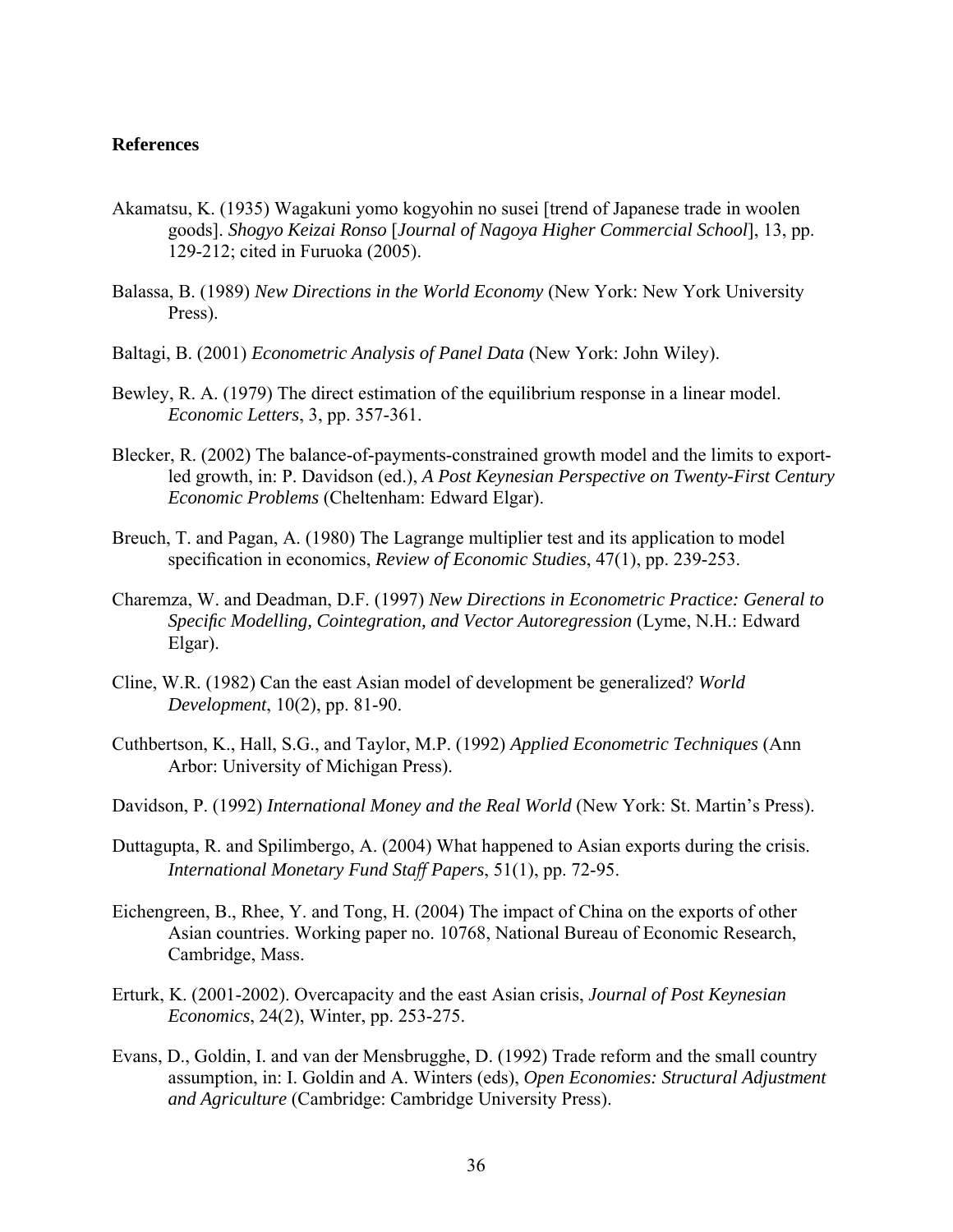- Faini, R., Clavijo, F. and Senhadji-Semlali, A. (1992) The fallacy of composition argument: is it relevant for LDCs' manufactures exports? *European Economic Review* 36(4), pp. 865-82.
- Furuoka, F. (2005) Japan and the 'flying geese' pattern of east Asian integration, *Eastasia.at*, 4(1), http://www.eastasia.at/vol4\_1/article01.htm.
- Gereffi, G. (2003) Mexico's industrial development: climbing ahead or falling behind in the global economy?" in: K. J. Middlebrook and E. Zepeda (eds.), *Confronting Development: Assessing Mexico's Economic and Social Policy Challenges* (Stanford: Stanford University Press).
- Goldstein, M. and Khan, M. (1985) Income and price effects in foreign trade, in: R. Jones and P. Kenen (eds), *Handbook of International Economics*, vol. 2 (Amsterdam: Elsevier).
- Grilli, E. and Yang, M.C. (1988) Primary commodity prices, manufactured goods prices, and the terms of trade of developing countries: what the long run shows, *World Bank Economic Review*, 2(1), pp. 1-47.
- Gujarati, D.N. (1995) *Basic Econometrics*, third edition (New York: McGraw-Hill).
- Hendry, D. (1988) The encompassing implications of feedback versus feedforward mechanisms in econometrics, *Oxford Economic Papers*, 40(1), pp. 132-149.
- Hsiao, C. (2003) *Analysis of Panel Data* (Cambridge: Cambridge University Press).
- Inder, B. (1993) Estimating long-run relationships in economics, *Journal of Econometrics*, 57, pp. 53-68.
- Kaplinsky, R. (1993) Export processing zones in the Dominican Republic: transforming manufactures into commodities, *World Development*, 21, pp. 1851-1865.
- Kaplinsky, R. (1999) If you want to get somewhere else, you must run at least twice as fast as that! The roots of the east Asian crisis. *Competition and Change*, 4, pp. 1-30.
- Kaplinsky, R. (2005) Revisiting the revisited terms of trade: will China make a difference? Working paper, Institute of Development Studies, Sussex.
- Kasahara, S. (2004) The flying geese paradigm: a critical study of its application to east Asian regional development. Discussion paper no. 169, United Nations Commission on Trade and Development, Geneva.
- Lall, S. (1998) Exports of manufactures by developing countries: Emerging patterns of trade and location, *Oxford Review of Economic Policy*, 14(2), pp. 54-73.
- Lall, S. (2000) The technological structure and performance of developing country manufactured exports, 1985-1998. Working paper no. 44, Queen Elizabeth House, Oxford.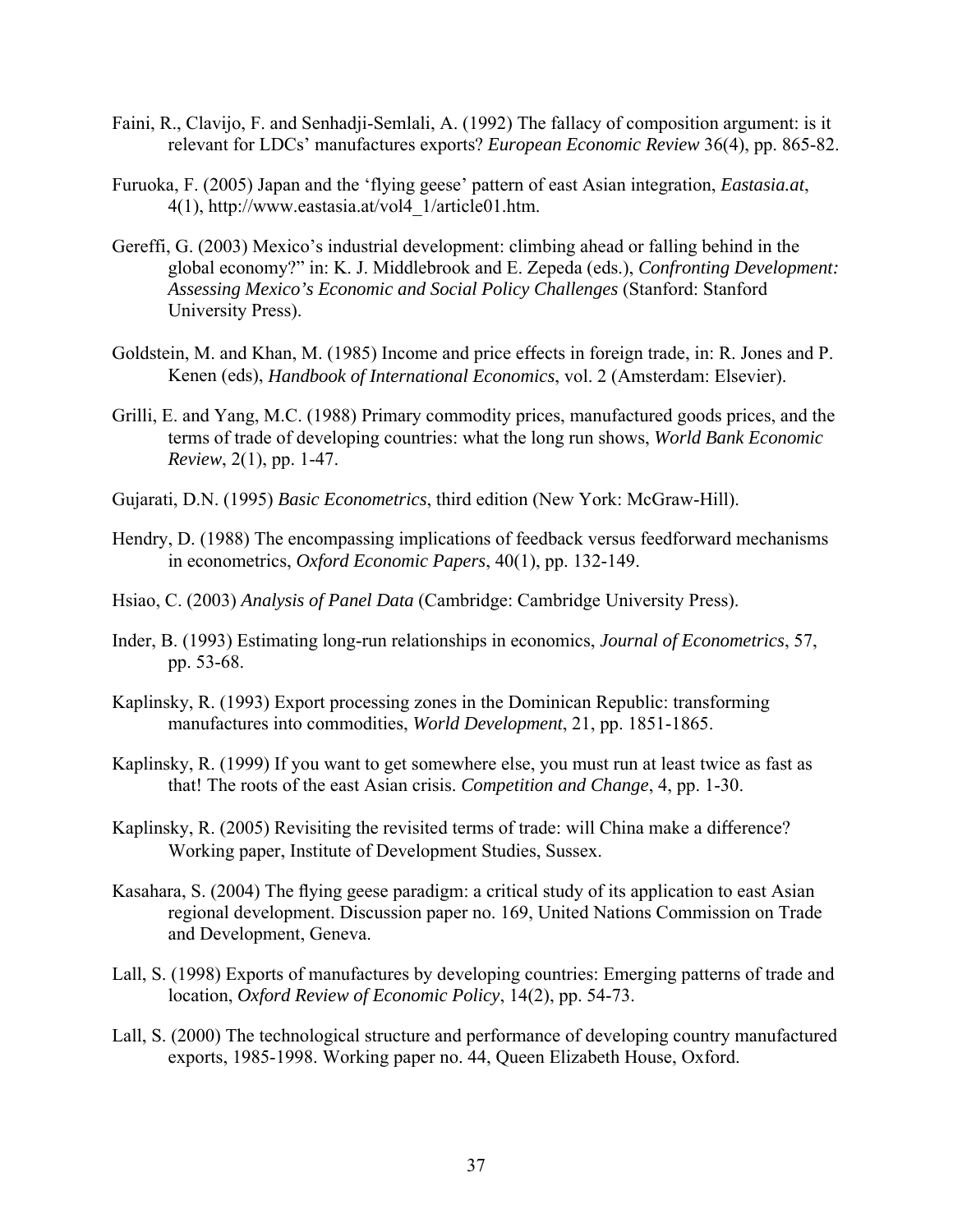- Lall, S. (2004) China's competitive performance: a threat to east Asian manufactured exports? *World Development*, 32(9), pp. 1441-1466.
- Landesmann, M., Stehrer, R. and Leitner, S. (2002) Trade liberalisation and labour markets: perspective from OECD economies. Technical report no. 41, International Labour Office, Geneva.
- Leamer, E. (1978) *Specification Searched: Ad Hoc Inference with Non-Experimental Data* (New York: Wiley).
- Mayer, J. (2003) The fallacy of composition: a review of the literature. Discussion paper UNCTAD/OSG/DP/2003/1, United Nations Conference on Trade and Development, Geneva.
- Muscatelli, V.A., Stevenson, A.A. and Montagna, C. (1994) Intra-NIE competition in exports of manufactures, *Journal of International Economics*, 37(1), pp. 29-47.
- Ocampo, J.A. and Parra, M.A. (2003) The terms of trade for commodities in the twentieth century, *CEPAL Review*, (79), April, pp. 7-35.
- Palley, T. (2003) Export-led growth: evidence of developing country crowding-out, in: P. Arestis, M. Baddeley and J. McCombie (eds), *Globalisation, Regionalism and Economic Activity* (Cheltenham: Edward Elgar).
- Patterson, K. (2000) *An Introduction to Applied Econometrics: A Time Series Approach* (New York: St. Martin's Press).
- Riedel, J. (1988) The demand for LDC exports of manufactures: estimates from Hong Kong. *Economic Journal*, 98, pp. 138-148.
- Sapsford, D. and Singer, H. 1998. The IMF, the World Bank and commodity prices: a case of shifting sands, *World Development*, 26(9), pp. 1653-1660.
- Singer, H. (1975) *The Strategy of International Development: Essays in the Economics of Backwardness*, ed. by A. Cairncross and M. Puri. (London: Macmillan).
- Spilimbergo, A. and Vamvakidis, A. (2003) Real effective exchange rate and the constant elasticity of substitution assumption, *Journal of International Economics*, 60, pp. 337- 354.
- United Nations Commission on Trade and Development (UNCTAD) (2004) *Trade and Development Report, 2004* (Geneva: UNCTAD).
- United Nations Commission on Trade and Development (UNCTAD) (2005) *Trade and Development Report, 2005* (Geneva: UNCTAD).
- Walmsley, T. and Hertel, T. (2000) China's accession to the WTO: timing is everything. Working paper, Center for Global Trade Analysis, Purdue University.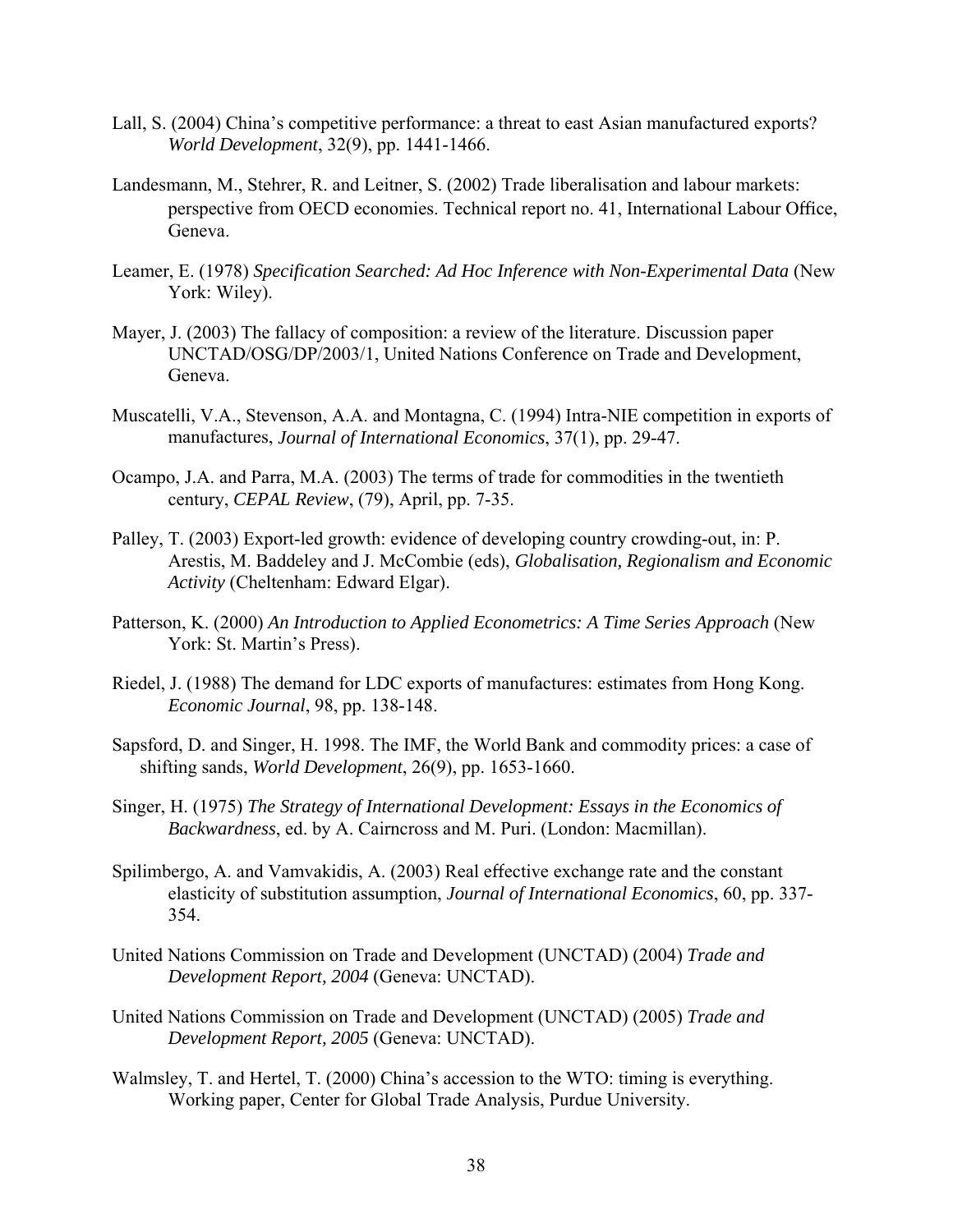Wickens, M.R. and Breusch, T.S. (1988) Dynamic specification, the long-run, and the estimation of transformed regression models, *Economic Journal*, 98(Conference), pp. 189-205.

| Country        | Coefficient | $p$ -value | Country     | Coefficient | <i>p</i> -value |
|----------------|-------------|------------|-------------|-------------|-----------------|
| Bangladesh     | $-0.83$     | 0.62       | Mexico      | $-1.07$     | 0.15            |
| China          | $-1.34$     | 0.45       | Pakistan    | $-1.71$     | 0.18            |
| Dominican Rep. | $-1.16$     | 0.42       | Philippines | $-0.69$     | 0.71            |
| Hong Kong      | $-0.53$     | 0.78       | Singapore   | $-0.50$     | 0.92            |
| India          | $-0.72$     | 0.74       | Sri Lanka   | $-0.99$     | 0.05            |
| Jamaica        | $-1.99$     | 0.39       | Taiwan      | 1.00        | 0.54            |
| Korea          | $-0.10$     | 0.92       | Thailand    | $-0.62$     | 0.75            |
| Malaysia       | $-0.41$     | 0.84       | Tunisia     | $-0.28$     | 0.86            |
| Mauritius      | 0.39        | 0.54       | Turkey      | $-1.18$     | 0.52            |

**Table 1.** Hausman tests for weak exogeneity of own export price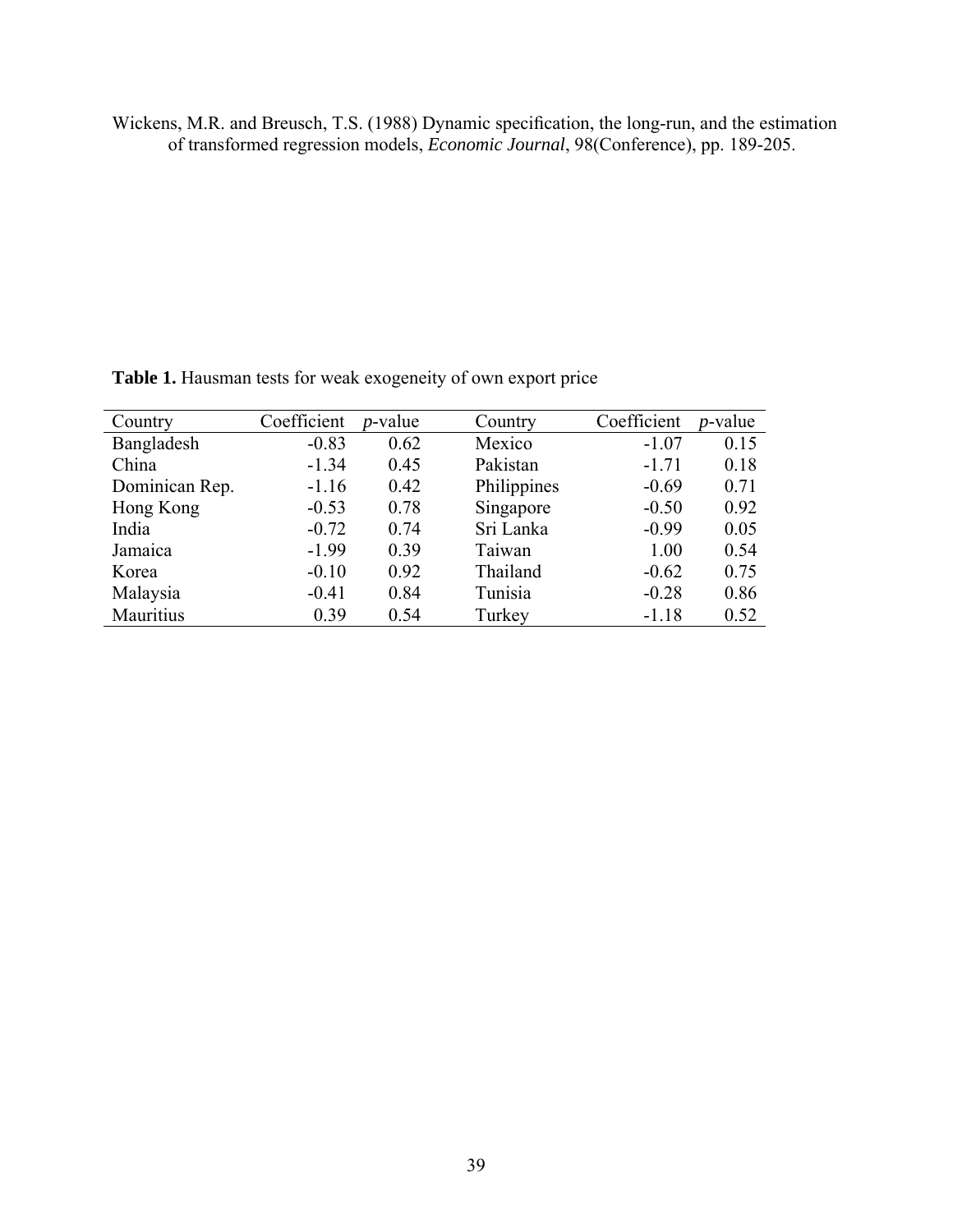| Country     | Constant  | $Z^N$   | $RP\overline{X}^N$ | $RPX^L$  | $\Delta \overline{Z}^N$ | $\triangle RP\overline{X}^N$ | $\triangle RP\overline{X^L}$ | $\Delta X$ |
|-------------|-----------|---------|--------------------|----------|-------------------------|------------------------------|------------------------------|------------|
| Bangladesh  | $-11.235$ | 1.509   |                    | 1.129    |                         |                              |                              | 0.306      |
|             | (0.019)   | (0.001) |                    | (0.038)  |                         |                              |                              | (0.573)    |
| China       | $-19.604$ | 2.506   |                    | 1.839    |                         | $-1.908$                     |                              | 2.268      |
|             | (0.000)   | (0.000) |                    | (0.014)  |                         | (0.094)                      |                              | (0.023)    |
| Dom. Rep.   | $-8.453$  | 1.301   |                    | 1.632    | 1.467                   |                              |                              | 0.163      |
|             | (0.000)   | (0.000) |                    | (0.000)  | (0.008)                 |                              |                              | (0.494)    |
| Hong Kong   | 9.339     | 0.204   |                    |          |                         |                              |                              | 0.354      |
|             | (0.000)   | (0.005) |                    |          |                         |                              |                              | (0.407)    |
| India       | $-4.005$  | 1.186   | $-3.460$           | 2.801    |                         | $-3.963$                     |                              | 2.739      |
|             | (0.071)   | (0.000) | (0.068)            | (0.079)  |                         | (0.034)                      |                              | (0.052)    |
| Jamaica     | $-8.426$  | 1.153   |                    | 4.423    |                         |                              |                              | 1.428      |
|             | (0.039)   | (0.001) |                    | (0.000)  |                         |                              |                              | (0.036)    |
| Korea       | $-2.355$  | 1.126   | 2.108              | $-2.122$ |                         |                              |                              | 0.436      |
|             | (0.052)   | (0.000) | (0.000)            | (0.000)  |                         |                              |                              | (0.090)    |
| Malaysia    | $-16.576$ | 2.130   | $-1.358$           |          | 2.198                   | 1.389                        |                              | $-3.462$   |
|             | (0.000)   | (0.000) | (0.086)            |          | (0.039)                 | (0.056)                      |                              | (0.021)    |
| Mauritius   | 5.558     | 0.214   |                    |          |                         | $-2.108$                     | 0.544                        | 0.641      |
|             | (0.000)   | (0.001) |                    |          |                         | (0.000)                      | (0.073)                      | (0.006)    |
| Mexico      | $-6.106$  | 1.333   | 1.315              | $-0.377$ |                         |                              |                              | 0.038      |
|             | (0.000)   | (0.000) | (0.000)            | (0.056)  |                         |                              |                              | (0.788)    |
| Pakistan    | 3.838     | 0.467   |                    | 1.798    |                         |                              |                              | 0.130      |
|             | (0.000)   | (0.000) |                    | (0.000)  |                         |                              |                              | (0.303)    |
| Philippines | $-9.903$  | 1.536   |                    |          | $-1.797$                | $-3.381$                     |                              | 2.386      |
|             | (0.000)   | (0.000) |                    |          | (0.086)                 | (0.007)                      |                              | (0.041)    |
| Singapore   | $-8.478$  | 1.568   | $-3.355$           | 2.474    |                         |                              |                              | 1.343      |
|             | (0.010)   | (0.000) | (0.004)            | (0.026)  |                         |                              |                              | (0.030)    |
| Sri Lanka   | $-11.304$ | 1.538   | $-3.867$           | 4.740    |                         |                              |                              | $-0.070$   |
|             | (0.003)   | (0.000) | (0.037)            | (0.010)  |                         |                              |                              | (0.940)    |
| Taiwan      | 0.789     | 0.898   | 0.717              | $-1.535$ |                         |                              |                              | 0.753      |
|             | (0.538)   | (0.000) | (0.081)            | (0.007)  |                         |                              |                              | (0.018)    |
| Thailand    | $-7.473$  | 1.428   |                    |          |                         |                              |                              | 1.548      |
|             | (0.006)   | (0.000) |                    |          |                         |                              |                              | (0.203)    |
| Tunisia     | $-1.353$  | 0.958   | 0.357              |          |                         |                              |                              | $-0.447$   |
|             | (0.013)   | (0.000) | (0.030)            |          |                         |                              |                              | (0.032)    |
| Turkey      | $-2.056$  | 1.067   |                    | 2.000    |                         | $-4.936$                     | 2.664                        | 2.909      |
|             | (0.275)   | (0.000) |                    | (0.092)  |                         | (0.031)                      | (0.085)                      | (0.041)    |

Table 2. Two-stage least squares (2SLS) estimates of individual country export equations (dependent variable: X)

*Notes*: *p*-values in parentheses. All variables are measured in natural logarithms. The sample period for most countries is 1983-2001 (before differencing), except for Bangladesh and Mauritius the sample period is 1985-2001, for the Dominican Republic 1983-1998, and for Tunisia 1983-1999. ∆*X* is treated as endogenous and lagged *X* is used as an instrument.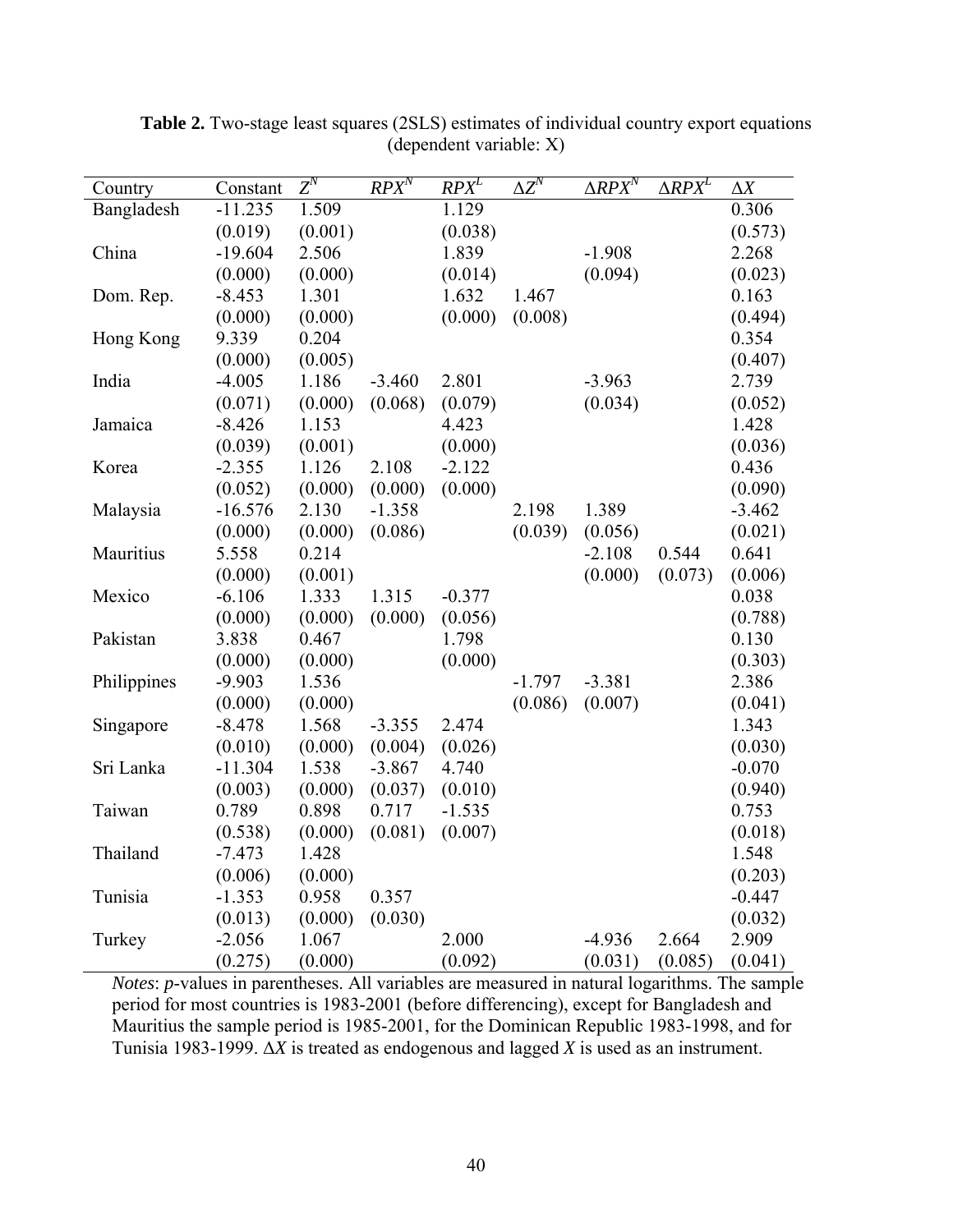| Country     | Wald  | Adj. $R^2$ | <b>SE</b> | JB    | <b>BG</b> | ARCH(3) | Chow  | <b>RESET</b> |
|-------------|-------|------------|-----------|-------|-----------|---------|-------|--------------|
| Bangladesh  | 0.992 | 0.930      | 0.207     | 0.630 | 0.021     | 0.737   | 0.526 | 0.064        |
| China       | 0.583 | 0.957      | 0.259     | 0.436 | 0.205     | 0.653   | 0.526 | 0.345        |
| Dom. Rep.   | 0.809 | 0.984      | 0.102     | 0.794 | 0.672     | 0.680   | 0.851 | 0.948        |
| Hong Kong   | 0.911 | 0.290      | 0.125     | 0.267 | 0.138     | 0.797   | 0.195 | 0.717        |
| India       | 0.805 | 0.886      | 0.217     | 0.945 | 0.317     | 0.646   | 0.956 | 0.938        |
| Jamaica     | 0.700 | 0.814      | 0.397     | 0.828 | 0.722     | 0.084   | 1.000 | 0.047        |
| Korea       | 0.447 | 0.975      | 0.087     | 0.853 | 0.752     | 0.608   | 0.162 | 0.776        |
| Malaysia    | 0.655 | 0.946      | 0.230     | 0.689 | 0.059     | 0.832   | 0.842 | 0.727        |
| Mauritius   | 0.517 | 0.910      | 0.064     | 0.503 | 0.223     | 0.653   | 0.995 | 0.648        |
| Mexico      | 1.000 | 0.991      | 0.068     | 0.816 | 0.090     | 0.261   | 0.823 | 0.005        |
| Pakistan    | 0.375 | 0.952      | 0.087     | 0.504 | 0.543     | 0.635   | 0.764 | 0.132        |
| Philippines | 0.656 | 0.896      | 0.246     | 0.577 | 0.161     | 0.783   | 0.437 | 0.013        |
| Singapore   | 0.679 | 0.954      | 0.158     | 0.025 | 0.433     | 0.757   | 0.983 | 0.500        |
| Sri Lanka   | 0.164 | 0.847      | 0.224     | 0.457 | 0.023     | 0.606   | 0.378 | 0.001        |
| Taiwan      | 0.845 | 0.937      | 0.091     | 0.772 | 0.062     | 0.457   | 0.835 | 0.478        |
| Thailand    | 0.956 | 0.873      | 0.330     | 0.661 | 0.015     | 0.353   | 0.941 | 0.050        |
| Tunisia     | 0.662 | 0.987      | 0.071     | 0.961 | 0.116     | 0.675   | 0.589 | 0.127        |
| Turkey      | 0.968 | 0.842      | 0.302     | 0.796 | 0.030     | 0.017   | 1.000 | 0.881        |

**Table 3.** Diagnostic statistics for two-stage least squares (2SLS) estimates

*Notes*: Numbers reported are *p*-values, except for the adjusted  $R^2$  and standard error of the regression (SE). These diagnostic statistics are for the corresponding individual country 2SLS equations reported in table 2. The Wald test of the statistical validity of parameter restrictions has a  $\chi^2(n)$  distribution, where *n* is the number of restrictions under the null hypothesis. The Jarque-Bera (JB) test statistic has an asymptotic  $\chi^2(2)$  distribution under the null hypothesis of normality. The Breusch-Godfrey (BG) LM test statistic  $(TR^2)$ , where T is the number of observations in the sample) has an asymptotic  $\chi^2(m)$  distribution under the null hypothesis of no serial correlation between the residuals up to the order *m*; we specified  $m = 3$ . Under the null hypothesis of no structural change, the likelihood ratio test statistic for the Chow forecast error test has an asymptotic  $\chi^2$  distribution with degrees of freedom equal to the number of forecast points. We used the four years 1998-2001 as the forecast period for most countries, except the four for which only shorter sample periods were available (we used 1999-2001 for Bangladesh and Mauritius, 1996-98 for the Dominican Republic, and 1996-99 for Tunisia.). Ramsey's RESET test, which tests for specification errors such as incorrectly specified functional forms or missing variables, has a  $\chi^2(2)$  distribution because we tested for the significance of the squared fitted values.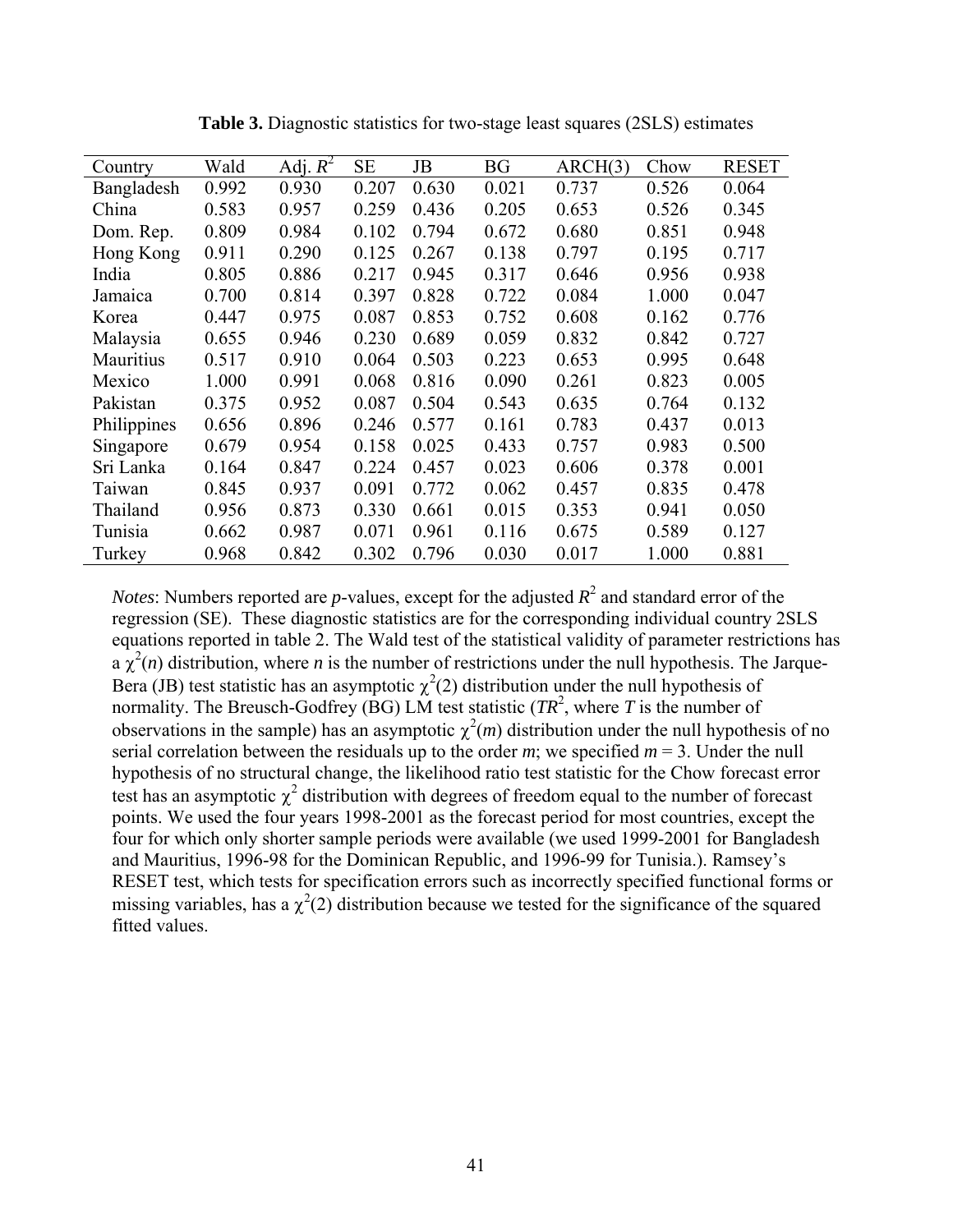|             |          |         |                  |          |              |                   |                              |            | Adj.        |           |
|-------------|----------|---------|------------------|----------|--------------|-------------------|------------------------------|------------|-------------|-----------|
| Country     | Const.   | $Z^N$   | RPX <sup>N</sup> | $RPX^L$  | $\Delta Z^N$ | $\triangle RPX^N$ | $\triangle$ RPX <sup>L</sup> | $\Delta X$ | $R^2$       | <b>SE</b> |
| Bangladesh  | $-10.80$ | 1.478   |                  | 1.042    |              |                   |                              | 0.251      | 0.929       | 0.209     |
|             | (0.001)  | (0.000) |                  | (0.003)  |              |                   |                              | (0.481)    |             |           |
| China       | $-39.07$ | 4.155   | $-6.142$         | 6.206    |              | $-9.221$          |                              | 7.944      | 0.854       | 0.477     |
|             | (0.002)  | (0.000) | (0.039)          | (0.031)  |              | (0.014)           |                              | (0.019)    |             |           |
| Dom. Rep.   | $-9.022$ | 1.340   |                  | 1.349    | 1.280        |                   |                              | 0.031      | 0.985       | 0.101     |
|             | (0.000)  | (0.000) |                  | (0.000)  | (0.000)      |                   |                              | (0.850)    |             |           |
| Hong Kong   | 9.136    | 0.219   |                  |          |              |                   |                              | 0.128      | 0.394       | 0.116     |
|             | (0.000)  | (0.000) |                  |          |              |                   |                              | (0.681)    |             |           |
| India       | $-3.699$ | 1.164   | $-4.026$         | 4.004    |              | $-2.990$          |                              | 2.554      | 0.881       | 0.222     |
|             | (0.024)  | (0.000) | (0.002)          | (0.000)  |              | (0.012)           |                              | (0.010)    |             |           |
| Jamaica     | $-4.785$ | 0.891   |                  | 5.210    |              | $-2.076$          |                              | 2.416      | 0.685       | 0.516     |
|             | (0.283)  | (0.006) |                  | (0.000)  |              | (0.032)           |                              | (0.005)    |             |           |
| Korea       | $-2.289$ | 1.122   | 1.875            | $-1.914$ |              |                   |                              | 0.439      | 0.974       | 0.088     |
|             | (0.009)  | (0.000) | (0.000)          | (0.000)  |              |                   |                              | (0.023)    |             |           |
| Malaysia    | $-12.47$ | 1.803   |                  |          | 1.016        | 0.857             |                              | $-1.311$   | 0.957       | 0.207     |
|             | (0.000)  | (0.000) |                  |          | (0.008)      | (0.012)           |                              | (0.003)    |             |           |
| Mauritius   | 5.439    | 0.223   |                  |          |              | $-2.131$          | 0.611                        | 0.588      | 0.913       | 0.063     |
|             | (0.000)  | (0.000) |                  |          |              | (0.000)           | (0.003)                      | (0.000)    |             |           |
| Mexico      | $-6.047$ | 1.333   | 1.345            | $-0.335$ | 0.369        |                   |                              | 0.027      | 0.992       | 0.068     |
|             | (0.000)  | (0.000) | (0.000)          | (0.002)  | (0.021)      |                   |                              | (0.784)    |             |           |
| Pakistan    | 4.018    | 0.452   |                  | 1.866    |              | $-1.025$          | 0.739                        | 0.166      | 0.953       | 0.087     |
|             | (0.000)  | (0.000) |                  | (0.000)  |              | (0.006)           | (0.052)                      | (0.178)    |             |           |
| Philippines | $-9.587$ | 1.514   |                  |          | $-1.524$     | $-3.110$          |                              | 2.250      | 0.902       | 0.239     |
|             | (0.000)  | (0.000) |                  |          | (0.034)      | (0.0000)          |                              | (0.002)    |             |           |
| Singapore   | $-8.070$ | 1.527   | $-3.160$         | 2.642    |              |                   |                              | 1.063      | 0.959       | 0.150     |
|             | (0.000)  | (0.000) | (0.000)          | (0.000)  |              |                   |                              | (0.002)    |             |           |
| Sri Lanka   | $-10.06$ | 1.377   | $-3.608$         | 1.470    | 4.400        | 7.907             | $-2.316$                     | $-6.318$   | 0.816       | 0.275     |
|             | (0.000)  | (0.000) | (0.001)          | (0.100)  | (0.000)      | (0.001)           | (0.076)                      | (0.000)    |             |           |
| Taiwan      | 0.636    | 0.907   | 0.424            | $-1.341$ |              |                   |                              | 0.502      | 0.948       | 0.083     |
|             | (0.481)  | (0.000) | (0.102)          | (0.000)  |              |                   |                              | (0.015)    |             |           |
| Thailand    | $-14.10$ | 2.016   | $-2.894$         | 5.483    |              |                   |                              | 5.402      | 0.642 0.554 |           |
|             | (0.002)  | (0.000) | (0.089)          | (0.042)  |              |                   |                              | (0.020)    |             |           |
| Tunisia     | $-1.225$ | 0.946   | 0.357            |          |              |                   | 0.284                        | $-0.588$   | 0.989       | 0.065     |
|             | (0.000)  | (0.000) | (0.000)          |          |              |                   | (0.021)                      | (0.000)    |             |           |
| Turkey      | $-2.538$ | 1.101   |                  | 2.040    |              | $-4.923$          | 2.843                        | 2.535      | 0.866       | 0.278     |
|             | (0.080)  | (0.000) |                  | (0.013)  |              | (0.002)           | (0.007)                      | (0.011)    |             |           |

**Table 4.** Three-stage least squares (3SLS) systems estimates for individual country export equations (dependent variable: X)

*Notes*: Same as for table 2.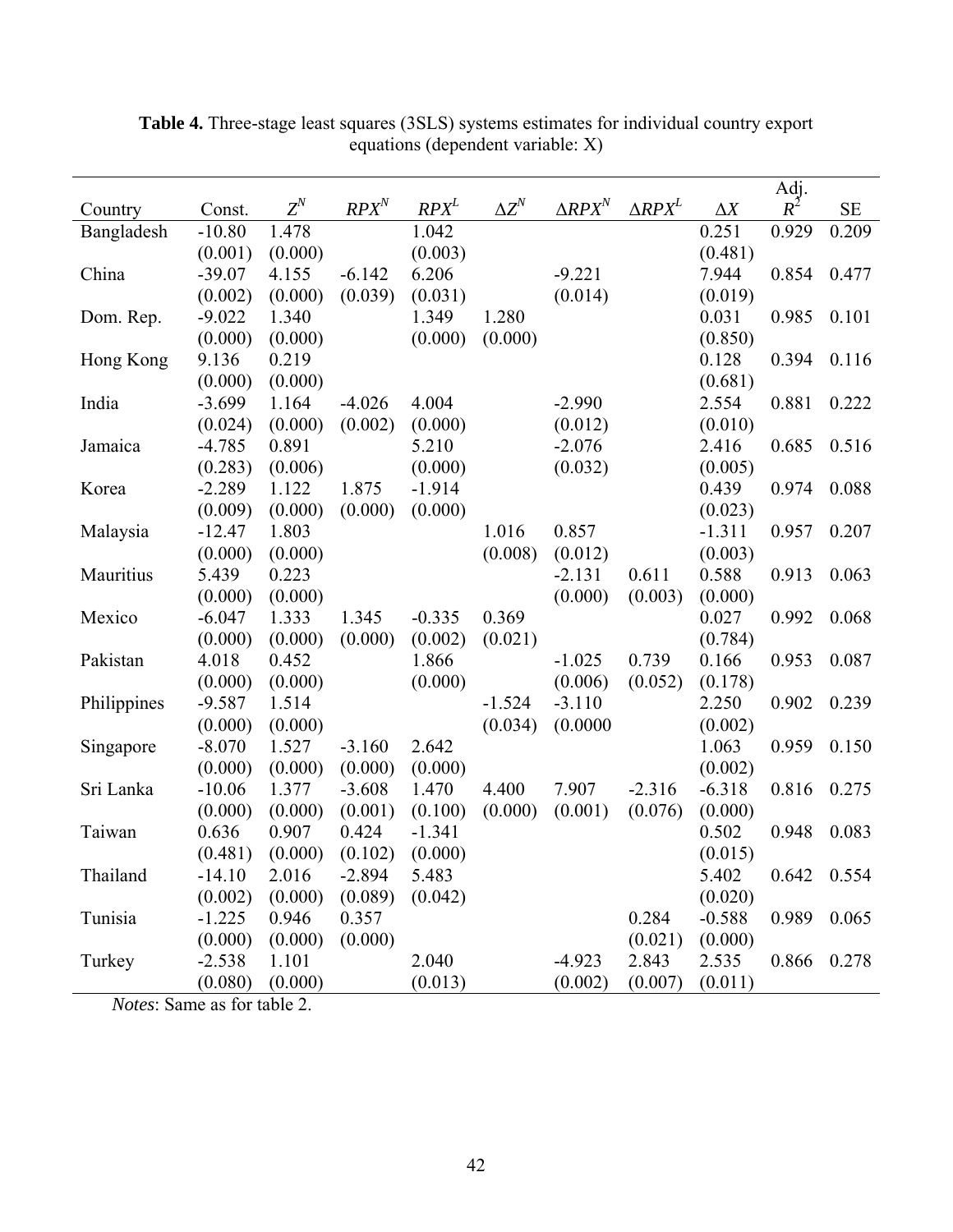| Panel                    | All       | Low-technology | High-technology |
|--------------------------|-----------|----------------|-----------------|
|                          | countries | $(LT)$ group   | $(HT)$ group    |
| Total observations       | 328       | 214            | 171             |
| Constant                 | 2.359     | 6.861          | $-2.618$        |
|                          | (0.178)   | (0.050)        | (0.003)         |
| $Z^N$                    | 0.686     | 0.337          | 1.083           |
|                          | (0.000)   | (0.185)        | (0.000)         |
| RPX <sup>N</sup>         |           |                | 2.032           |
|                          |           |                | (0.000)         |
| $RPX^L$                  | 0.990     | 1.640          | $-1.556$        |
|                          | (0.001)   | (0.003)        | (0.000)         |
| $\Delta Z^N$             | $-2.421$  | $-3.346$       |                 |
|                          | (0.011)   | (0.020)        |                 |
| $\Delta R P X^N$         | $-6.673$  | $-10.991$      |                 |
|                          | (0.000)   | (0.000)        |                 |
| $\Delta R P X^L$         |           |                |                 |
| $\Delta X$               | 7.464     | 11.016         | 0.487           |
|                          | (0.000)   | (0.000)        | (0.263)         |
| $R^2$                    | 0.720     | 0.409          | 0.917           |
| Adjusted $R^2$           | 0.700     | 0.361          | 0.911           |
| SE of regression         | 0.910     | 1.328          | 0.293           |
| Durbin-Watson stat       | 1.085     | 1.204          | 0.305           |
| Mean dependent variable  | 10.939    | 10.372         | 12.128          |
| SD dependent variable    | 1.662     | 1.661          | 0.982           |
| Sum of squared residuals | 252.725   | 347.380        | 13.602          |
| Instrument rank          | 27.000    | 21.000         | 18.000          |
| Wald Statistic*          | 0.844     | 0.987          | 0.105           |

**Table 5.** Panel estimates of aggregated and disaggregated export demand equations (dependent variable: *X*)

*Notes*: *p*-values in parentheses. The estimation method is 2SLS ( $\Delta X$ ) is treated as endogenous and lagged *X* is used as an instrument). White cross-section standard errors and covariances were used. All variables are measured in natural logarithms.

LT countries: Bangladesh, China, Dominican Republic, Hong Kong, India, Jamaica, Mexico, Mauritius, Pakistan, Sri Lanka, Tunisia, and Turkey.

HT countries: China, Hong Kong, Korea, Malaysia, Mexico, the Philippines, Singapore, Thailand, and Taiwan.

\* The Wald test statistic is the *p*-value for the joint exclusion of the excluded variables. Likelihood ratio tests for redundant variables also supported these restrictions.